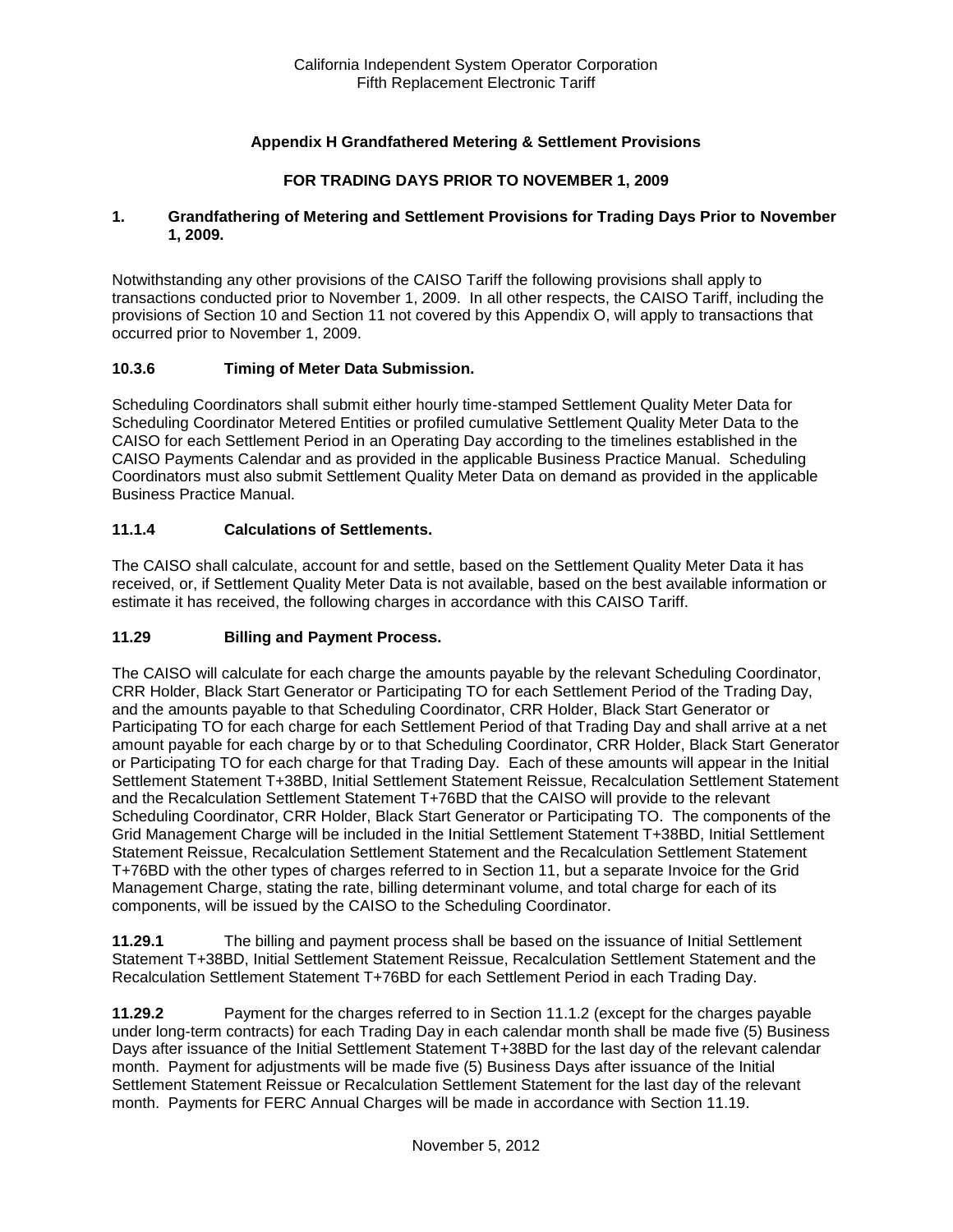# **11.29.5 General Principles for Production of Settlement Statements.**

### **11.29.5.1 Basis of Settlement.**

The basis of each Settlement Statement shall be the debiting or crediting of an account in the name of the relevant Scheduling Coordinator, CRR Holder, Black Start Generator or Participating TO in the general ledger set up by the CAISO to reflect all transactions, charges or payments settled by the CAISO.

#### **11.29.5.2 Right to Dispute.**

All Scheduling Coordinators, CRR Holders, Black Start Generators or Participating TOs shall have the right to dispute any item or calculation set forth in any Initial Settlement Statement in accordance with this CAISO Tariff.

#### **11.29.7 Settlements Cycle.**

### **11.29.7.1 Timing of the Settlements Process.**

#### **11.29.7.1.1 Initial Settlement Statement T+38BD.**

The CAISO shall provide to each Scheduling Coordinator, CRR Holder, Black Start Generator or Participating TO for validation an Initial Settlement Statement for each Trading Day within thirty-eight (38) Business Days of the relevant Trading Day, covering all Settlement Periods in that Trading Day. Each Initial Settlement Statement will include a statement of:

(a) the amount payable or receivable by the Scheduling Coordinator, CRR Holder, Black Start Generator or Participating TO for each charge referred to in Section 11 for each Settlement Period in the relevant Trading Day;

(b) the total amount payable or receivable by that Scheduling Coordinator, CRR Holder, Black Start Generator or Participating TO for each charge for all Settlement Periods in that Trading Day after the amounts payable and the amounts receivable under (a) have been netted off pursuant to Section 11.29; and

(c) the components of each charge in each Settlement Period except for information contained in the Imbalance Energy report referred to in this Section 11.29.7.1.1.

Each Initial Settlement Statement shall also be accompanied by a breakdown of the components of the Imbalance Energy Charge (the Imbalance Energy report).

**11.29.7.1.2** Each Scheduling Coordinator, CRR Holder, Black Start Generator or Participating TO shall have a period of eight (8) Business Days from the issuance of an Initial Settlement Statement during which it may review the Initial Settlement Statement T+38BD and notify the CAISO of any errors. No later than fifty-one (51) Business Days after the Trading Day to which it relates, the CAISO shall issue an Initial Settlement Statement Reissue or a Recalculation Settlement Statement to each Scheduling Coordinator or CRR Holder for that Trading Day.

#### **11.29.7.1.3 Initial Settlement Statement Reissues and Recalculation Settlement Statements.**

The CAISO shall provide to each Scheduling Coordinator, CRR Holder, Black Start Generator or Participating TO an Initial Settlement Statement Reissue or a Recalculation Settlement Statement in accordance with the CAISO Tariff and the CAISO Payments Calendar. The Initial Settlement Statement Reissue or Recalculation Settlement Statement shall be in a format similar to that of the Initial Settlement Statement and shall include the same granularity of information provided in the Initial Settlement Statement as amended following the validation procedure.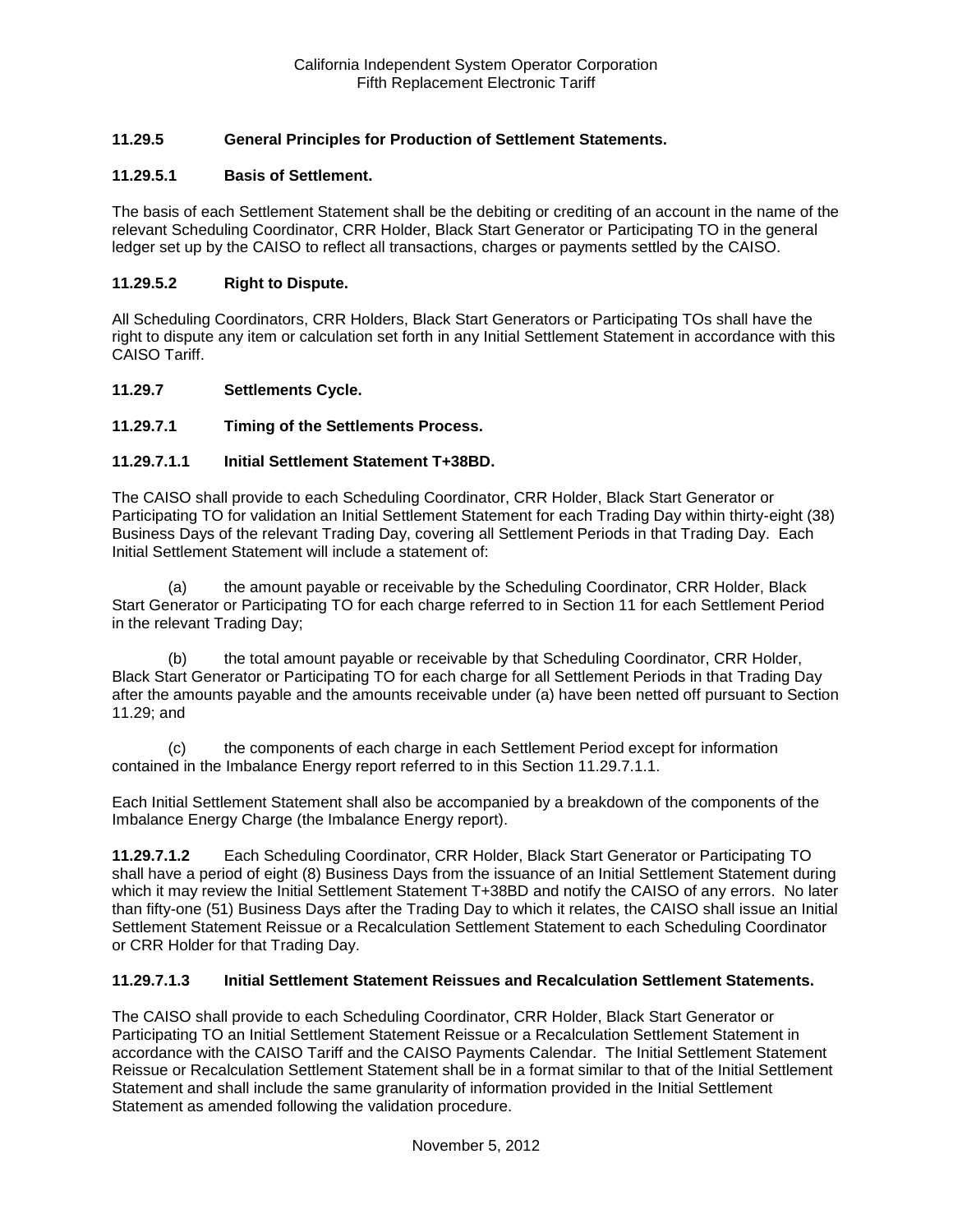**11.29.7.1.4** Each Scheduling Coordinator, CRR Holder, Black Start Generator or Participating TO shall have a period of ten (10) Business Days from the issuance of the Initial Settlement Statement Reissue or Recalculation Settlement Statement during which it may review the Incremental Changes on the Initial Settlement Statement Reissue or Recalculation Settlement Statement and notify the CAISO of any errors. No later than twenty-five (25) Business Days from the date of issuance of the Initial Settlement Statement Reissue or Recalculation Settlement Statement, the CAISO shall issue the 76th Day Recalculation Settlement Statement and shall incorporate any required corrections in a subsequent Initial Settlement Statement.

## **11.29.7.2 Basis for Billing and Payment.**

The Initial Settlement Statement T+38BD, Initial Settlement Statement Reissue, Recalculation Settlement Statement and the Recalculation Settlement Statement T+76BD shall constitute the basis for billing and associated automatic funds transfers in accordance with this CAISO Tariff. The Initial Settlement Statement T+38BD shall constitute the basis for billing and associated automatic funds transfers for all charges in the first instance. The Initial Settlement Statement Reissue and Recalculation Settlement Statement shall constitute the basis for billing and associated automatic funds transfers for adjustments to charges set forth in the Initial Settlement Statement T+38BD. Each Scheduling Coordinator, CRR Holder, Black Start Generator, and Participating TO shall pay any net debit and shall be entitled to receive any net credit shown in an Invoice or Payment Advice on the Payment Date, whether or not there is any dispute regarding the amount of the debit or credit.

## **11.29.7.2.1 Elimination of Invoices under \$10.00.**

Preliminary and final Invoices and Payment Advices due to or from any Market Participant for amounts less than \$10.00 will be adjusted to \$0.00 and no amount will be due to or from that Market Participant for that Invoice or Payment Advice.

### **11.29.7.3 Settlement Statement Re-runs and Post Final Adjustments.**

The CAISO is authorized to perform Settlement Statement Re-runs following approval of the CAISO Governing Board. A request to perform a Settlement Statement Re-run may be made at any time by a Scheduling Coordinator, CRR Holder, Black Start Generator, or Participating TO by notice in writing to the CAISO Governing Board. The CAISO Governing Board shall, in considering whether to approve a request for a Settlement Statement Re-run, determine in its reasonable discretion whether there is good cause to justify the performance of a Settlement Statement Re-run.

**11.29.7.3.1** If a Settlement Statement Re-run is ordered by the CAISO Governing Board, the CAISO shall arrange to have the Settlement Statement Re-run carried out as soon as is reasonably practicable following the CAISO Governing Board's order, subject to the availability of staff and computer time, compatible software, appropriate data and other resources.

**11.29.7.3.2** The cost of a Settlement Statement Re-run shall be borne by the Scheduling Coordinator, CRR Holder, Black Start Generator, or Participating TO requesting it, unless the Settlement Statement Re-run was needed due to a clerical oversight or error on the part of the CAISO staff.

**11.29.7.3.3** Where a Settlement Statement Re-run indicates that the accounts of Scheduling Coordinators, CRR Holders, Black Start Generators, or Participating TOs should be debited or credited to reflect alterations to Settlements previously made under this CAISO Tariff, for those Scheduling Coordinators, CRR Holders, Black Start Generators, or Participating TOs affected by the statement rerun, the CAISO shall reflect the amounts to be debited or credited in the next subsequent Recalculation Settlement Statement that it issues following the Settlement Statement Re-run to which the provisions of this Section 11 apply.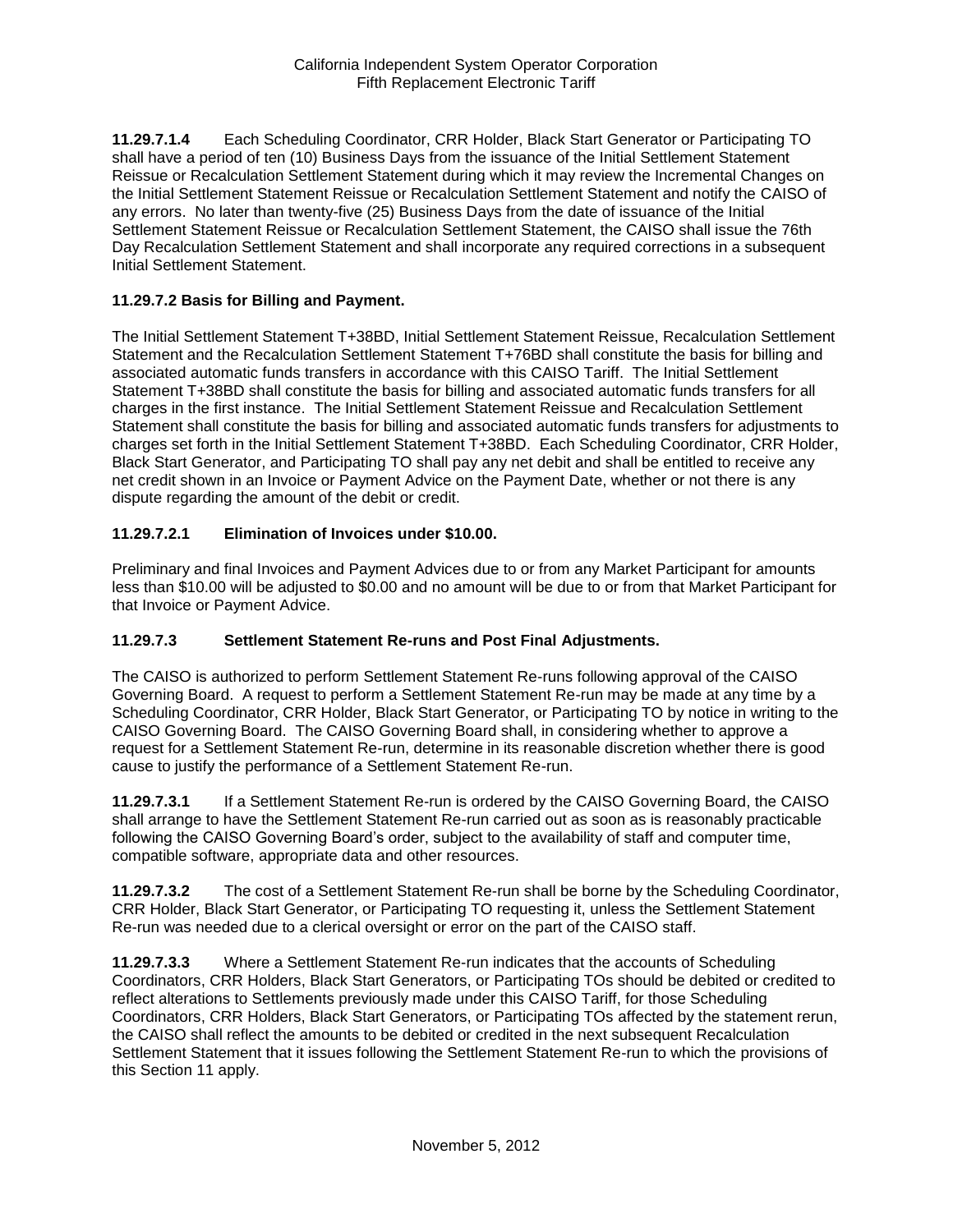**11.29.7.3.4** Reruns, post closing adjustments and the financial outcomes of CAISO ADR Procedures and any other dispute resolution may be invoiced separately from monthly market activities. The CAISO shall provide a Market Notice at least thirty (30) days prior to such invoicing identifying the components of such Invoice or Payment Advice.

## **11.29.8 Confirmation and Validation.**

## **11.29.8.1 Confirmation.**

It is the responsibility of each Scheduling Coordinator, CRR Holder, Black Start Generator, or Participating TO to notify the CAISO if it fails to receive a Settlement Statement on the date specified for the publication of such Settlement Statement in the CAISO Payments Calendar. Each Scheduling Coordinator, CRR Holder, Black Start Generator, or Participating TO shall be deemed to have received its Settlement Statement on the dates specified, unless it notifies the CAISO to the contrary.

## **11.29.8.2 Validation.**

Each Scheduling Coordinator, CRR Holder, Black Start Generator, or Participating TO shall have the opportunity to review the terms of the Initial Settlement Statement T+38BD that it receives. The Scheduling Coordinator, CRR Holder, Black Start Generator, or Participating TO shall be deemed to have validated each Initial Settlement Statement unless it has raised a dispute or reported an exception within eight (8) Business Days from the date of issuance. Once validated, an Initial Settlement Statement shall be binding on the Scheduling Coordinator, CRR Holder, Black Start Generator or Participating TO to which it relates, unless the CAISO performs a Settlement Statement Re-run pursuant to Section 11.29.7.3.

The notice of dispute, if any, shall state clearly the Trading Day, the issue date of the Initial Settlement Statement, the item disputed, the reasons for the dispute, the amount claimed (if appropriate) and shall be accompanied with all available evidence reasonably required to support the claim.

### **11.29.8.3 Validation of Initial Settlement Statement Reissue and Recalculation Settlement Statements.**

Each Scheduling Coordinator, CRR Holder, Black Start Generator or Participating TO shall have the opportunity to review the Incremental Changes that appear on the Initial Settlement Statement Reissue and Recalculation Settlement Statement that it receives. The Scheduling Coordinator, CRR Holder, Black Start Generator or Participating TO shall be deemed to have validated the Incremental Changes on each Initial Settlement Statement Reissue and Recalculation Settlement Statement unless it has raised a dispute or reported an exception regarding those Incremental Changes within ten (10) Business Days from the date of issuance. Once validated, the Incremental Changes on the Initial Settlement Statement Reissue and Recalculation Settlement Statement shall be binding on the Scheduling Coordinator, CRR Holder, Black Start Generator or Participating TO to which it relates, unless the CAISO performs a Settlement Statement Re-run pursuant to Section 11.29.7.3. The notice of dispute shall state clearly the Trading Day, the issue date of the Initial Settlement Statement Reissue and Recalculation Settlement Statement, the item disputed, the reasons for the dispute, the amount claimed (if appropriate) and shall be accompanied with all available evidence reasonably required to support the claim. The only Recalculation Settlement Statement that cannot be disputed is the one issued on T+60BD.

### **11.29.8.4 Recurring Disputes or Exceptions.**

A Scheduling Coordinator, CRR Holder, Black Start Generator or Participating TO may request the CAISO to treat as recurring a dispute or exception raised in accordance with Sections 11.29.8.1 and 11.29.8.2 above, if a dispute or exception would apply to subsequent Initial and the Initial Settlement Statement Reissue and Recalculation Settlement Statements. A request for recurring treatment may be made for any valid reason provided that subsequent Initial Settlement Statements T+38BD, Initial Settlement Statement Reissue and Recalculation Settlement Statements would be affected, including but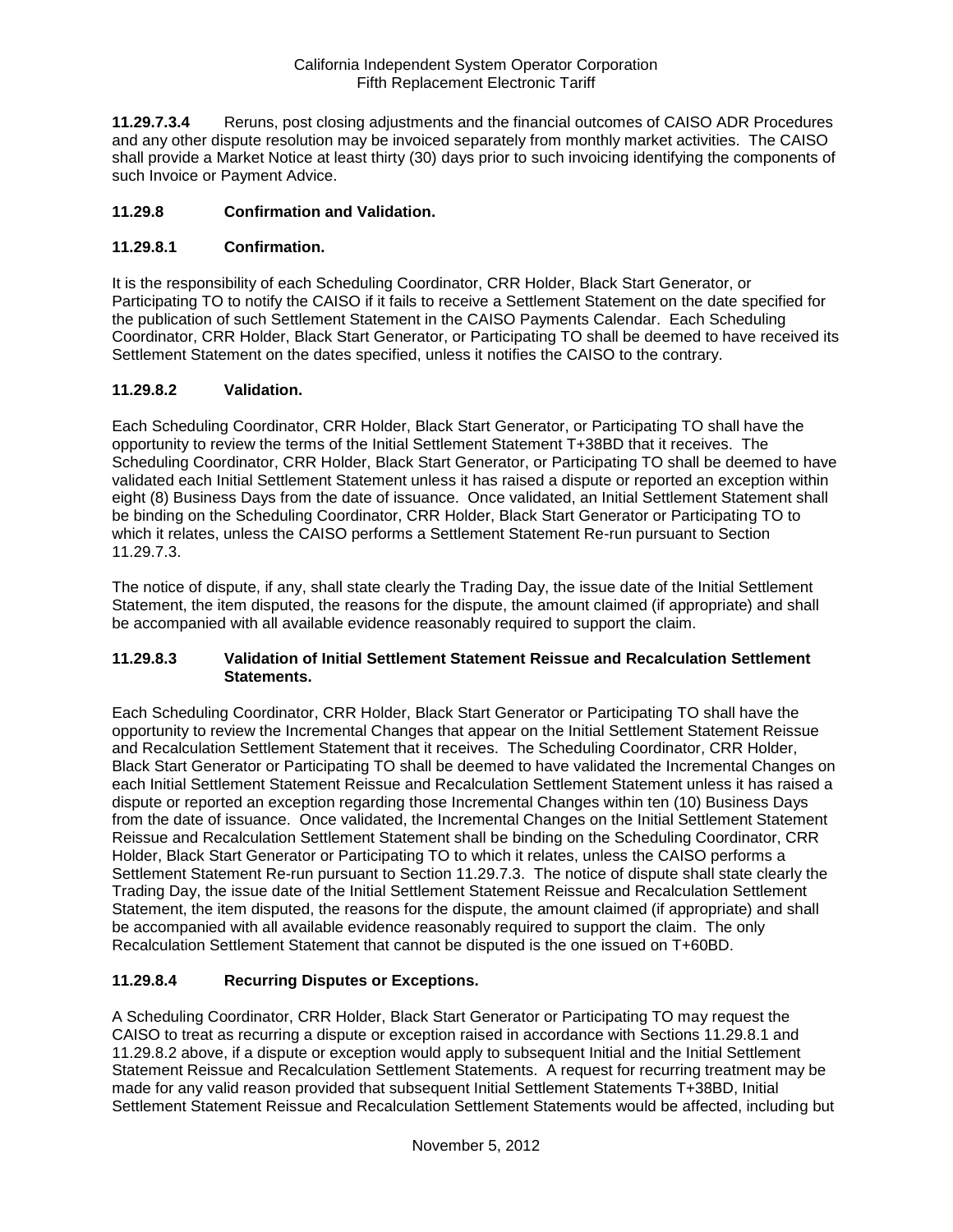not limited to, that the disputed calculation will recur, or that a disagreement as to policy will affect calculations in subsequent Initial Settlement Statement T+38BD, the Initial Settlement Statement Reissue and Recalculation Settlement Statements. If a Scheduling Coordinator, CRR Holder, Black Start Generator or Participating TO wishes to request that the CAISO treat a dispute as recurring, it shall, in the notice, clearly indicate that it requests such treatment and set forth in detail the reasons that support such treatment. To the extent possible, the Scheduling Coordinator, CRR Holder, Black Start Generator or Participating TO shall state the types of charges and dates to which the dispute will apply, and provide estimates of the amounts that will likely be claimed on each date. The CAISO shall make a determination on such a request within five (5) Business Days of receipt. To preserve its right to dispute an item, a Scheduling Coordinator, CRR Holder, Black Start Generator or Participating TO must continue to raise a dispute or report an exception until it is notified by the CAISO that the CAISO agrees to treat the dispute or exception as recurring. If the CAISO grants a request to treat a dispute or exception as recurring, the dispute raised or exception reported by the Scheduling Coordinator, CRR Holder, Black Start Generator or Participating TO shall be deemed to apply to every subsequent Initial Settlement Statement T+38BD, the Initial Settlement Statement Reissue and Recalculation Settlement Statement provided to the Scheduling Coordinator, CRR Holder, Black Start Generator or Participating TO from the date that the CAISO grants the request for recurrent treatment until: a) ninety (90) days have elapsed, unless the CAISO indicates a different expiration date on its response to the request, in which case the expiration date shall be as stated by the CAISO in its response or b) the dispute or exception is resolved, whichever is shorter. The CAISO may deny a request that the CAISO treat a dispute as recurring for any valid reason, including because the request is not adequately specific as to the basis for recurring treatment or the subsequent calculations that will be affected.

# **11.29.8.5 Amendment.**

Regarding a dispute related to an Initial Settlement Statement, if the CAISO agrees with the amount claimed, it shall incorporate the relevant data into the Initial Settlement Statement Reissue or Recalculation Settlement Statement. Regarding a dispute related to an Incremental Change in an Initial Settlement Statement Reissue or Recalculation Settlement Statement, the CAISO shall make a determination on the dispute no later than twenty-five (25) Business Days from the issuance of the Initial Settlement Statement Reissue or Recalculation Settlement Statement, and, if the CAISO agrees with the amount claimed, shall incorporate the relevant data into the next Recalculation Settlement Statement issued on T+76BD.

# **11.29.8.6 CAISO Contact.**

If the CAISO does not agree with the amount claimed or if it requires additional information, it shall make reasonable efforts (taking into account the time it received the notice of dispute and the complexity of the issue involved) to contact the relevant Scheduling Coordinator, CRR Holder, Black Start Generator or Participating TO to resolve the issue before issuing the Initial Settlement Statement Reissue or Recalculation Settlement Statement. If it is not possible to contact the relevant party, the CAISO shall issue the Initial Settlement Statement Reissue or Recalculation Settlement Statement without taking into account the dispute notice.

# **11.29.10 Billing and Payment.**

The CAISO shall prepare and send to each Scheduling Coordinator, CRR Holder, Black Start Generator or Participating TO two Invoices or Payment Advices for each calendar month. The first Invoice or Payment Advice will be based on the Initial Settlement Statement T+38BD and the second Invoice or Payment Advice will be based on the Initial Settlement Statement Reissue or Recalculation Settlement Statement(s). Each Invoice or Payment Advice will show amounts which are to be paid by or to each Scheduling Coordinator, CRR Holder, Black Start Generator or Participating TO, the Payment Date, being the date on which such amounts are to be paid or received and details of the CAISO Clearing Account to which any amounts owed by Scheduling Coordinators, CRR Holder, Black Start Generator or Participating TO are to be paid.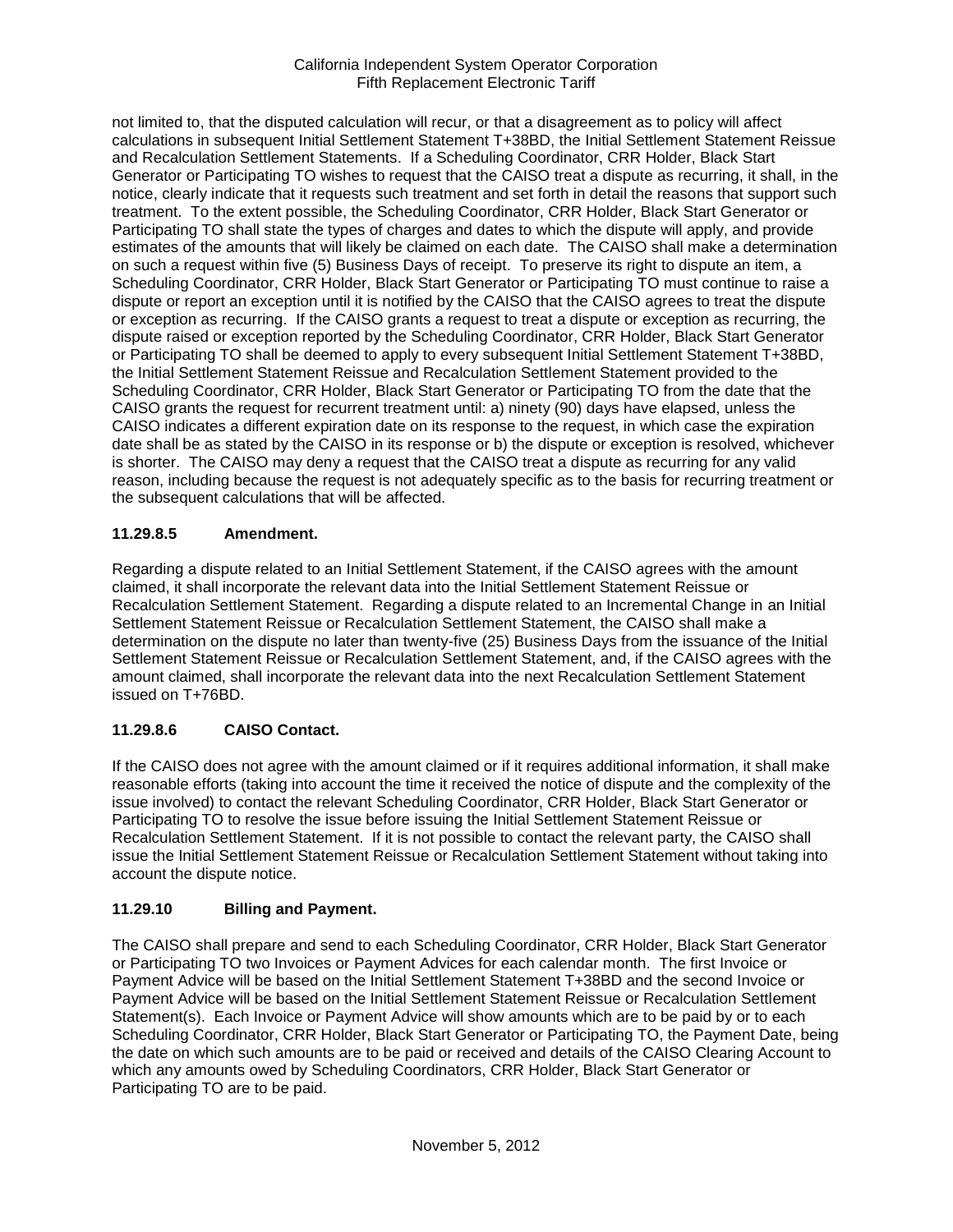The Invoices or Payment Advices will also include the total charges for each component of the Grid Management Charge, the total charges associated with any Interest for each relevant Trading Month, the FERC Annual Charges due monthly, as well as any disbursements associated with a shortfall receipt distribution.

A separate Invoice for the FERC Annual Charges due annually will be issued by the CAISO to the Scheduling Coordinator in accordance with Section 11.19.1.2. The CAISO will issue separate Invoices for NERC/WECC Charges as described in Section 11.20.

A separate Invoice for a shortfall allocation will be issued by the CAISO to Scheduling Coordinators in the event of a payment default in accordance with Section 11.29.17.1.

Settlement Statement Reruns, post closing adjustments and the financial outcomes of CAISO ADR Procedures and any other dispute resolution may be invoiced separately from monthly market activities. The CAISO shall provide a Market Notice at least thirty (30) days prior to such invoicing identifying the components of such Invoice or Payment Advice.

## **11.29.10.1 Emergency Procedures.**

## **11.29.10.2 Use of Estimated Data.**

In the event of an emergency or a failure of any of the CAISO software or business systems, the CAISO may use estimated Settlement Statements and Invoices and Payment Advices and may implement any temporary variation of the timing requirements relating to the Settlement and billing process contained in the CAISO Tariff. Details of the variation and the method chosen to produce estimated data, Settlement Statements and Invoices and Payment Advices will be published on the CAISO Website.

### **11.29.10.3 Payment of Estimated Statements and Invoices.**

When estimated Settlement Statements and Invoices or Payment Advices are issued by the CAISO, payments between the CAISO and Market Participants shall be made on an estimated basis and the necessary corrections shall be made by the CAISO as soon as practicable. The corrections will be reflected as soon as practicable in later Settlement Statements and Invoices and Payment Advices issued by the CAISO. Failure to make such estimated payments shall result in the same consequences as a failure to make actual payments.

## **11.29.10.4 Validation and Correction of Estimated Statements and Invoices.**

The CAISO shall use its best efforts to verify the estimated data and to make the necessary corrections as soon as practicable. The corrections will be reflected as soon as practicable in later Settlement Statements and Invoices and Payment Advices issued by the CAISO.

### **11.29.10.5 Estimated Statements to be Final.**

In the event that the CAISO is of the opinion that, despite its best efforts, it is not possible for it to verify the estimated data because actual data is not reasonably expected to become available to the CAISO in the foreseeable future, the CAISO shall consult with the Market Participants in order to develop the most appropriate substitute data including using data provided by Market Participants. Following such determination of substitute data, the CAISO shall send to the relevant Market Participants revised Settlement Statements and Invoices and Payment Advices. The provisions of Section 11.29.8.6 shall apply to payment of revised Invoices issued in accordance with these emergency procedures. Failure to make payments of such revised Invoices shall result in the same consequences as a failure to make actual payments.

# **11.29.21.2 Evidence of Unpaid Amount.**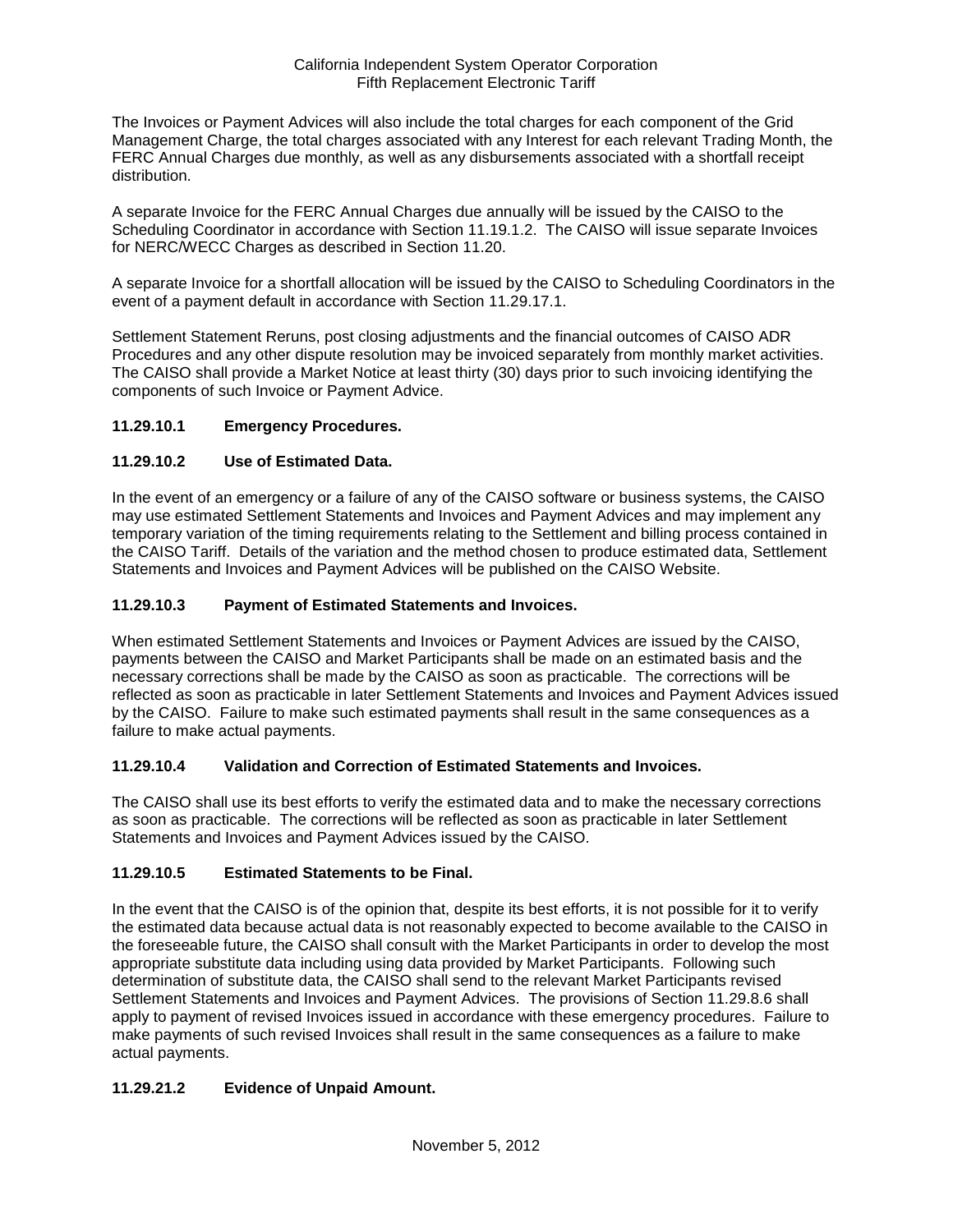The CAISO shall, on request, certify in writing the amounts owed by a CAISO Debtor that remain unpaid and the CAISO Creditors to whom such amounts are owed and shall provide certified copies of the relevant Initial Settlement Statement T+38BD and the Initial Settlement Statement Reissue and Recalculation Settlement Statements, Invoices, Payment Advices, and other documentation on which the CAISO's certificate was based to the CAISO Debtor and the relevant CAISO Creditors. A CAISO certificate given under this Section 11.29.21.2 may be used as prima facie evidence of the amount due by a CAISO Debtor to CAISO Creditors in any legal proceedings.

## **11.29.23 Communications.**

The Initial Settlement Statement T+38BD, any Initial Settlement Statement Reissue, the Recalculation Settlement Statements and Invoices, and Payment Advices will be considered issued to CAISO Creditors or CAISO Debtors when released by the CAISO's secure communication system. Communications on a Payment Date relating to payment shall be made by the fastest practical means including by telephone. If there is a failure of a communication system and it is not possible to communicate by electronic means, then the CAISO or CAISO Creditor or CAISO Debtor, as the case may be, shall communicate by facsimile but only if the recipient is first advised by telephone to expect the facsimile. Methods of communication between the CAISO and Market Participants may be varied by the CAISO giving not less than ten (10) days notice to Market Participants on the CAISO's secure communication system.

## **11.29.24 CAISO Payments Calendar.**

### **11.29.24.1 Preparation.**

In September of each year, the CAISO will prepare a draft CAISO Payments Calendar for the following calendar year showing for each Trading Day:

(a) The date by which Scheduling Coordinators are required to provide Settlement Quality Meter Data for all their Scheduling Coordinator Metered Entities for each Settlement Period in the Trading Day;

(b) The date on which the CAISO will issue Initial Settlement Statements and Invoices and Payment Advices to Scheduling Coordinators or CRR Holders, Black Start Generators and Participating TOs for that Trading Day;

(c) The date by which Scheduling Coordinators, CRR Holders, Black Start Generators and Participating TOs are required to notify the CAISO of any disputes in relation to their Initial Settlement Statements pursuant to Section 11.29.8.2;

(d) The date on which the CAISO will issue the Initial Settlement Statement Reissue and Recalculation Settlement Statements for T+51BD, T+60BD and T+76BD, and Invoices and Payment Advices to Scheduling Coordinators, CRR Holders, Black Start Generators and Participating TOs for that Trading Day;

(e) The date and time by which CAISO Debtors are required to have made payments into the CAISO Clearing Account in payment of Invoices for that Trading Day;

(f) The dates and times on which CAISO Creditors will receive payments from the CAISO Clearing Account of amounts owing to them for that Trading Day; and

(g) In relation to Reliability Must-Run Charges and RMR Payments, the details set out in paragraph 3 of Appendix N, Part J.

The CAISO will make a draft of the CAISO Payments Calendar available on the CAISO Website to Scheduling Coordinators, CRR Holders, Black Start Generators, Participating TOs and RMR Owners any of which may submit comments and objections to the CAISO within two weeks of the date of posting of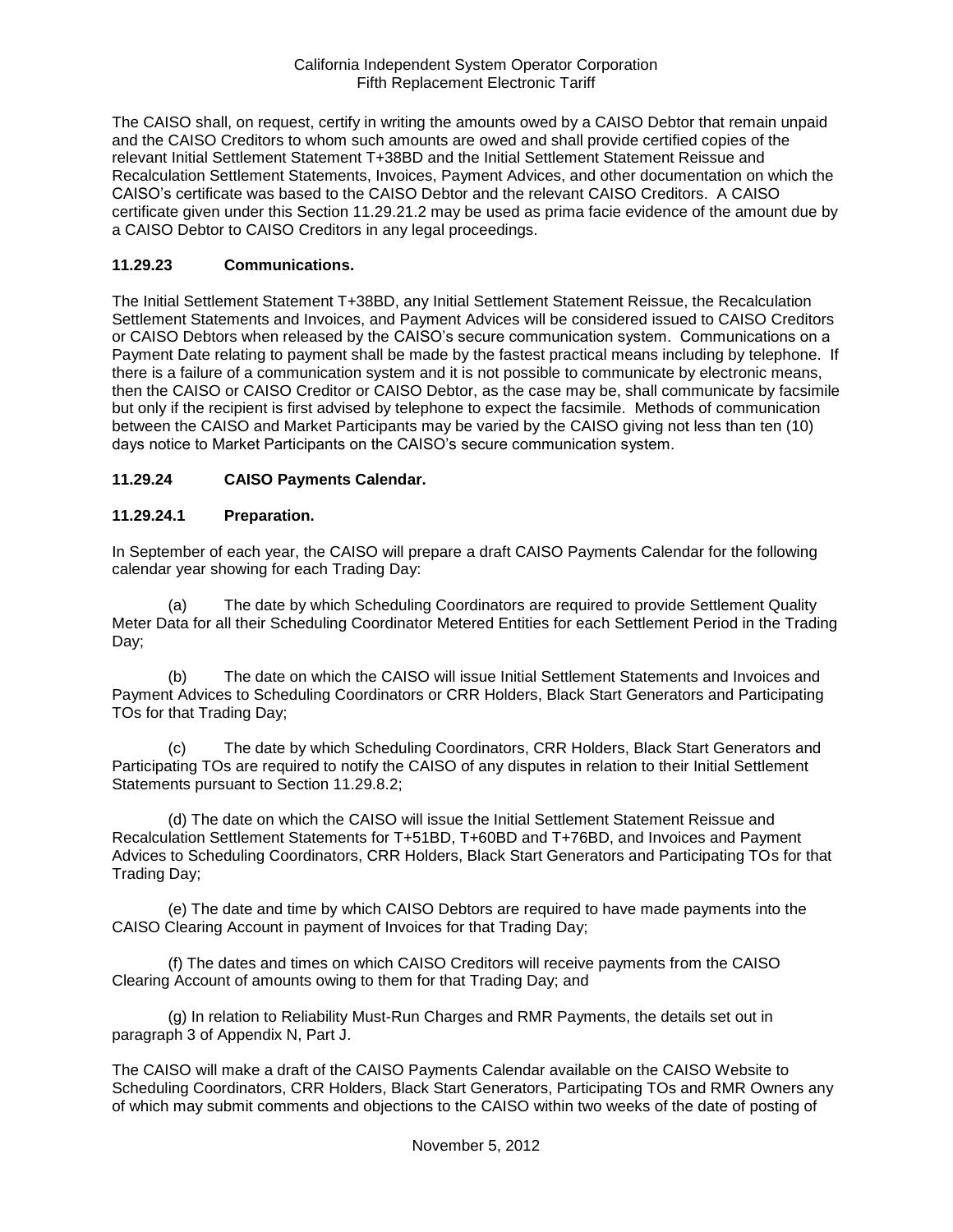the draft on the CAISO Website. No later than October 31st in each year, the CAISO will publish the final CAISO Payments Calendar for the following calendar year, after considering the comments and objections received from Scheduling Coordinators, CRR Holders, Black Start Generators, Participating TOs and RMR Owners. The final CAISO Payments Calendar will be posted on the CAISO Website, and will show for the period from 1 January to 31 December in the next succeeding year (both dates inclusive), the dates on which Settlement Statements shall be published by the CAISO and the Payment Dates on which the CAISO will pay the Participating TOs the Wheeling revenues allocated to them pursuant to Section 26.1.4.3.

#### **2. Definitions**

As used in this Appendix O, the capitalized terms defined below shall have the definitions specified in this Section 2. All other capitalized terms shall have the meaning specified in the Master Definition Supplement in Attachment A.

**Incremental Change:** The change in dollar value of a specific Charge Code from the Initial Settlement Statement T+33BD to the Initial Settlement Statement Reissue or Recalculation Settlement Statement including any new Charge Codes or Trading Day charges appearing for the first time on the Initial Settlement Statement, Reissue or Recalculation Settlement Statement.

**Initial Settlement Statement T+38BD**: A Settlement Statement generated by the CAISO for the calculation of Settlements for a given Trading Day, which is published on the thirty eight Business Day from the relevant Trading Day (T+38BD) and is prior to the Invoice or Payment Advice published for the relevant bill period.

**Settlement Statement Re-run:** The recalculation of a Settlement Statement in accordance with the provisions of the CAISO Tariff.

**Recalculation Settlement Statement:** The reissue of an Initial Settlement Statement T+38BD by the CAISO on the fifty-first (51st) Business Day from the relevant Trading Day (T+51BD) if T+51BD falls on a calendar day that is after the day the invoice or Payment Advice for the bill period containing the relevant Trading Day is scheduled to publish.

**Recalculation Settlement Statement T+76BD:** The reissue of an Initial Settlement Statement Reissue or the Recalculation Settlement Statement by the CAISO on the seventy-sixth (76th) Business Day from the relevant Trading Day (T+76BD).

**Settlement Statement:** Any one of the following: Initial Settlement Statement T+38BD, Initial Settlement Statement Reissue, Recalculation Settlement Statement and Recalculation Settlement Statement T+76BD.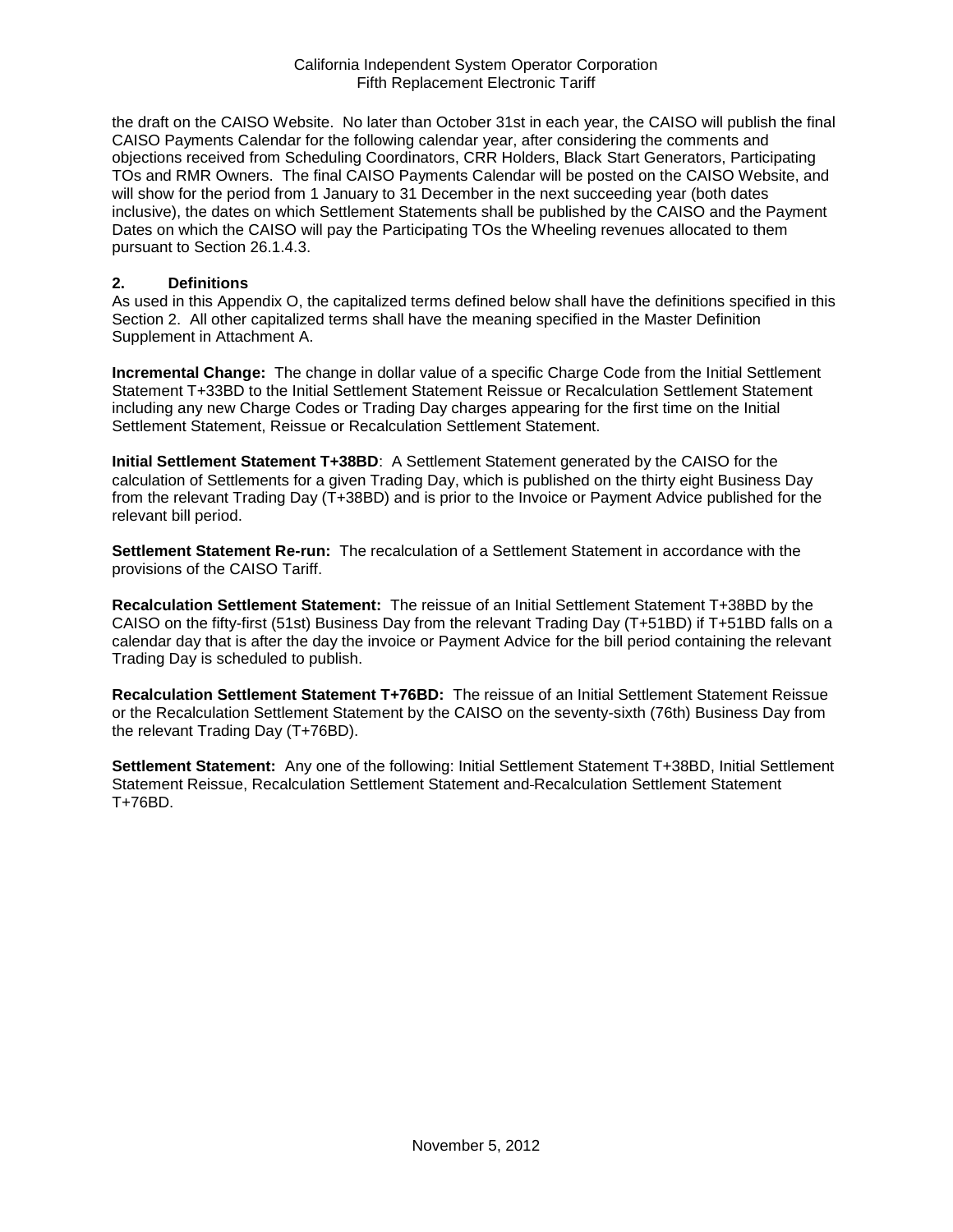## **Appendix I Station Power Protocol**

### **1 General Conditions**

#### **1.1 Procurement**

Station Power may be voluntarily self-supplied through On-Site Self-Supply or Remote Self-Supply. Third Party Supply may serve Station Power only to the extent permissible under the rules and regulations of the applicable Local Regulatory Authority.

### **1.2 Eligibility**

**1.2.1** Only Station Power Loads associated with Generating Units in the CAISO Balancing Authority Area that are part of an approved Station Power Portfolio may be self-supplied in accordance with this SPP. Each Generating Unit must be subject to a PGA, QF PGA, or MSS Agreement. Any generating facility outside the CAISO Balancing Authority Area owned by the same entity is eligible to provide Remote Self-Supply to Station Power Loads, subject to the terms of this SPP. Generating Units wishing to self-supply Station Power, by means other than netting permitted under Section 10.1.3 of the CAISO Tariff, shall complete the application process specified in Section 2 of this SPP.

**1.2.2** Station Power may be self-supplied by a single corporate entity, government agency, or joint powers agency or other legal entity organized under the laws of the State of California. A Station Power Portfolio may not include any facilities that are owned by the owner's corporate Affiliates. In the case of a joint powers agency, a Station Power Portfolio may not include facilities independently owned by one or more members or other legally distinct entities. If an entity owns a portion of a jointly owned Generating Unit, such ownership share may be included in a Station Power Portfolio up to the amount of the associated entitlement to Energy from the jointly-owned Generating Unit provided that: (i) the entity has the right to call upon that Energy for its own use; and (ii) the Energy entitlement is not characterized as a sale from the jointly owned Generating Unit to any of its joint owners.

**1.2.3** Net Output from generating facilities outside the CAISO Balancing Authority Area may be included in a Station Power Portfolio and used as a source of Remote Self-Supply to serve Station Power of Generating Units in the CAISO Balancing Authority Area and part of the Station Power Portfolio, so long as the following conditions are fulfilled:

- (a) Imports of Net Output must be submitted in Self-Schedules using a Resource ID specified by the CAISO;
- (b) HASP Intertie Schedules using such Resource ID do not exceed the available Net Output of such generating facilities in any hour;
- (c) Firm transmission service to a Scheduling Point that assures delivery into the CAISO Balancing Authority Area is secured; and
- (d) Meter Data for generating facilities located outside the CAISO Balancing Authority Area shall be subject to CAISO audit to verify performance in accordance with these requirements.

### **1.3 Limitations**

**1.3.1** Station Power supplied by contemporaneous on-site Generation is treated as permitted netting under Section 10.1.3 of this CAISO Tariff. This SPP neither expands opportunities for nor imposes additional conditions on permitted netting. In accordance with this CAISO Tariff, such contemporaneous self-supplied Station Power need not be submitted in Self-Schedules with the CAISO.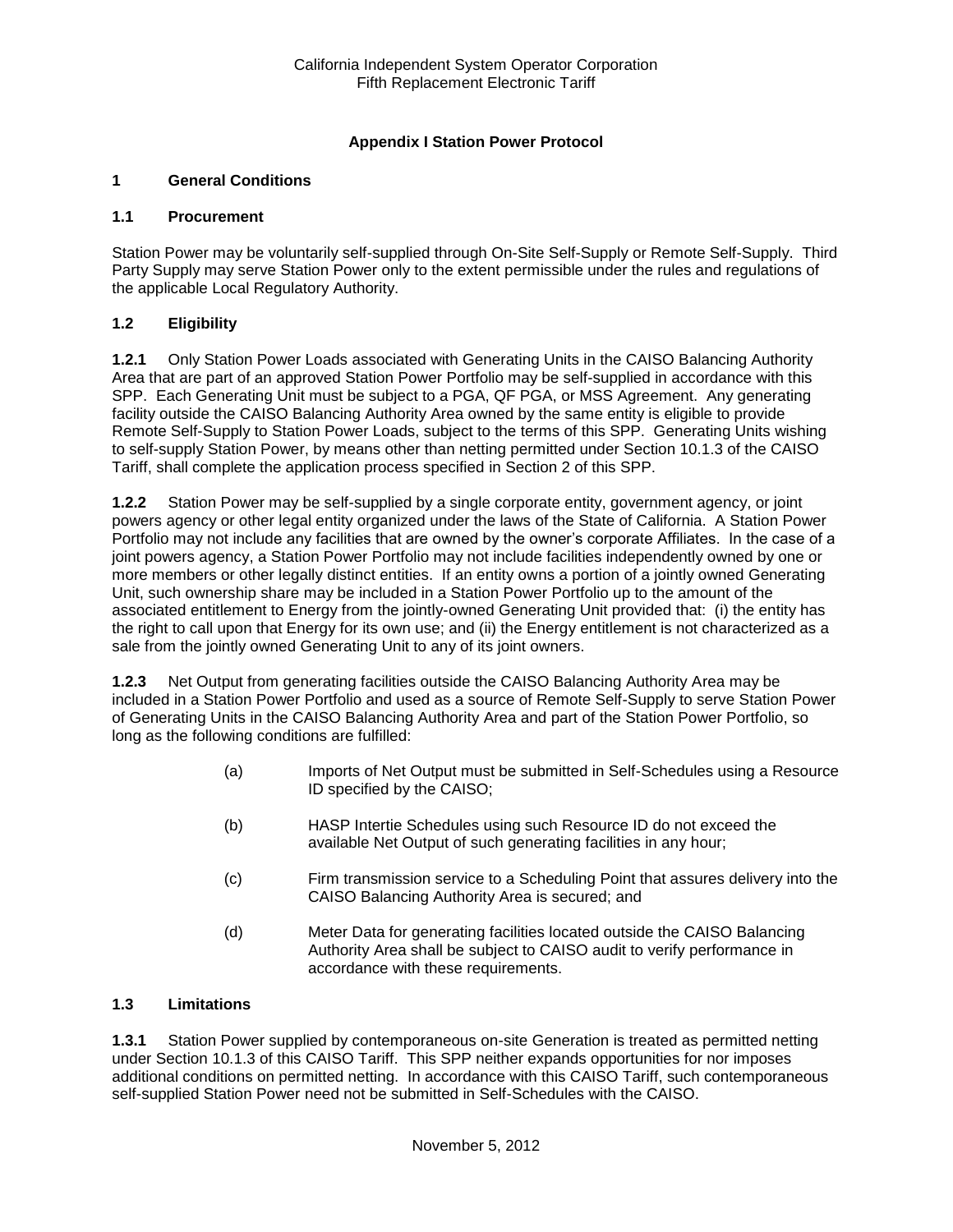**1.3.2** Self-supply of Station Power shall be strictly voluntary. Nothing in this SPP is intended to: 1) preclude a Generating Unit from purchasing Station Power pursuant to an applicable retail rate or tariff; or 2) supersede otherwise applicable jurisdiction of a Local Regulatory Authority, except in the event of a conflict between federal and state tariff provisions, in which case the federal tariff provisions will control.

### **2 Station Power Requirements and Review**

#### **2.1 Applications to Self-Supply Station Power**

**2.1.1** An application to establish a Station Power Portfolio or to modify the configuration of Station Power meters or the generating facilities included in a Station Power Portfolio must be submitted according to the process specified by the CAISO and posted on the CAISO Website, and shall include the following information:

- (a) One-line diagrams clearly showing the location and ownership of all Generating Units and Station Power meters, their connection to the CAISO Controlled Grid or distribution system, and the status of breakers and switchgear for normal system operation.
- (b) Identification of any generating facilities outside the CAISO Balancing Authority Area, to be used to provide Remote Self-Supply of Station Power within the proposed Station Power Portfolio. No loads associated with generating facilities outside the CAISO Balancing Authority Area may be supplied under this SPP.
- (c) Certification that the applicant is the sole owner of all generating facilities proposed to be included in the Station Power Portfolio, and that the applicant has the right to call on Energy for its own use from its ownership share of any jointly owned facilities that are proposed to be used to self-supply Station Power.
- (d) Demonstration that each Station Power meter is certified in accordance with the CAISO Tariff.
- (e) Verification that each Station Power meter is subject to a Meter Service Agreement for CAISO Metered Entities, and that each Generating Unit is bound to the CAISO Tariff by a PGA, QF PGA, or MSS Agreement.
- (f) Verification that the applicant has arranged for terms of service with the responsible UDC or MSS Operator for the use of any distribution facilities required to self-supply Station Power.

**2.1.2** On the CAISO's written request, the applicant will provide additional information that the CAISO reasonably determines is necessary to verify the planned operation of the Station Power Portfolio and meet the requirements of Section 2.1.1 of this SPP.

#### **2.2 CAISO Monitoring and Review**

**2.2.1** The CAISO will take the following actions with respect to each application to establish a Station Power Portfolio:

> (a) The CAISO shall post on the CAISO Website a listing of the specific Station Power meters and Generating Units located in the CAISO Balancing Authority Area (which may include a Pseudo-Tie of a Generating Unit to the CAISO Balancing Authority Area, provided that firm transmission service has been reserved across the transmission path from the CAISO Intertie to the Pseudo-Tie Generating Unit and the Station Power service is provided by a UDC or MSS Operator within the CAISO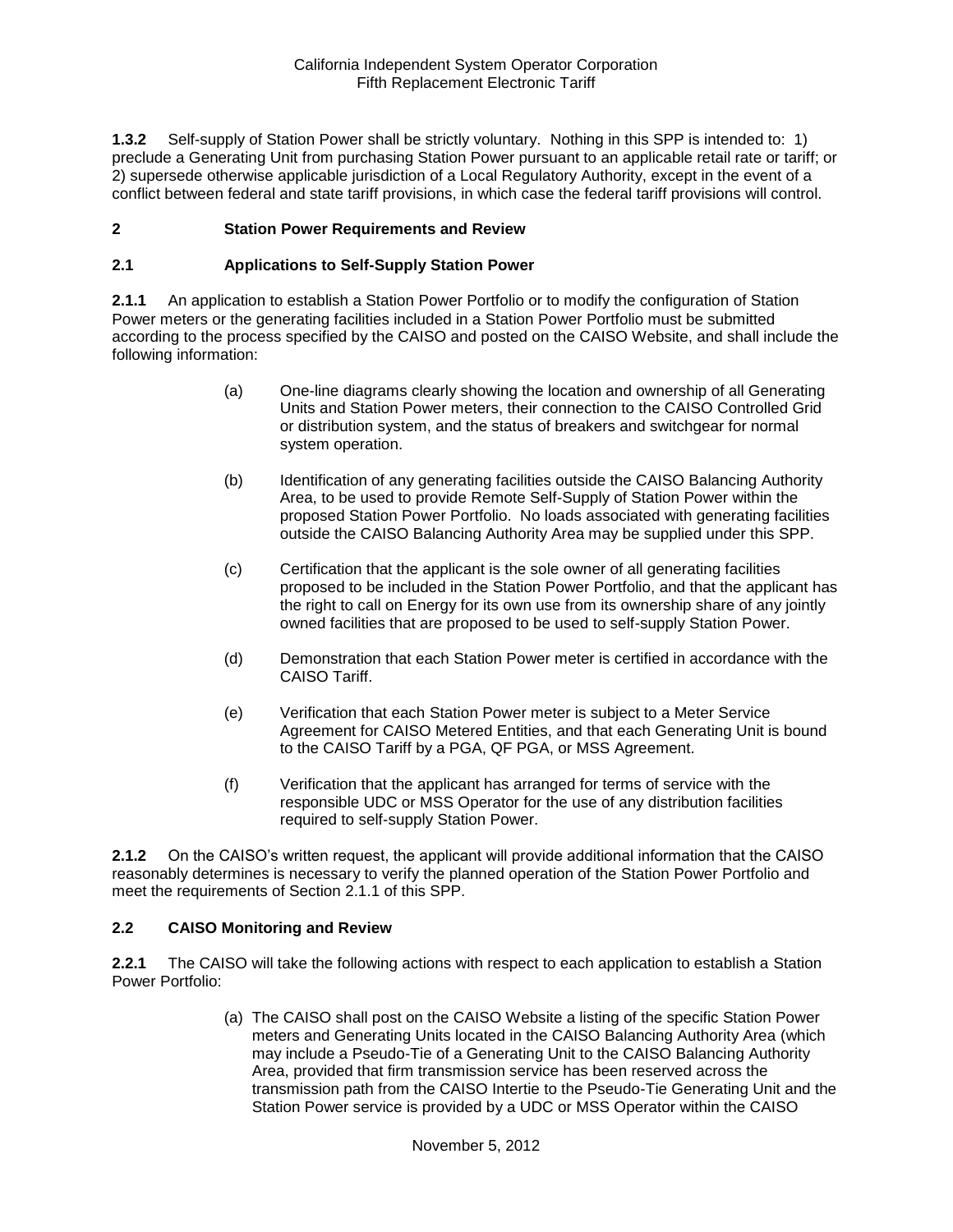Balancing Authority Area), and any generating facilities outside the CAISO Balancing Authority Area, that compose each Station Power Portfolio, and which are eligible to participate in the self-supply of Station Power in accordance with this SPP.

- (b) The CAISO will provide the appropriate UDC or MSS Operator and the Local Regulatory Authority with one-line diagrams and other information regarding each application.
- (c) The CAISO will make a determination in consultation with the UDC or MSS Operator and the Local Regulatory Authority on the factual question of whether distribution facilities are involved in the requested self-supply of Station Power. Any disputes regarding such determinations shall be subject to the dispute resolution procedures of this CAISO Tariff.
- (d) The CAISO will verify metering schemes and assign unique Load identifiers consistent with the CAISO data templates and validation rules that the Scheduling Coordinator responsible for each meter will be required to use for scheduling and Settlement.

**2.2.2** The CAISO shall promptly review each application to establish or modify a Station Power Portfolio. Within ten (10) Business Days after the submittal of the application, the CAISO shall notify the applicant in writing that the application is complete, or shall list any specific deficiencies or additional information that the CAISO reasonably requires to complete the application. The CAISO shall use all reasonable efforts to make the changes necessary for the new or modified configurations to take effect and the Station Power Portfolio to begin self-supplying Station Power within twenty (20) Business Days after a complete application is submitted. In no event shall a Station Power Portfolio begin self-supplying Station Power until any and all required changes to the configuration of metering or other equipment are completed as required under Section 6 of this SPP. The CAISO will have an ongoing right to request additional information reasonably necessary to verify that conditions on the self-supply of Station Power as specified in this SPP are met.

# **3 Self-Supply Verification and CAISO Charges**

### **3.1 Self-Supply Verification**

At the end of each Netting Period, the CAISO will calculate the Net Output for each Generating Unit in the Station Power Portfolio. If the Net Output is positive, then all Station Power associated with that Generating Unit will have been served by On-Site Self-Supply. Any positive Net Output from facilities in the Station Power Portfolio will be available to provide Remote Self-Supply to any Generating Unit with negative Net Output. If the available Remote Self-Supply is less than the aggregate negative Net Output in the Station Power Portfolio, then such shortfall will be deemed to have been served by Third Party Supply. The CAISO will incorporate these determinations in its accounting and billing for the Netting Period by reassigning Station Power to unique Load identifiers for Remote Self-Supply and Third Party Supply, as required.

### **3.2 Charges on Metered Demand**

Station Power that is not eligible for permitted netting in accordance with Section 10.1.3 of this CAISO Tariff must be submitted in Self-Schedules in accordance with the CAISO Tariff, and will be assessed all charges applicable to metered Demand under the CAISO Tariff, except as provided in Section 4.1 of this SPP.

### **3.3 Administrative Charge**

Scheduling Coordinators of Generating Units that have Station Power meters shall be assessed an administrative charge in accordance with Schedule 5 of Appendix F.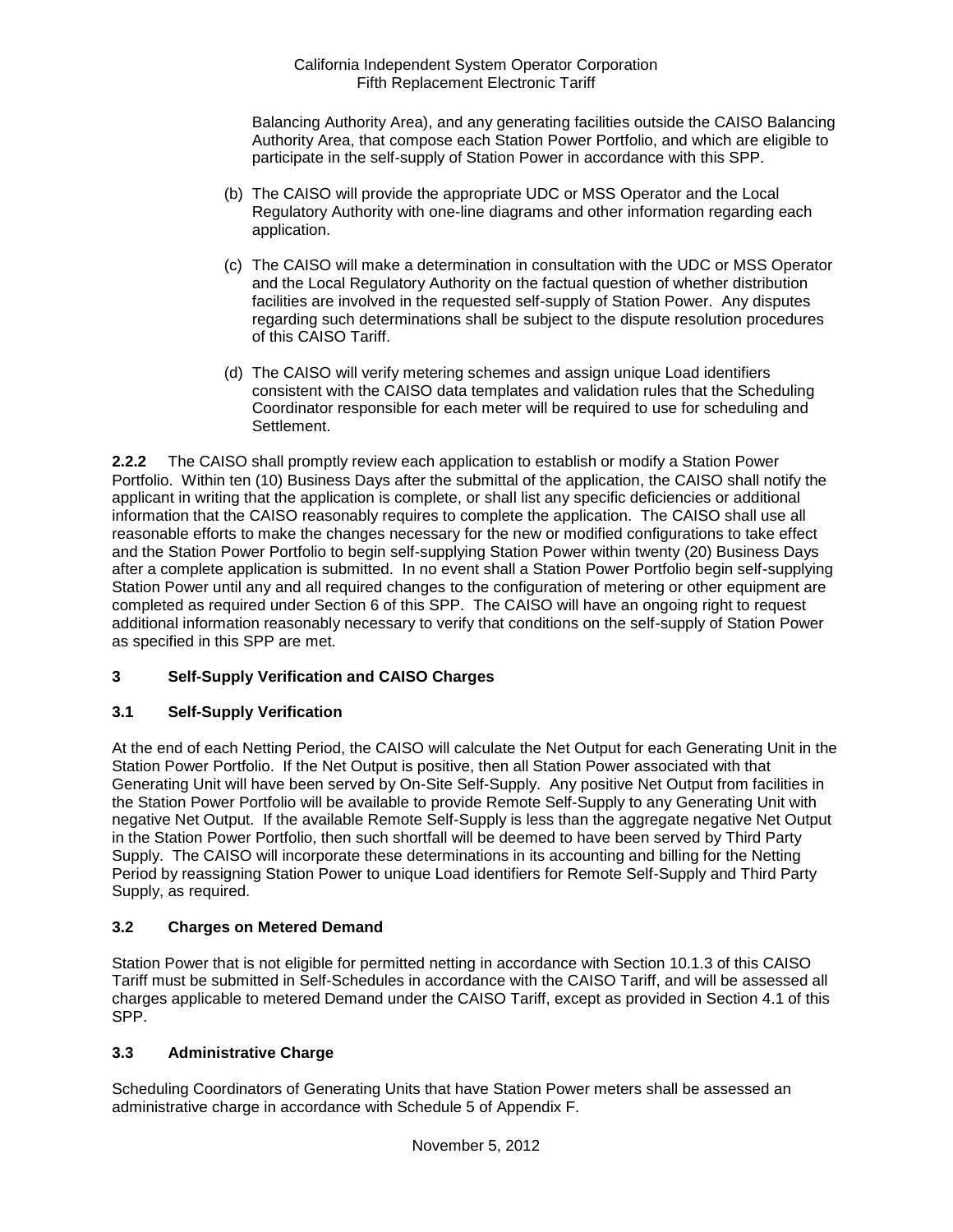# **4 Transmission Service**

**4.1** Station Power Load that is directly connected to the transmission facilities or directly connected to the Distribution System of a UDC or MSS Operator located in a PTO Service Territory and that is determined to have been served by On-Site Self-Supply shall be deemed not to have used the CAISO Controlled Grid and shall not be included in the Gross Load of the applicable UDC or MSS Operator. Station Power that is served by Wheeling service and that is determined to have been served by On-Site Self-Supply shall be deemed not to have used the CAISO Controlled Grid and shall not be included in the hourly Self-Schedules (in kWh) of the applicable Scheduling Coordinator that are subject to the Wheeling Access Charge.

**4.2** Station Power Load that is directly connected to the transmission facilities or directly connected to the Distribution System of a UDC or MSS Operator located in a PTO Service Territory and that is determined to have been served by Remote Self-Supply or Third Party Supply shall be included in the Gross Load of the applicable UDC or MSS Operator. Station Power that is served by Wheeling service and that is determined to have been served by Remote Self-Supply or Third Party Supply shall be included in the hourly Self-Schedules (in kWh) of the applicable Scheduling Coordinator that are subject to the Wheeling Access Charge.

**4.3** If the Generating Unit requires the use of distribution facilities or other facilities that are not part of the CAISO Controlled Grid, then the Generating Unit will be subject to the appropriate charges of the applicable UDC, MSS Operator or owner of such non-CAISO Controlled Grid facilities.

# **5 Energy Pricing**

All deviations between metered Generation or Station Power and that submitted in Self-Schedules will be settled at the resource-specific LMP at the applicable Custom LAP for the Station Power Load. The determination of Net Output and attribution of On-Site Self-Supply, Remote Self-Supply and Third Party Supply to serving Station Power under this SPP shall apply only to determine whether Station Power was self-supplied during the Netting Period and will have no effect on the price of Energy sold or consumed by any facility in the Station Power Portfolio.

## **6 Metering**

**6.1** In order to self-supply Station Power under this SPP by means other than netting permitted under Section 10.1.3 of this CAISO Tariff, a Generating Unit must be subject to a Meter Service Agreement for CAISO Metered Entities pursuant to CAISO Tariff Section 10.3.1. A meter certified in accordance with the CAISO Tariff is required for Station Power Load taken under the SPP. Separate metering is required for any on-site Load that does not meet the definition of Station Power. Under no circumstances may ineligible Loads be included in the Meter Data collected by the CAISO from a Station Power meter.

**6.2** Any costs associated with owning or operating metering or related facilities necessary to selfsupply Station Power according to the terms of this SPP are the responsibility of the owner-applicant.

**6.3** A single Scheduling Coordinator must represent the unique Load identifiers assigned by the CAISO for On-Site Self-Supply and Remote Self-Supply associated with each Station Power meter.

## **7 Provision Of Data To UDC Or MSS Operator**

The CAISO will provide the applicable UDC or MSS Operator with the amount of On-Site Self-Supply, Remote Self-Supply, and Third Party Supply serving Station Power at the granularity required to allow the UDC or MSS Operator to assess charges, if any, under the applicable retail tariff(s).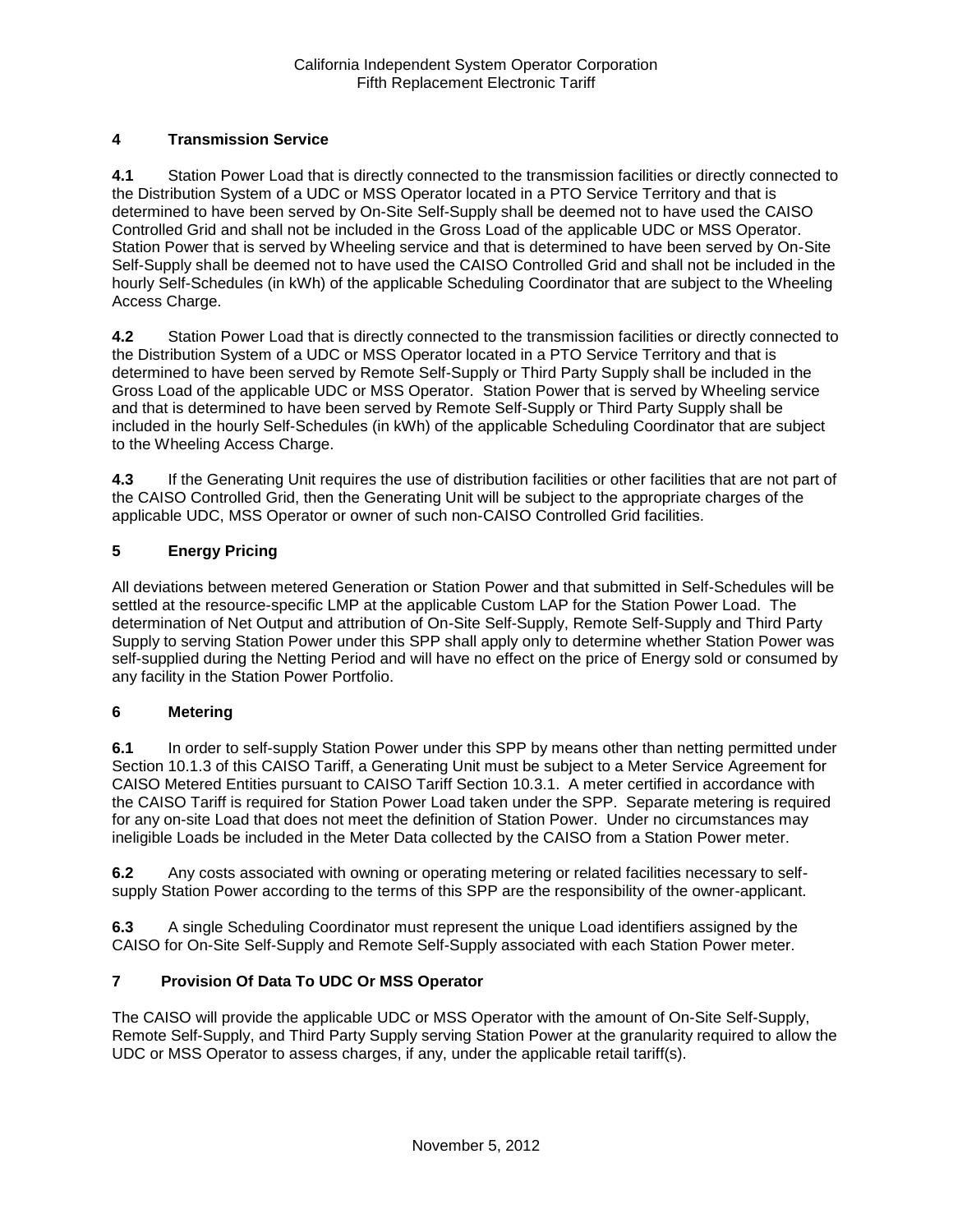# **APPENDIX J**

### **GRANDFATHERED METERING AND SETTLEMENT PROVISIONS FOR TRADING DAYS PRIOR TO**

### **OCTOBER 1, 2011**

#### **1. Grandfathering of Metering and Settlement Provisions for Trading Days Prior to October 1, 2011.**

Notwithstanding any other provisions of the CAISO Tariff the following provisions shall apply to transactions conducted prior to October 1, 2011. In all other respects, the CAISO Tariff, including the provisions of Sections 10, 11, and 37 not covered by this Appendix J, will apply to transactions that occurred prior to October 1, 2011.

## **10.2.1.3 Provision of and Access to Settlement Quality Meter Data**

Scheduling Coordinators may obtain Settlement Quality Meter Data relating to the CAISO Metered Entities they represent by directly accessing the Settlement Quality Meter Data Systems as specified in the applicable Business Practice Manual.

- For CAISO Metered Entities, Revenue Quality Meter Data obtained by successfully polled meters will be validated, estimated and edited by the CAISO to produce Settlement Quality Meter Data (actual), which will be made available to Scheduling Coordinators within five (5) Business Days from the Trading Day (T+5B) and will be used in the Initial Settlement Statement T+7B calculation.
- In the event that Revenue Quality Meter Data remains unavailable at noon on the fifth Business Day after the Trading Day (T+5B) due to unsuccessfully polled meters or facility and/or systems failures, the CAISO will estimate Settlement Quality Meter Data for CAISO Metered Entities for any outstanding metered Demand and/or Generation for the Initial Settlement Statement T+7B calculation as provided in Section 11.1.5.
- If the CAISO is notified in accordance with Section 10.2.13.2 that the revenue quality meter for a CAISO Metered Entity requires repair, the CAISO will produce Settlement Quality Meter Data (actual) for that entity using the estimation procedures referred to in Section 10.2.9, which will be made available to the Scheduling Coordinator for the CAISO Metered Entity within forty-three (43) calendar days from the Trading Day (T+43C) and will be used in the Recalculation Settlement Statement T+38B calculation.

### **10.3.6 Settlement Quality Meter Data Submission**

Scheduling Coordinators shall submit to the CAISO Actual Settlement Quality Meter Data or Scheduling Coordinator Estimated Settlement Quality Meter Data, as provided in Section 10.3.6.1(a), for Scheduling Coordinator Metered Entities they represent for each Settlement Period in an Operating Day according to the timelines established in Section 10.3.6.1 and the CAISO Payments Calendar and as provided in the applicable Business Practice Manual. Scheduling Coordinators must also submit Settlement Quality Meter Data (actual and Scheduling Coordinator estimated) on demand as provided in the applicable Business Practice Manual.

#### **10.3.6.1 Timing of Settlement Quality Meter Data Submission for Calculation of Initial Settlement Statement T+7B.**

Scheduling Coordinators must submit Actual Settlement Quality Meter Data or Scheduling Coordinator Estimated Settlement Quality Meter Data for the Scheduling Coordinator Metered Entities they represent to the CAISO no later than noon on the fifth Business Day after the Trading Day (T+5B) for the Initial Settlement Statement T+7B calculation. Scheduling Coordinators cannot submit Estimated Settlement Quality Meter Data for Proxy Demand Resources.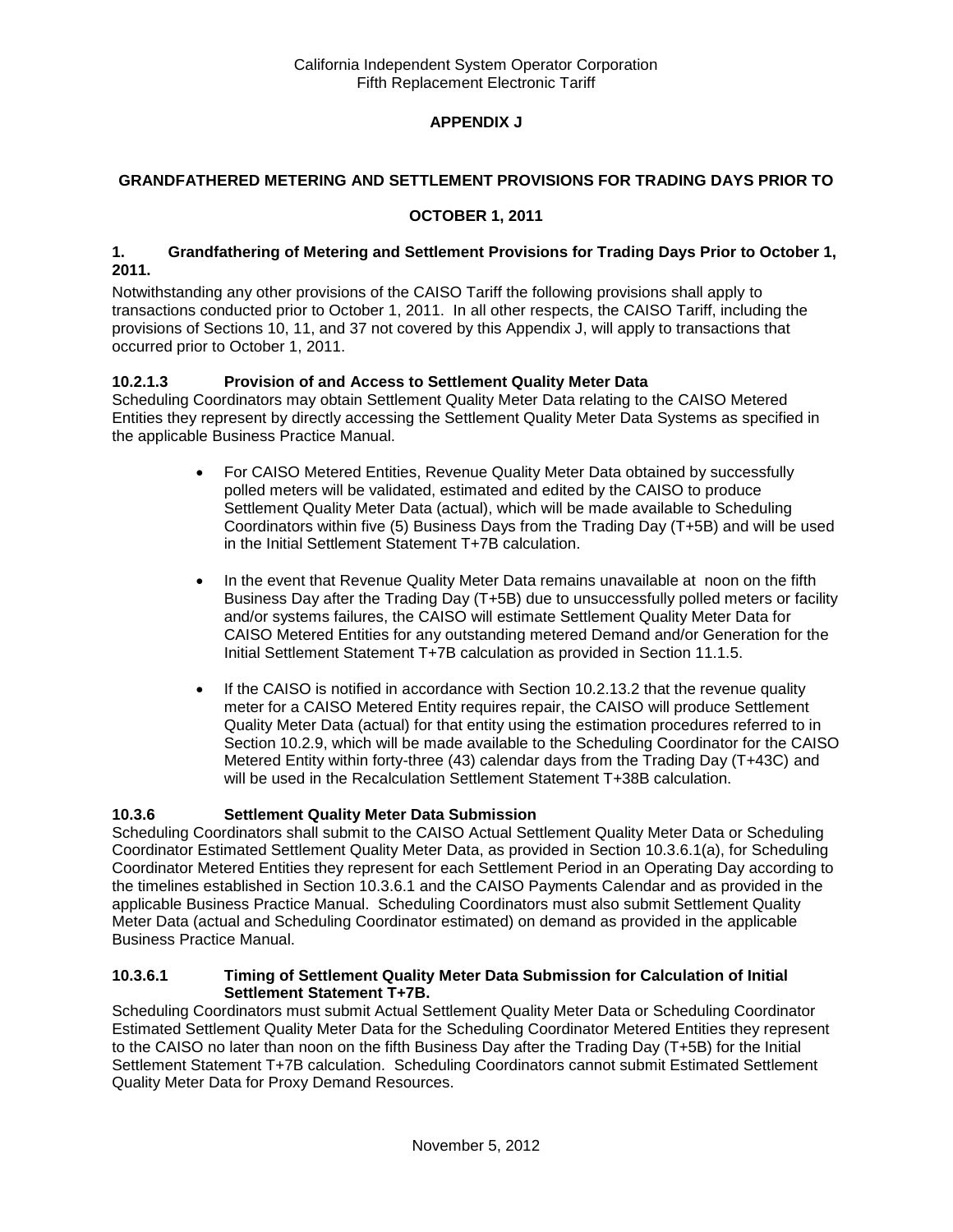- (a) In the absence of Actual Settlement Quality Meter Data, Scheduling Coordinators may submit Scheduling Coordinator Estimated Settlement Quality Meter Data using interval metering when available, sound estimation practices, and other available information including, but not limited to, bids, schedules, forecasts, temperature data, operating logs, recorders, and historical data. Scheduling Coordinator Estimated Settlement Quality Meter Data must be a good faith estimate that reasonably represents Demand and/or Generation quantities for each Settlement Period.
- (a) When Actual Settlement Quality Meter Data or Scheduling Coordinator Estimated Settlement Quality Meter Data is not received by the CAISO for a Scheduling Coordinator Metered Entity within five (5) Business Days from the Trading Day (T+5B), the CAISO will estimate the entity's Settlement Quality Meter Data for any outstanding metered Demand and/or Generation, excluding a Proxy Demand Resource, for use in the Initial Settlement Statement T+7B calculation, as provided in Section 11.1.5.

#### **10.3.6.2 Timing of Settlement Quality Meter Data Submission for Recalculation Settlement Statement T+38B**

Scheduling Coordinators must submit Actual Settlement Quality Meter Data for the Scheduling Coordinator Metered Entities they represent to the CAISO no later than midnight on the forty-third (43) calendar day after the Trading Day (T+43C) for the Recalculation Settlement Statement T+38B. A Scheduling Coordinator that timely submits Actual Settlement Quality Meter Data for the Initial Settlement Statement T+7B pursuant to Section 10.3.6.1 may submit revised Actual Settlement Quality Meter Data for the Recalculation Settlement Statement T+38B no later than the forty-third (43) calendar day after the Trading Day pursuant to this Section.

- (a) When Actual Settlement Quality Meter Data is not received by the CAISO for a Scheduling Coordinator Metered Entity by forty-three (43) calendar days after the Trading Day (T+43C), the Scheduling Coordinator has failed to submit complete and accurate meter data as required by Section 37.5.2.1 and will be subject to monetary penalty pursuant to Section 37.5.2.2.
- (b) Any Scheduling Coordinator Estimated Settlement Quality Meter Data submitted by a Scheduling Coordinator on behalf of the Scheduling Coordinator Metered Entities it represents that is not replaced with Actual Settlement Quality Meter Data by forty-three (43) calendar days after the Trading Day (T+43C) has failed to submit complete and accurate meter data as required by Section 37.5.2.1 and will be subject to monetary penalty pursuant to Section 37.5.2.2. In the absence of Actual Settlement Quality Meter Data, Scheduling Coordinator Estimated Settlement Quality Meter Data will be used in the Recalculation Settlement Statements.
- (c) The CAISO will not estimate a Scheduling Coordinator Metered Entity's Settlement Quality Meter Data for any outstanding metered Demand and/or Generation for use in a Recalculation Settlement Statement calculation. Any previous CAISO Estimated Settlement Quality Meter Data that the Scheduling Coordinator does not replace with Actual Settlement Quality Meter Data by forty-three (43) calendar days after the Trading Day (T+43C) will be set to zero. The CAISO will follow the control process described in the BPM for Metering to monitor and identify the CAISO Estimated Settlement Quality Meter Data that was not timely replaced and will take proactive measures to obtain the Actual Settlement Quality Meter Data. A Scheduling Coordinator that fails to replace CAISO Estimated Settlement Quality Meter Data with Actual Settlement Quality Meter Data by forty-three (43) calendar days after the Trading Day (T+43C) has failed to provide complete and accurate Settlement Quality Meter Data as required by Section 37.5.2.1 and will be subject to monetary penalty pursuant to Section 37.5.2.2.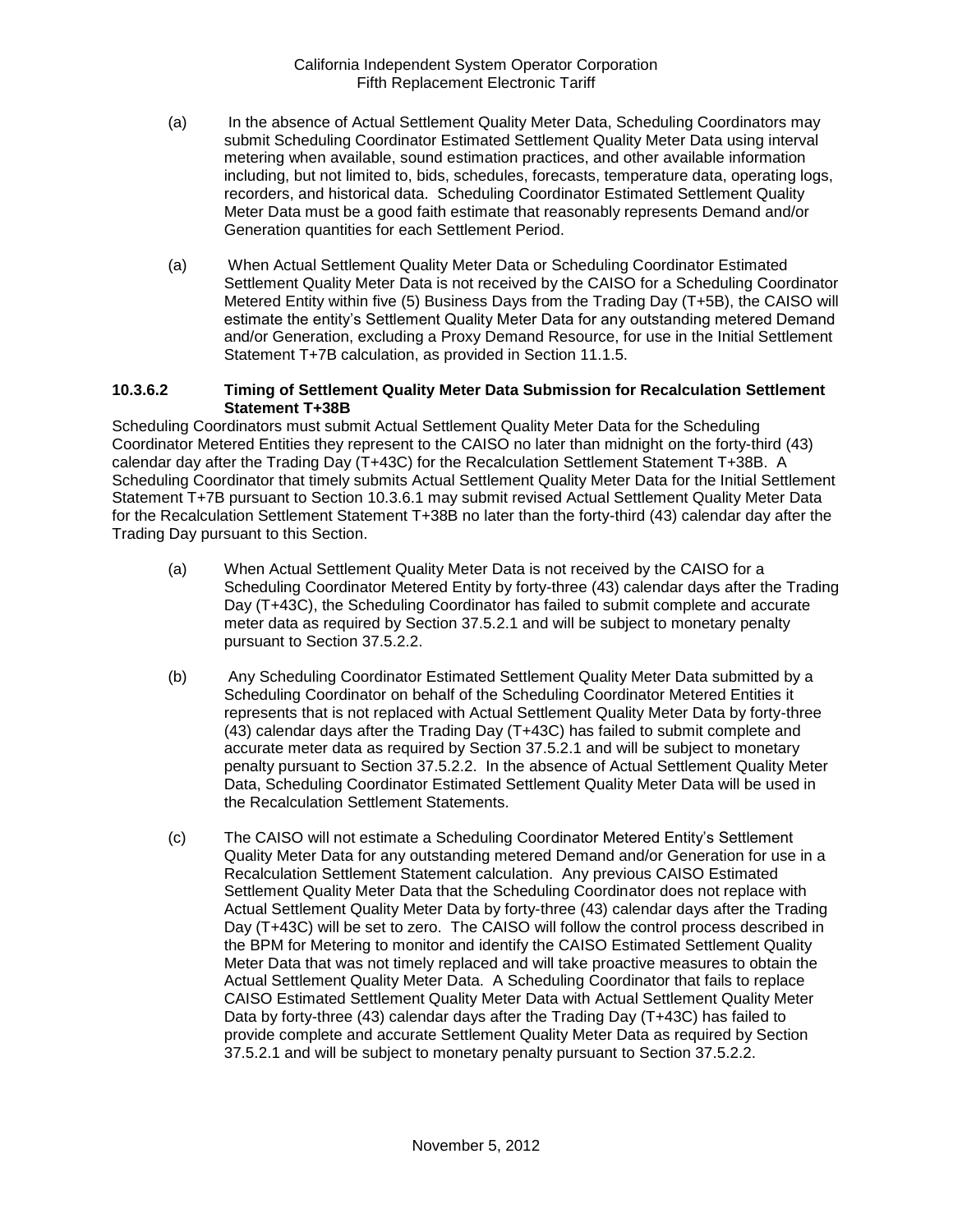#### **10.3.6.3 Timing of Settlement Quality Meter Data Submission for Recalculation Settlement Statements after the Recalculation Settlement Statement T+38B**

Scheduling Coordinators may continue to submit Actual Settlement Quality Meter Data for the Scheduling Coordinator Metered Entities they represent to the CAISO for use in Recalculation Settlement Statements subsequent to the Recalculation Settlement Statement T+38B according to timelines established in the CAISO Payments Calendar. Provided, however, that Scheduling Coordinators submitting Actual Settlement Quality Meter Data more than forty-three (43) calendar days after the Trading Day (T+43C) have failed to provide complete and accurate Settlement Quality Meter Data as required by Section 37.5.2.1 and will be subject to monetary penalty pursuant to Section 37.5.2.2.

# **11.29 Billing And Payment Process**

The CAISO will calculate for each charge the amounts payable by the relevant Scheduling Coordinator, CRR Holder, Black Start Generator or Participating TO for each Settlement Period of the Trading Day, and the amounts payable to that Scheduling Coordinator, CRR Holder, Black Start Generator or Participating TO for each charge for each Settlement Period of that Trading Day and shall arrive at a net amount payable for each charge by or to that Scheduling Coordinator, CRR Holder, Black Start Generator or Participating TO for each charge for that Trading Day. Each of these amounts will appear in the Settlement Statements that the CAISO will provide to the relevant Scheduling Coordinator, CRR Holder, Black Start Generator or Participating TO.

The components of the Grid Management Charge will be included in an Initial Settlement Statement T+7B, and any Recalculation Settlement Statement with the other types of charges referred to in Section 11.

# **11.29.1 Billing And Payment Process Based On Settlement Statements**

The billing and payment process shall be based on the issuance of Initial Settlement Statement T+7B and the Recalculation Settlement Statements.

## **11.29.2 Time-Frame For Payments Or Charges**

Payments or charges for the items referred to in Section 11.1.2 (except for the charges payable under long-term contracts) for each Trading Day in each calendar month shall be made five (5) Business Days after issuance of the Invoices and Payment Advices issued in accordance with Section 11.29.10. Payments for FERC Annual Charges will be made in accordance with Section 11.19.

### **11.29.5 General Principles For Production Of Settlement Statements**

### **11.29.5.1 Basis of Settlement**

The basis of each Settlement Statement shall be the debiting or crediting of an account in the name of the relevant Scheduling Coordinator, CRR Holder, Black Start Generator or Participating TO in the general ledger set up by the CAISO to reflect all transactions, charges or payments settled by the CAISO.

### **11.29.5.2 Right to Dispute**

All Scheduling Coordinators, CRR Holders, Black Start Generators or Participating TOs shall have the right to dispute any item or calculation set forth in any Initial Settlement Statement T+7B, Recalculation Settlement Statement T+38B, or Incremental Changes in Recalculation Settlement Statements T+76B, T+18M, and T+35M in accordance with this CAISO Tariff, but not those set forth in Recalculation Settlement Statement T+36M.

### **11.29.7 Settlements Cycle**

### **11.29.7.1 Timing of the Settlements Process**

The CAISO will publish: (i) Initial Settlement Statements T+7B on the seventh Business Day from the relevant Trading Day (T+7B), (ii) Recalculation Settlement Statements on the thirty-eighth Business Day from the relevant Trading Day (T+38B), (iii) Recalculation Settlement Statements on the seventy-sixth Business Day after the Trading Day (T+76B), (iv) Recalculation Settlement Statements on the Business Day eighteen (18) calendar months from the relevant Trading Day (T+18M) if necessary, (v)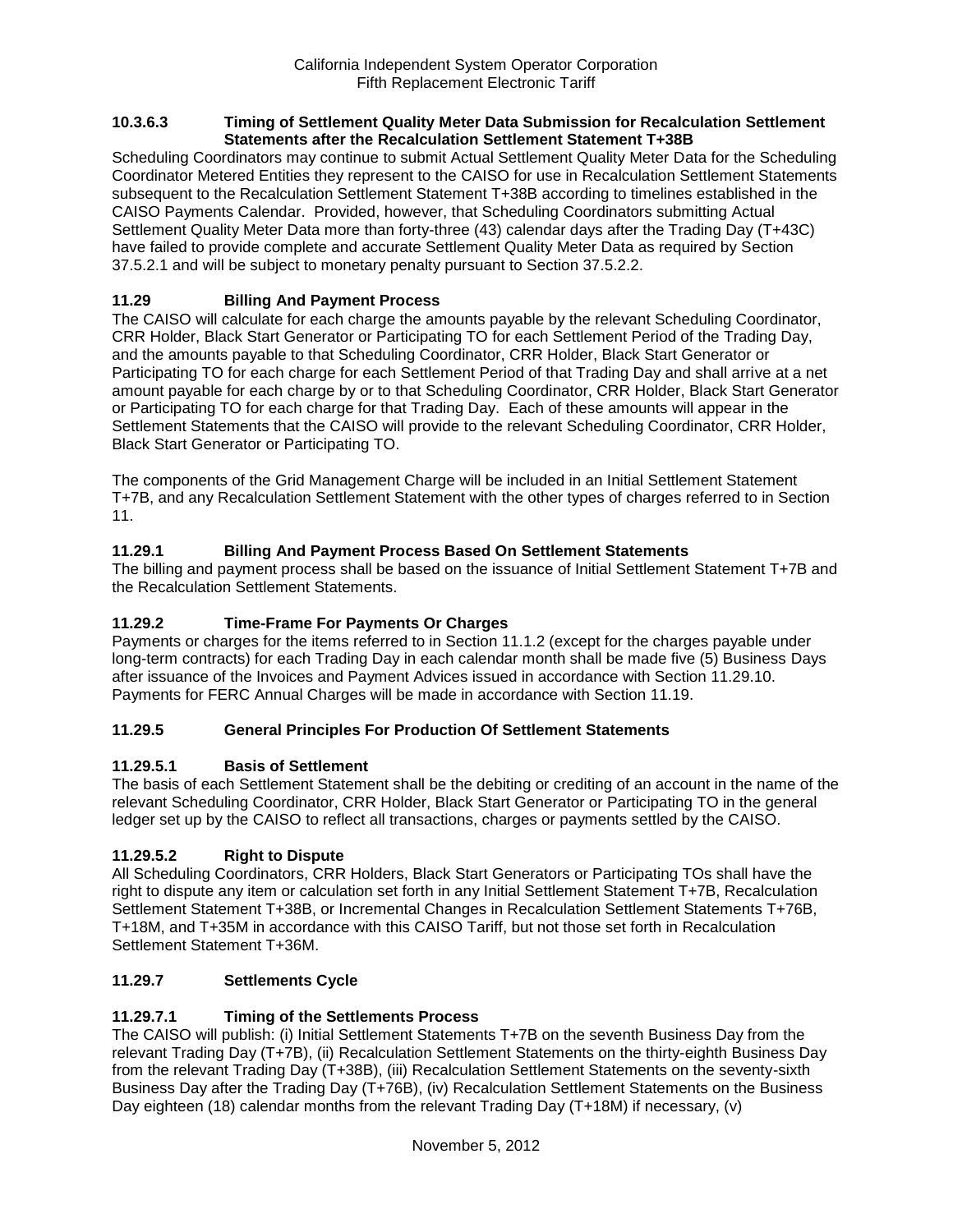Recalculation Settlement Statements on the Business Day thirty-five (35) calendar months from the relevant Trading Day (T+35M) if necessary, (vi) Recalculation Settlement Statements on the Business Day thirty-six (36) calendar months from the relevant Trading Day (T+36M) if necessary, and (v) any other Recalculation Settlement Statement authorized under Section 11.29.7.3. The CAISO will issue a notice to the market if a Recalculation Settlement Statement T+18M, Recalculation Settlement Statement T+35M, Recalculation Settlement Statement T+36M, or any additional Recalculation Settlement Statement is required for a Trading Day. The CAISO will notify affected Market Participants regarding failed or late publication of any Settlement Statements specified above and will rectify such failed or late publications pursuant to its procedure posted on the CAISO Website.

### **11.29.7.1.1 Initial Settlement Statement T+7B**

The CAISO shall provide to each Scheduling Coordinator, CRR Holder, Black Start Generator or Participating TO for validation an Initial Settlement Statement T+7B for each Trading Day within seven (7) Business Days of the relevant Trading Day, covering all Settlement Periods in that Trading Day. Each Initial Settlement Statement T+7B will be produced using available Settlement Quality Meter Data (either actual or estimated) and CAISO Estimated Settlement Quality Meter Data. The Initial Settlement Statement T+7B will include the following:

- (a) the amount payable or receivable by the Scheduling Coordinator, CRR Holder, Black Start Generator or Participating TO for each charge referred to in Section 11 for each Settlement Period in the relevant Trading Day;
- (b) the total amount payable or receivable by that Scheduling Coordinator, CRR Holder, Black Start Generator or Participating TO for each charge for all Settlement Periods in that Trading Day after the amounts payable and the amounts receivable under (a) have been netted off pursuant to Section 11.29; and
- (c) the components of each charge in each Settlement Period except for information contained in the Imbalance Energy report referred to in this Section 11.29.7.1.1; and
- (d) a breakdown of the components of the Imbalance Energy charge (the Imbalance Energy report).

### **11.29.7.1.2 Recalculation Settlement Statements**

The CAISO shall provide to each Scheduling Coordinator, CRR Holder, Black Start Generator or Participating TO Recalculation Settlement Statements in accordance with the CAISO Tariff and the CAISO Payments Calendar. Recalculation Settlement Statements shall be in a format similar to that of the Initial Settlement Statement T+7B and shall include the same granularity of information provided in the Initial Settlement Statement T+7B as amended following the validation procedure.

### **11.29.7.1.3 Recalculation Settlement Statement – Bridge Period**

For Trading Days April 1, 2009 through October 31, 2009, the settlement timeline shall include: (i) issuance of Recalculation Settlement Statement T+18M if necessary, Recalculation Settlement Statement T+35M if necessary, and Recalculation Settlement Statement T+36M, if necessary to adjust any charge set forth in a previously published Settlement Statement for any Trading Day within this period; and (ii) any other Recalculation Settlement Statement authorized under Section 11.29.7.3.

Any Recalculation Settlement Statement issued pursuant to this Section shall be subject to the same provisions in the CAISO Tariff as are applicable to a Recalculation Settlement Statement T+18M, Recalculation Settlement Statement T+35M, Recalculation Settlement Statement T+36M, or any other Recalculation Settlement Statement authorized under Section 11.29.7.3, including, but not limited to, Section 11.29.7.2 (Basis for Billing and Payment), Section 11.29.8 (Confirmation and Validation), and Section 11.29.9 (Payment Procedures), except that Section 11.29.10.2 (Interest) shall not apply.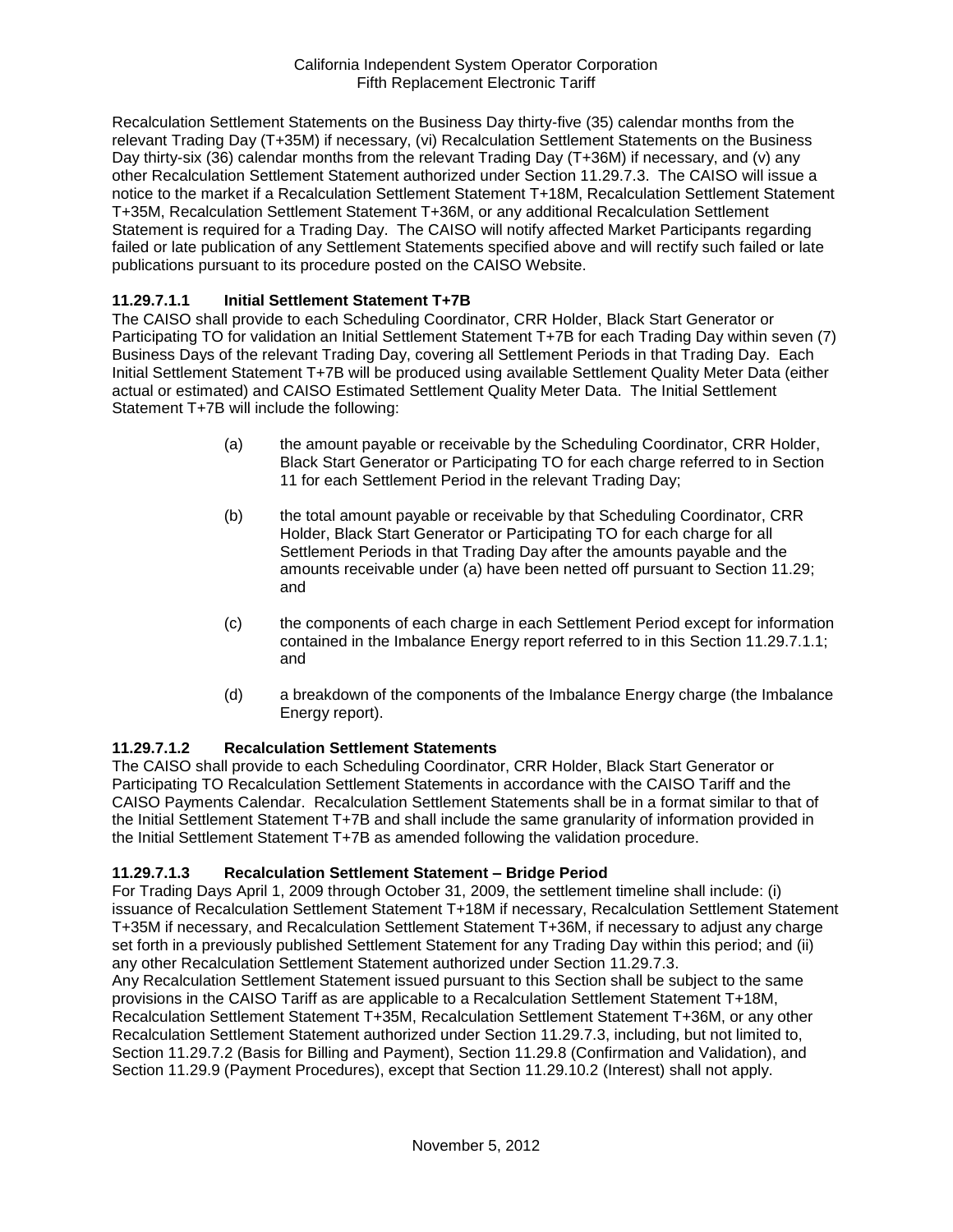The CAISO will include the publication dates and related invoice dates for the Recalculation Settlement Statements for Trading Days within the period April 1, 2009 through October 31, 2009 on the CAISO Payments Calendar prepared in accordance with Section 11.29.24.

The CAISO will issue a notice to the market if a Recalculation Settlement Statement T+18M, Recalculation Settlement Statement T+35M, Recalculation Settlement Statement T+36M, or any additional Recalculation Settlement Statement is required for a Trading Day within the period April 1, 2009 through October 31, 2009.

To the extent that any provision in this Section is in conflict or inconsistent with CAISO Tariff Appendix H (Grandfathered Metering and Settlement Provisions for Trading Days Prior to November 1, 2009), the provision in this Section shall prevail.

## **11.29.7.2 Basis for Billing and Payment**

The Initial Settlement Statement T+7B and any Recalculation Settlement Statement shall constitute the basis for billing in accordance with this CAISO Tariff. The Initial Settlement Statement T+7B shall constitute the basis for billing for all charges in the first instance. The Recalculation Settlement Statement T+38B shall constitute the basis for billing for adjustments to charges set forth in the Initial Settlement Statement T+7B. Each Scheduling Coordinator, CRR Holder, Black Start Generator, and Participating TO shall pay any net debit and shall be entitled to receive any net credit shown in an Invoice or Payment Advice on the Payment Date, whether or not there is any dispute regarding the amount of the debit or credit.

## **11.29.7.2.1 Elimination of Invoices under \$10.00**

Invoices and Payment Advices due to or from any Scheduling Coordinator, CRR Holder, Black Start Generator, or Participating TO for amounts less than \$10.00 will be adjusted to \$0.00 and no amount will be due to or from that Scheduling Coordinator, CRR Holder, Black Start Generator, or Participating TO for that Invoice or Payment Advice.

### **11.29.7.3 Additional Recalculation Settlement Statements**

The CAISO shall issue no Recalculation Settlement Statements other than to Recalculation Settlement Statements T+38B, Recalculation Settlement Statements T+76B, Recalculation Settlement Statements T+18M, Recalculation Settlement Statements T+35M, and Recalculation Settlement Statements T+36M, unless directed by the CAISO Governing Board or pursuant to a FERC order.

**11.29.7.3.1** If an additional Recalculation Settlement Statement is ordered by the CAISO Governing Board, the CAISO shall arrange to have the Recalculation Settlement Statement carried out as soon as is reasonably practicable following the CAISO Governing Board's order, subject to the availability of staff and computer time, compatible software, appropriate data and other resources.

**11.29.7.3.2** The cost of an additional Recalculation Settlement Statement shall be borne by the Scheduling Coordinator, CRR Holder, Black Start Generator, or Participating TO requesting it, unless an additional Recalculation Settlement Statement was needed due to a clerical oversight or error on the part of the CAISO staff.

**11.29.7.3.3** Where an additional Recalculation Settlement Statement indicates that the accounts of Scheduling Coordinators, CRR Holders, Black Start Generators, or Participating TOs should be debited or credited to reflect alterations to Settlements previously made under this CAISO Tariff, for those Scheduling Coordinators, CRR Holders, Black Start Generators, or Participating TOs affected by the additional Recalculation Settlement Statement, the CAISO shall reflect the amounts to be debited or credited in the next scheduled semi-monthly Invoice or Payment Advice for the end of the month.

**11.29.7.3.4** Recalculation Settlement Statements, post closing adjustments and the financial outcomes of CAISO ADR Procedures and any other dispute resolution may be invoiced separtely from monthly market activities in accordance with Section 11.29.10.3.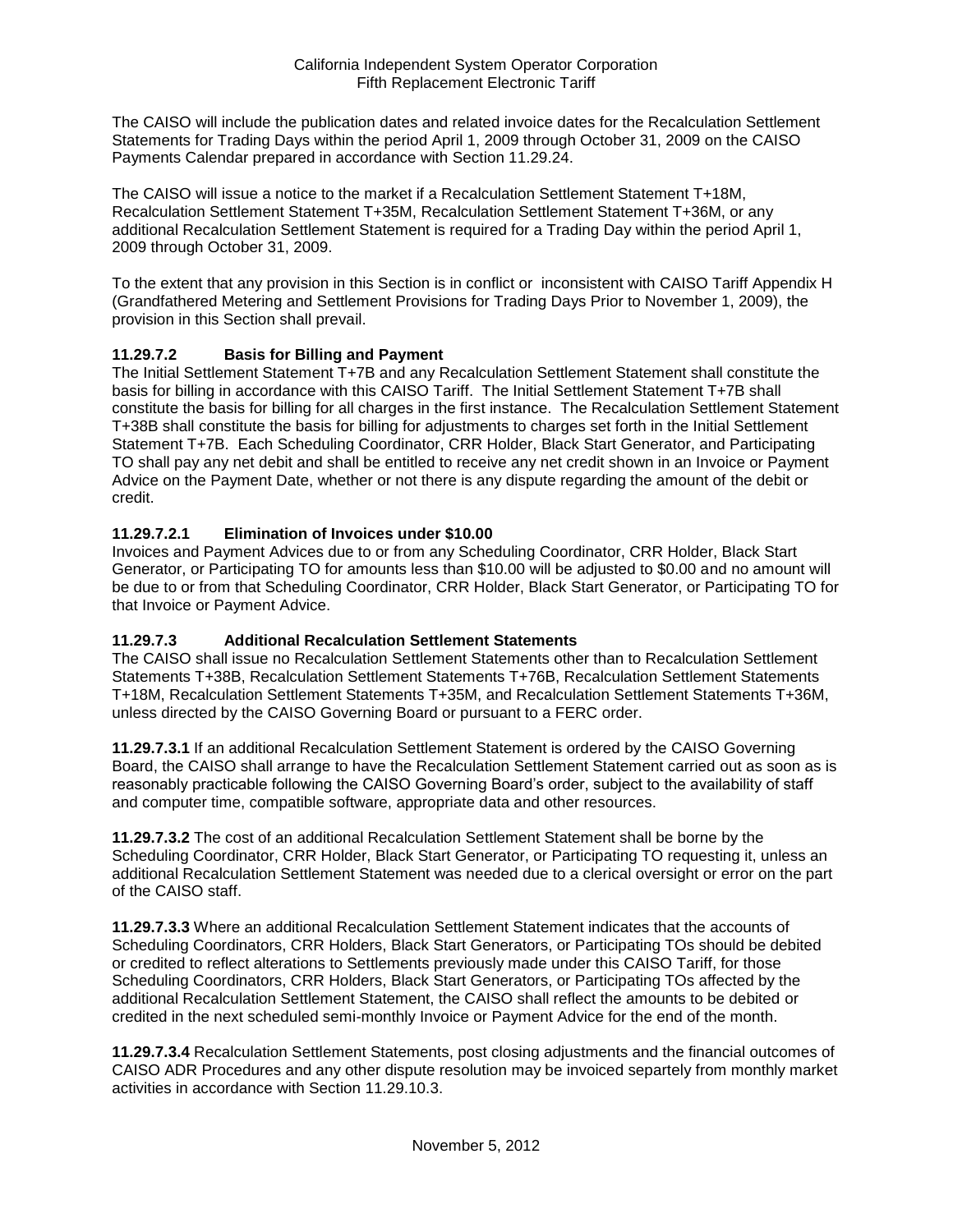## **11.29.8 Confirmation And Validation**

### **11.29.8.1 Confirmation**

It is the responsibility of each Scheduling Coordinator, CRR Holder, Black Start Generator, or Participating TO to notify the CAISO if it fails to receive a Settlement Statement on the date specified for the publication of such Settlement Statement in the CAISO Payments Calendar. Each Scheduling Coordinator, CRR Holder, Black Start Generator, or Participating TO shall be deemed to have received its Settlement Statement on the dates specified, unless it notifies the CAISO to the contrary.

#### **11.29.8.2 Validation of Initial Settlement Statement T+7B and Recalculation Settlement Statement T+38B**

### **11.29.8.3 Validation of Additional Recalculation Settlement Statements**

Each Scheduling Coordinator, CRR Holder, Black Start Generator or Participating TO shall have the opportunity to review the Incremental Changes, including the CAISO's implementation of a prior accepted dispute, that appear on or are omitted from any Recalculation Settlement Statement T+76B, Recalculation Settlement Statement T+18M or Recalculation Settlement Statement T+35M that it receives. The Scheduling Coordinator, CRR Holder, Black Start Generator or Participating TO shall be deemed to have validated the Incremental Changes on each Recalculation Settlement Statement unless it has raised a dispute or reported an exception regarding those Incremental Changes within time periods set forth in Sections 11.29.8.4.1 through 11.29.8.4.6 from the date of issuance. Once validated, the Incremental Changes on a Recalculation Settlement Statement T+76B , Recalculation Settlement Statement T+18M, or Recalculation Settlement Statement T+35M shall be binding on the Scheduling Coordinator, CRR Holder, Black Start Generator or Participating TO to which it relates, except to the extent that the CAISO performs an additional Recalculation Settlement Statement pursuant to Section 11.29.7.3.

The notice of dispute shall state clearly the Trading Day, the issue date of the Recalculation Settlement Statement, the item disputed, the reasons for the dispute, and the amount claimed (if appropriate) and shall be accompanied with all available evidence reasonably required to support the claim. The only Recalculation Settlement Statement that cannot be disputed is Recalculation Settlement Statement T+36M.

## **11.29.8.4 Disputes or Exceptions**

### **11.29.8.5 CAISO Timeline for Determining Settlement Statement Disputes**

The timeline for the CAISO to reach a determination on a settlement statement dispute shall be as follows:

- (a) For a settlement statement dispute based on an Initial Settlement Statement T+7B, Recalculation Settlement Statement T+38B, Recalculation Settlement Statement T+76B, or Recalculation Settlement Statement T+18M, the CAISO shall reach a determination to approve or deny the dispute, and provide electronic notice of the outcome to the Scheduling Coordinator that submitted the dispute, no later than twenty (20) Business Days after the end of the dispute period for that settlement statement; with the exception of complex disputes or unless otherwise agreed to by the disputing Scheduling Coordinator. In the event that the CAISO's determination results in an adjustment to payments and/or charges, the CAISO in its notice to the disputing Scheduling Coordinator shall identify the subsequent recalculation settlement statement expected to include the adjustment.
- (b) For a settlement statement dispute based on Recalculation Settlement Statement T+35M, the CAISO shall reach a determination to approve or deny the dispute, and provide electronic notice of the outcome to the Scheduling Coordinator that submitted the dispute, no later than fourteen (14) days after the end of the dispute period for that settlement statement. Valid disputes regarding data appearing on Recalculation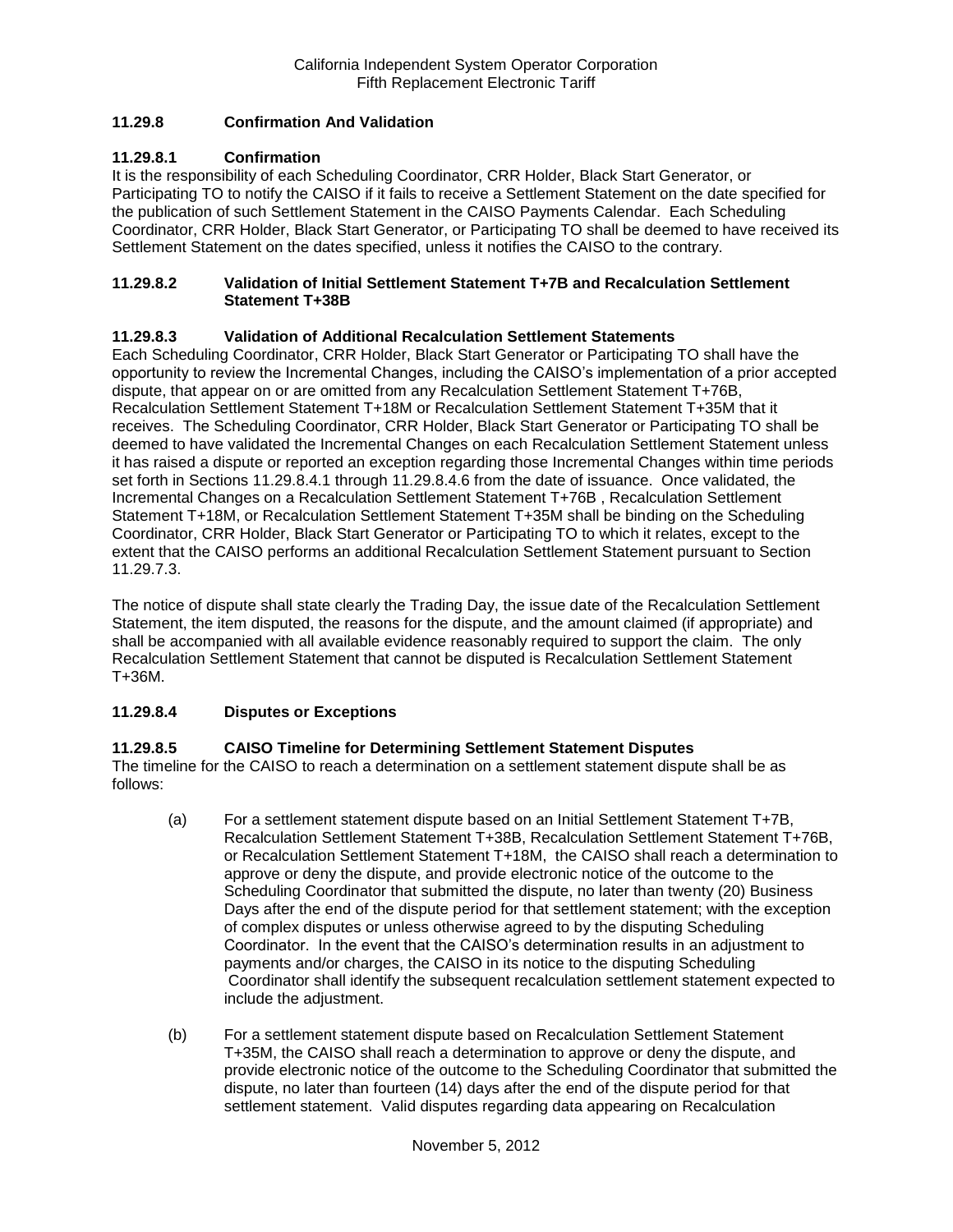Settlement Statement T+35M will be reflected on Recalculation Settlement Statement T+36M.

(c) Complex settlement statement disputes involve policy considerations, entail extensive research, require granular review of previous market runs, include complicated data or calculations, or depend on additional information to be provided by the disputing Scheduling Coordinator or a third party. The CAISO in its sole discretion may designate a settlement statement dispute to be complex dispute. The CAISO will advise the disputing Scheduling Coordinator within twenty (20) Business Days after the end of the dispute period for that settlement statement if a dispute is a complex dispute. The CAISO shall make reasonable efforts to reach a determination to approve or deny a complex dispute resulting from (i) an Initial Settlement Statement T+7B, Recalculation Settlement Statement T+38B, or Recalculation Settlement Statement T+76B, no later than fifteen (15) months after the Trading Day so that any resultant adjustment will be included on the Recalculation Settlement Statement T+18M, and (ii) a Recalculation Settlement Statement T+18M, no later than thirty-three (33) months after the Trading Day so that any resultant adjustment will be included on the Recalculation Settlement Statement T+35M.

# **11.29.10 Billing And Payment**

The CAISO shall prepare and send to each Scheduling Coordinator, CRR Holder, Black Start Generator or Participating TO two Invoices or Payment Advices for each billing period in each calendar month. There are two (2) billing periods in each calendar month. The first billing period is from the first to the fifteenth day of the month and second billing period is from the sixteenth to the last of day of the month. The CAISO will publish Invoices and Payment Advices for the first semi-monthly billing period in a month on the seventh Business Day after the Trading Day that is the fifteenth day of the month. The CAISO will publish Invoices and Payment Advices for the second semi-monthly billing period in a month on the seventh Business Day after the Trading Day that is the end of the month. Each Invoice or Payment Advice will show amounts which are to be paid by or to each Scheduling Coordinator, CRR Holder, Black Start Generator or Participating TO, the Payment Date, being the date on which such amounts are to be paid or received, and details of the CAISO Clearing Account to which any amounts owed by or to Scheduling Coordinators, CRR Holder, Black Start Generator or Participating TO are to be paid. Revenues owed from a Scheduling Coordinator, CRR Holder, Black Start Generator or Participating TO are expressed as a positive amount on an Invoice. Revenues owed to a Scheduling Coordinator, CRR Holder, Black Start Generator or Participating TO are expressed as a negative amount on a Payment Advice. Payments or charges for the items referred to in an Invoice or Payment Advice (except for the charges payable under long-term contracts) for each Trading Day in each calendar month shall be made five (5) Business Days after the date on which the semi-monthly Invoice or Payment Advice is issued.

# **11.29.10.1 Billing Periods**

Each Invoice or Payment Advice will include one (1) semi-monthly billing period and up to five (5) other billing periods. The other billing periods correspond to the dates on which the Recalculation Settlement Statements are published. Any Invoice or Payment Advice for a billing period corresponding to a Recalculation Settlement Statement will be reflected on the next scheduled semi-monthly Invoice or Payment Advice for the end of the month. Each billing period will be represented separately on the Invoice or Payment Advice but the net Invoice or Payment Advice for a Scheduling Coordinator, CRR Holder, Black Start Generator or Participating TO will reflect the entity's net financial obligations in all billing periods.

### **11.29.10.2 Interest**

Interest will be applied to any Incremental Changes through Recalculation Settlement Statement T+36M. Interest will be calculated separately for the billing period from the first to the fifteenth day of the month and for the billing period from the sixteenth to the last of day of the month. The rate of interest will be the interest rate calculated in accordance with 18 C.F.R. 35.19a of FERC's regulations.

# **11.29.10.3 Other Invoicing Provisions**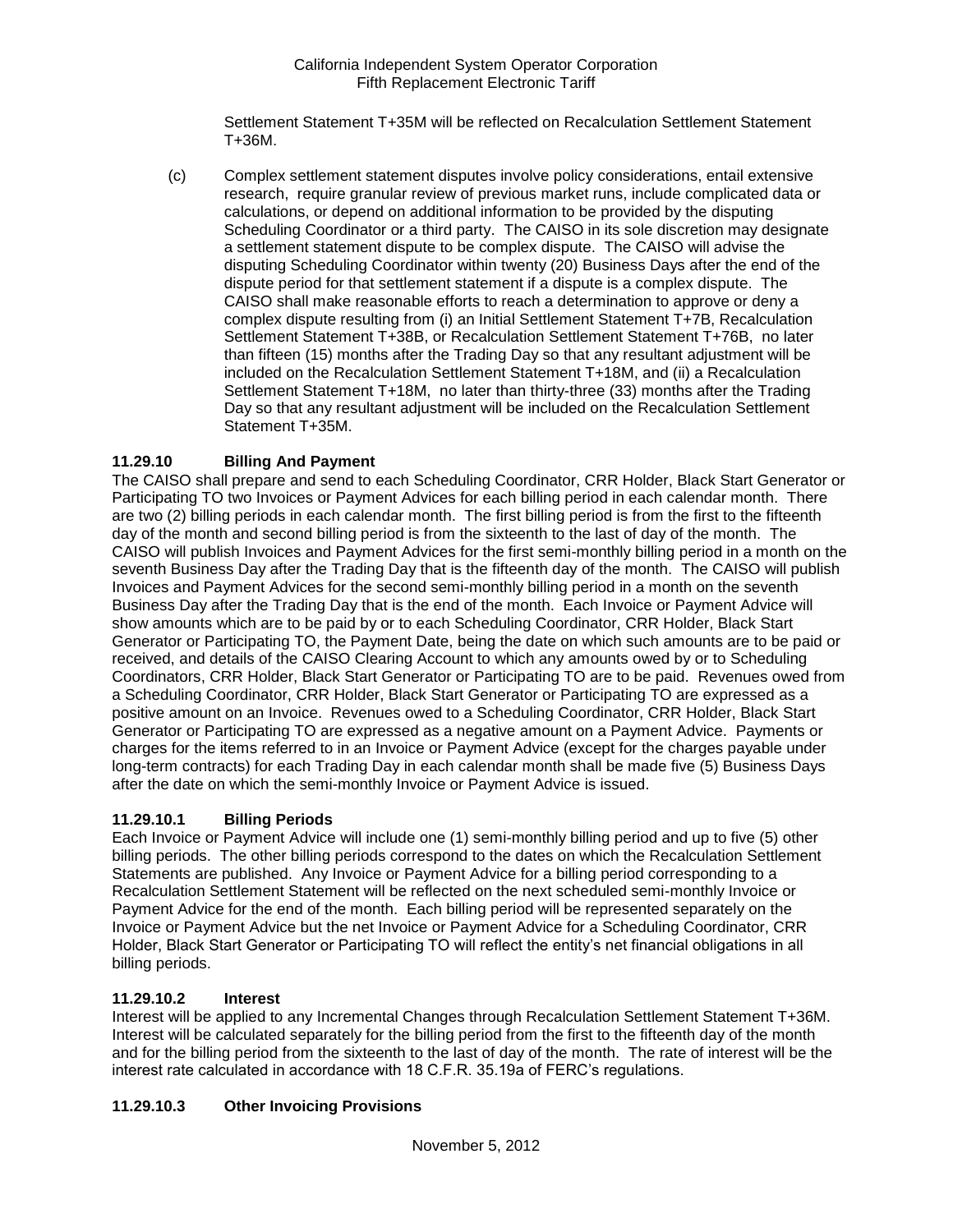The Invoices or Payment Advices will also include the total charges for each component of the Grid Management Charge, the total charges associated with any Interest for each relevant Trading Month, the FERC Annual Charges due monthly, as well as any disbursements associated with a shortfall receipt distribution.

A separate Invoice for the FERC Annual Charges due annually will be issued by the CAISO to the Scheduling Coordinator in accordance with Section 11.19.1.2. The CAISO will issue separate Invoices for NERC/WECC Charges as described in Section 11.20.

A separate Invoice for a shortfall allocation will be issued by the CAISO to Scheduling Coordinators in the event of a payment default in accordance with Section 11.29.17.1.

In the event of an allocation of a payment default in accordance with Section 11.29.17.2, the CAISO mav either issue separate Invoices to Default-Invoiced SCIDs pursuant to Section 11.29.17.2.1 or to SCIDs pursuant to Section 11.29.17.2.2, as applicable, or may issue Invoices through its standard invoicing process that include the allocation of the payment default.

Recalculation Settlement Statements, post closing adjustments and the financial outcomes of CAISO ADR Procedures and any other dispute resolution may be invoiced separately from monthly market activities. The CAISO shall provide a Market Notice at least five (5) Business Days prior to such invoicing identifying the components of such Invoice or Payment Advice.

# **11.29.10.4 Emergency Procedures**

## **11.29.10.5 Use of Estimated Data**

In the event of an emergency or a failure of any of the CAISO software or business systems, the CAISO may use estimated Settlement Statements and Invoices and Payment Advices and may implement any temporary variation of the timing requirements relating to the Settlement and billing process contained in the CAISO Tariff. Details of the variation and the method chosen to produce estimated data, Settlement Statements and Invoices and Payment Advices will be published on the CAISO Website.

# **11.29.21.2 Evidence of Unpaid Amount**

The CAISO shall, on request, certify in writing the amounts owed by a CAISO Debtor that remain unpaid and the CAISO Creditors to whom such amounts are owed and shall provide certified copies of the relevant Initial Settlement Statement T+7B and the Recalculation Settlement Statements, Invoices, Payment Advices, and other documentation on which the CAISO's certificate was based to the CAISO Debtor and the relevant CAISO Creditors. A CAISO certificate given under this Section 11.29.21.2 may be used as prima facie evidence of the amount due by a CAISO Debtor to CAISO Creditors in any legal proceedings.

### **11.29.23 Communications**

The Initial Settlement Statement T+7B, any Recalculation Settlement Statement, and Invoices, and Payment Advices will be considered issued to CAISO Creditors or CAISO Debtors when released by the CAISO's secure communication system. Communications on a Payment Date relating to payment shall be made by the fastest practical means including by telephone. If there is a failure of a communication system and it is not possible to communicate by electronic means, then the CAISO or CAISO Creditor or CAISO Debtor, as the case may be, shall communicate by facsimile but only if the recipient is first advised by telephone to expect the facsimile. Methods of communication between the CAISO and Market Participants may be varied by the CAISO giving not less than ten (10) days notice to Market Participants on the CAISO's secure communication system.

### **11.29.24.1 Preparation**

In September of each year, the CAISO will prepare a draft CAISO Payments Calendar for the following calendar year showing for each Trading Day: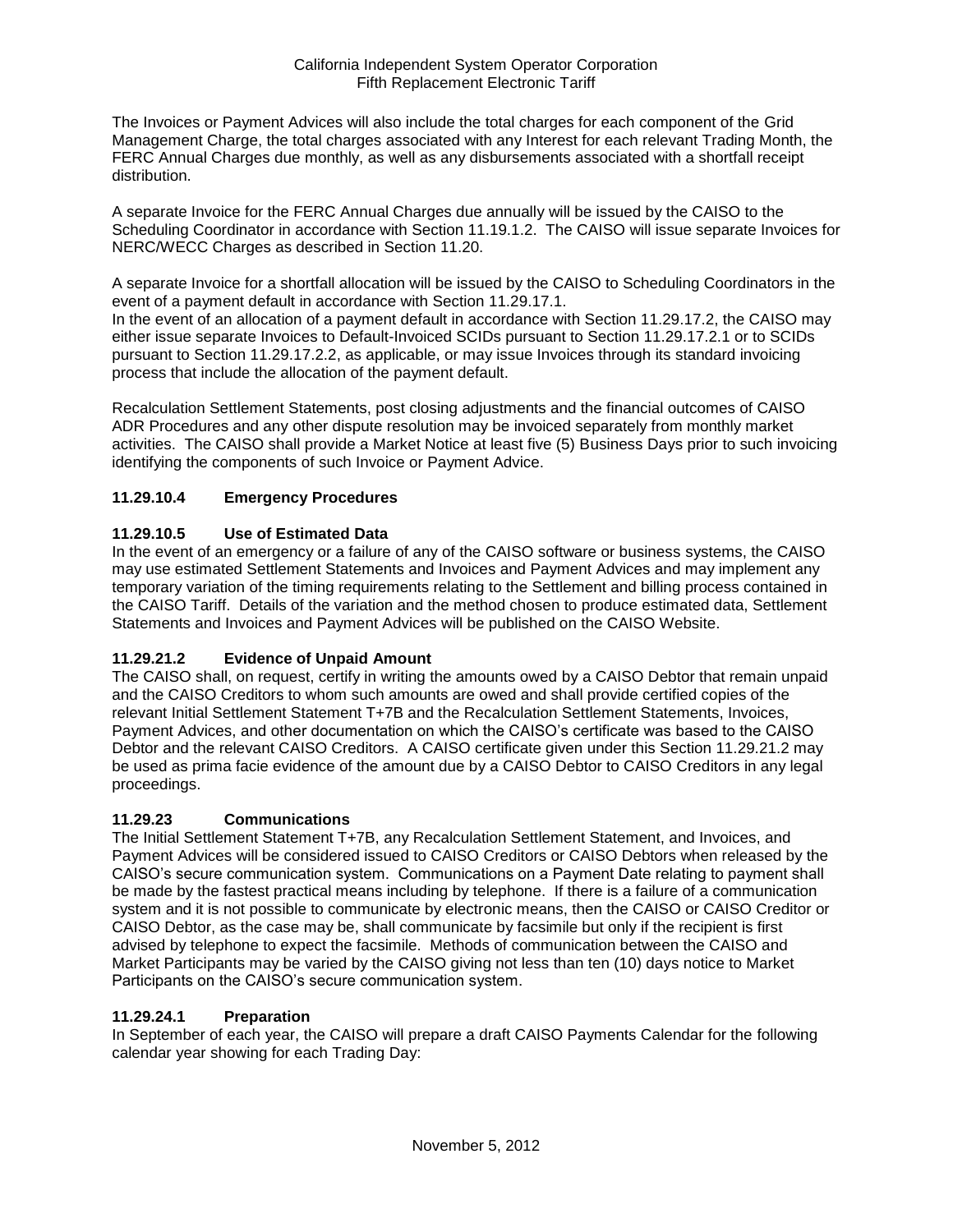- (a) The date by which Scheduling Coordinators are required to provide Actual Settlement Quality Meter Data or Scheduling Coordinator Estimated Settlement Quality Meter Data for all their Scheduling Coordinator Metered Entities for each Settlement Period in the Trading Day;
- (b) The date on which the CAISO will issue Initial Settlement Statements T+7B and Invoices and Payment Advices to Scheduling Coordinators or CRR Holders, Black Start Generators and Participating TOs for that Trading Day;
- (c) The date by which Scheduling Coordinators, CRR Holders, Black Start Generators and Participating TOs are required to notify the CAISO of any disputes in relation to their Initial Settlement Statements T+7B pursuant to Section 11.29.8.2;
- (d) The date on which the CAISO will issue the Recalculation Settlement Statements T+38B, T+76B, T+18M, T+35M, and T+36M, and Invoices and Payment Advices to Scheduling Coordinators, CRR Holders, Black Start Generators and Participating TOs for that Trading Day;
- (e) The dates by which Scheduling Coordinators, CRR Holders, Black Start Generators and Participating TOs are required to notify the CAISO of any disputes in relation to their Recalculation Settlement Statements T+38B, T+76B, T+18M and T+35M.
- (f) The date and time by which CAISO Debtors are required to have made payments into the CAISO Clearing Account in payment of Invoices for that Trading Day;
- (g) The dates and times on which CAISO Creditors will receive payments from the CAISO Clearing Account of amounts owing to them for that Trading Day; and
- (h) In relation to Reliability Must-Run Charges and RMR Payments, the details set out in paragraph 3 of Appendix N, Part J.

The CAISO will make a draft of the CAISO Payments Calendar available on the CAISO Website to Scheduling Coordinators, CRR Holders, Black Start Generators, Participating TOs and RMR Owners any of which may submit comments and objections to the CAISO within two weeks of the date of posting of the draft on the CAISO Website. No later than October 31st in each year, the CAISO will publish the final CAISO Payments Calendar for the following calendar year, after considering the comments and objections received from Scheduling Coordinators, CRR Holders, Black Start Generators, Participating TOs and RMR Owners. The final CAISO Payments Calendar will be posted on the CAISO Website, and will show for the period from 1 January to 31 December in the next succeeding year (both dates inclusive), the dates on which Settlement Statements shall be published by the CAISO and the Payment Dates on which the CAISO will pay the Participating TOs the Wheeling revenues allocated to them pursuant to Section 26.1.4.3.

# **37.5.2 Inaccurate Meter Data**

# **37.5.2.1 Expected Conduct**

Market Participants shall provide complete and accurate Settlement Quality Meter Data for each Trading Hour and shall correct any errors in such data no later than forty-three (43) calendar days after the Trading Day (T+43C). The failure to provide complete and accurate Settlement Quality Meter Data, as required by Section 10.3.6 that causes an error to exist in such Settlement Quality Meter Data after fortythree (43) calendar days after the Trading Day (T+43C) shall be a violation of this rule. Scheduling Coordinators that fail to submit Scheduling Coordinator Estimated Settlement Quality Meter Data that is complete and based on a good faith estimate that reasonably represents Demand and/or Generation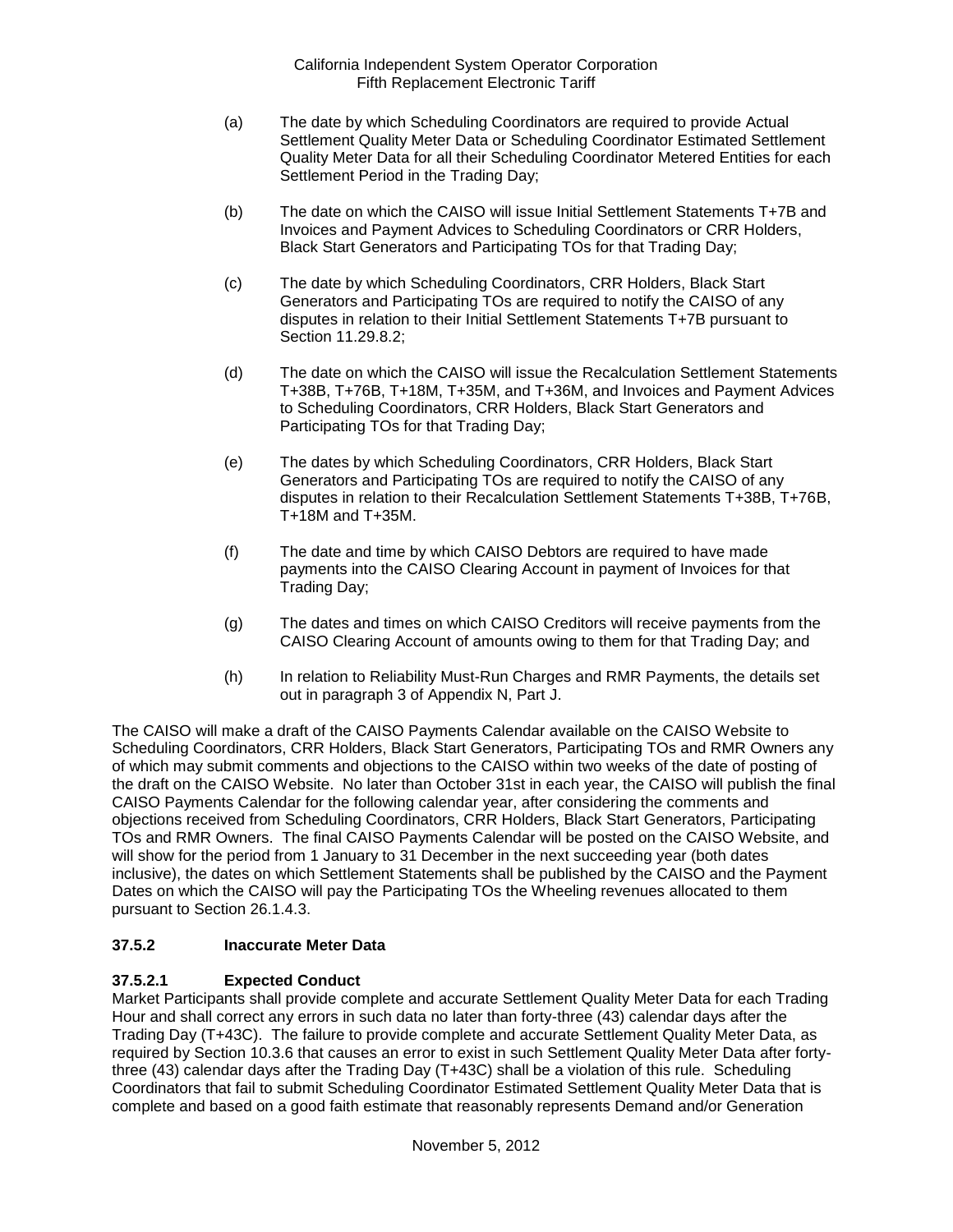quantities for each Settlement Period as required by Section 10 and that results in an error that is discovered after forty three (43) calendar days after the Trading Day (T+43C) shall be a violation of this rule.

## **37.5.2.2 Sanctions**

Violations under this Section 37.5.2 shall be subject to Sanction described in Section 37.11.

## **37.5.2.3 Disposition of Sanction Proceeds**

For purposes of redistributing collected market adjustments, any amounts collected under this provision shall be applied first to those parties affected by the conduct. Any excess amounts shall be disposed of as set forth in Section 37.9.4.

## **37.11 Method For Calculating Penalties**

### **37.11.1 Method For Calculating Inaccurate Meter Data Penalty**

There is no Sanction for the submission of inaccurate Meter Data used for an Initial Settlement Statement T+ 7B. However, an error in submitted Meter Data that exists after forty three (43) calendar days after the Trading Day (T+43C) constitutes a Rule of Conduct violation. The level of the Sanction depends on whether the Scheduling Coordinator or the CAISO discovered the error. An increased penalty will apply for errors that are discovered by the CAISO.

Table A1 below shows how the level of the Sanction depends on the following factors: whether or not the Scheduling Coordinator finds the error; whether or not the Scheduling Coordinator owes the market, and whether or not the CAISO performs a re-run of the market or produces a Recalculation Settlement Statement. If the CAISO issues a Recalculation Settlement Statement or performs a re-run, then Settlement to all Scheduling Coordinators is recalculated, and the impact of such re-runs on charges assessed will be considered. A penalty charge equal to thirty (30) percent of the estimated value of the Energy error will apply if the Scheduling Coordinator discovers the error or seventy-five (75) percent of the estimated value of the Energy error if the CAISO discovers the error. Penalty assessment and disposition of penalty proceeds will be administered as described in Section 37.9.1 and Section 37.9.4 respectively. A Sanction will not be imposed unless such Sanction is more than \$1,000 for at least one Trading Day during the period for which there was incomplete or inaccurate Meter Data.

| Table $A1 -$<br>Calculation of<br>Inaccurate Meter Data<br>Penalty When There<br>Is A Recalculation<br>Settlement Statement<br>or re-run<br>Case | Does SC Owe<br>Market? |                                             |
|--------------------------------------------------------------------------------------------------------------------------------------------------|------------------------|---------------------------------------------|
| Case 1: SC Identifies<br>Inaccurate Meter Data                                                                                                   | Yes                    | Penalty = (MWh x applicable price) $x$ 0.30 |
| Case 1: SC Identifies<br>Inaccurate Meter Data                                                                                                   | No.                    | Penalty = (MWh x applicable price) $x$ 0.30 |
| Case 2: CAISO<br>Identifies Inaccurate<br>Meter Data                                                                                             | Yes                    | Penalty = (MWh x applicable price) $x$ 0.75 |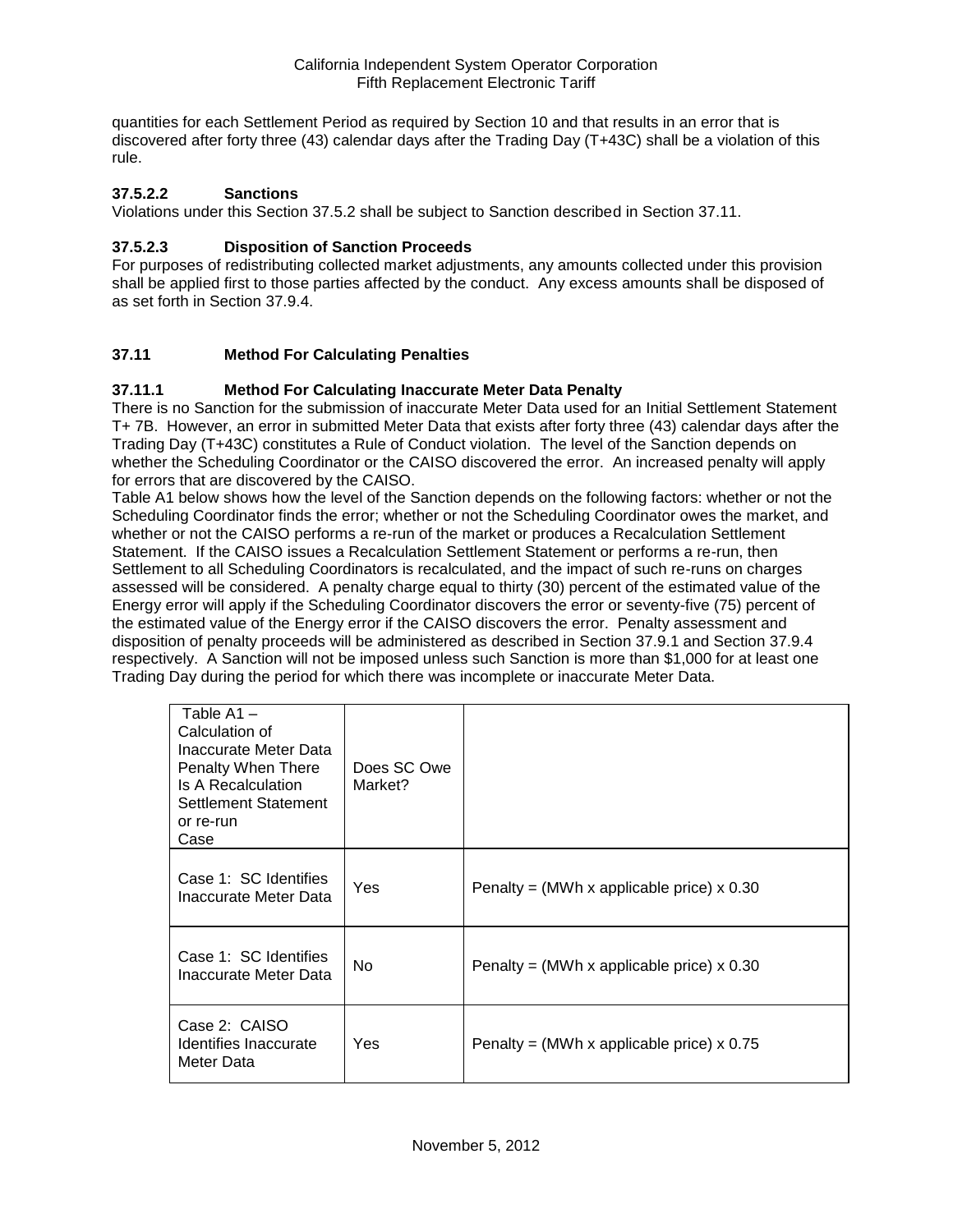Note to Table A1:

The applicable price will be the greater of: (1) the simple average of the relevant twelve (12) five-minute LMPs for each hour in which inaccurate Meter Data occurred; or (2) \$10/MWh. The LMP used will be the values posted on OASIS for each Trading Hour of the applicable Trading Day period.

2. Method for Calculating Inaccurate Meter Data Penalty When there is not a Recalculation Settlement Statement or re-run.

If the CAISO does not perform a Recalculation Settlement Statement or re-run, for cases of inaccurate Meter Data, Table A2 will be used to determine and allocate penalty and any market adjustment amount. The market adjustment approximates the financial impact on the market; however, it does not completely reflect all the Settlement consequences of inaccurately submitted Meter Data. The approximated value of the inaccurate Meter Data in question will be calculated and returned to the market based on the average of the pro rata share of Unaccounted for Energy (UFE) charged in the utility Service Area during the period of the inaccurate Meter Data event. The thirty (30) percent or seventy-five (75) percent penalty will be distributed as discussed in Section 37.9.4. For cases where the CAISO does not perform a Recalculation Settlement Statement or re-run and the Scheduling Coordinator does not owe the market, then no market adjustment will be performed and no penalty will be assessed.

| <b>TABLE A2-</b><br>Calculation Of<br>Inaccurate Meter Data<br>Penalty When There<br>Is Not a Recalculation<br>Settlement Statement<br>or re-run<br>Case | <b>Does</b><br>SC Owe<br>Market? | CAISO does not perform a Recalculation Settlement<br>Statement or re-run                                        |
|----------------------------------------------------------------------------------------------------------------------------------------------------------|----------------------------------|-----------------------------------------------------------------------------------------------------------------|
| Case 1: SC Identifies<br>Inaccurate Meter Data                                                                                                           | Yes                              | Market Adjustment = $(MWh \times \text{applicable price})$<br>Penalty = (MWh x applicable price)) $\times$ 0.30 |
| Case 1: SC Identifies<br>Inaccurate Meter Data                                                                                                           | <b>No</b>                        | No market adjustment will be made                                                                               |
| Case 2: CAISO<br>Identifies Inaccurate<br>Meter Data                                                                                                     | Yes                              | Market Adjustment $=$ (MWh x applicable price)<br>Penalty = (MWh x applicable price) $x$ 0.75                   |
| Case 2: CAISO<br>Identifies Inaccurate<br>Meter Data                                                                                                     | No                               | No market adjustment will be made                                                                               |

Notes to Table A2: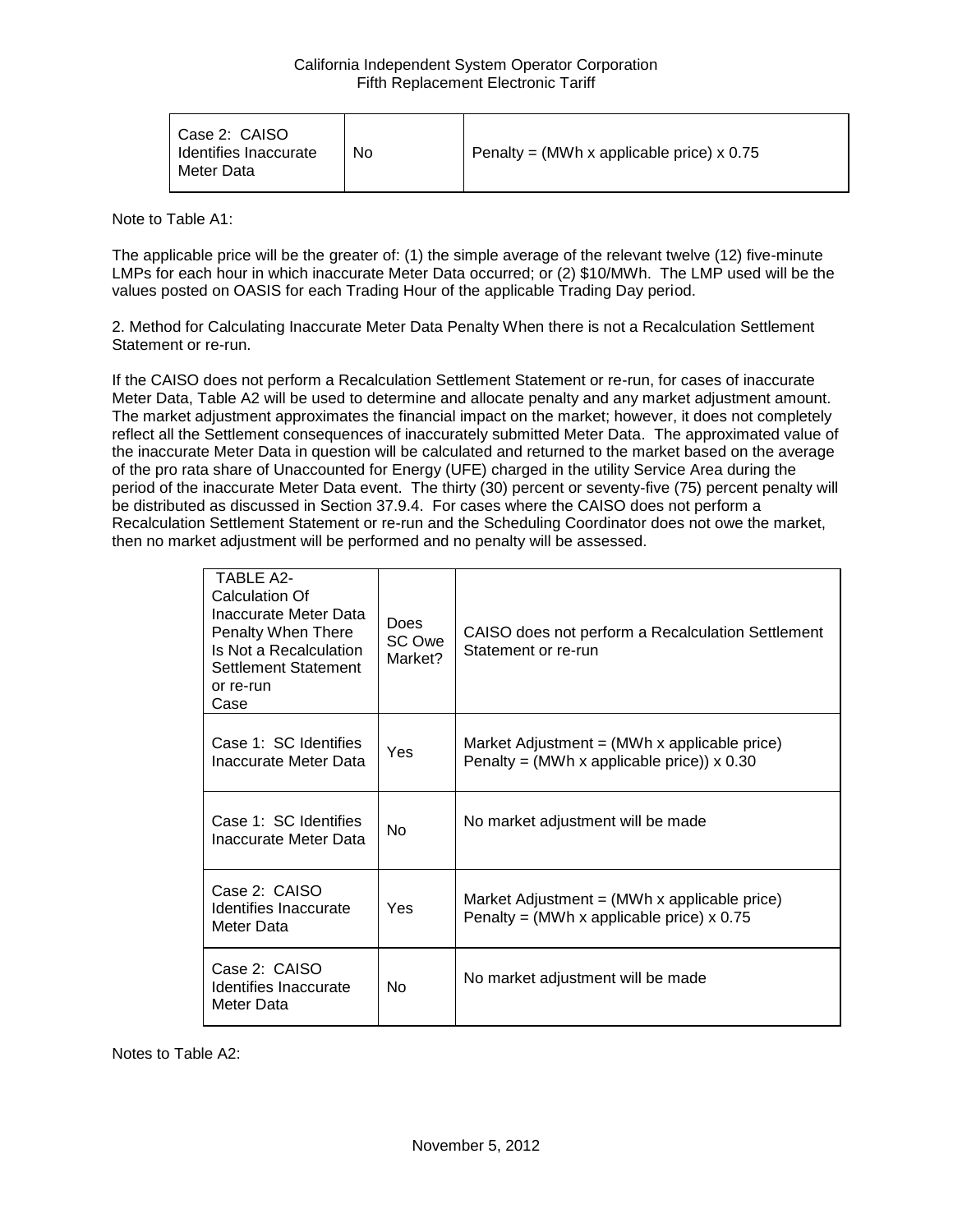The applicable price will be the greater of: (1) the simple average of the relevant twelve (12) five-minute LMPs for each hour in which inaccurate Meter Data occurred; or (2) \$10/MWh. The LMP used will be the value posted on OASIS for each Trading Hour of the applicable Trading Day.

A Sanction will be imposed only if the Sanction is more than \$1,000 for at least one Trading Day during the period for which there was incomplete or inaccurate Meter Data.

If the error is to the detriment of the responsible Scheduling Coordinator (e.g., under-reported Generation or over-reported Demand), and the CAISO does not produce a Recalculation Settlement Statement or perform a re-run, then no market adjustment will be made and no penalty will be assessed. If the CAISO produces a Recalculation Settlement Statement or performs a re-run after the error is corrected, then the Scheduling Coordinator will be given credit for the additional Energy through the normal Settlement process. If the Scheduling Coordinator is paid for an error due to a Recalculation Settlement Statement or re-run, then a Sanction will be assessed to assure that Recalculation Settlement Statements or re-runs do not diminish the incentive to correct such errors. This Sanction would be thirty (30) percent of the Energy value of the error if the Scheduling Coordinator discovers the error or seventy-five (75) percent estimated value of the error if the CAISO discovers the error.

If the error is to the detriment of the market, then a charge equal to thirty (30) percent or seventy-five (75) percent of the estimated value of the error, as appropriate, will be added to the charge for the Energy. If there is no Recalculation Settlement Statement or re-run, then the cost of Energy supplied by the CAISO (and inappropriately charged to the market as Unaccounted for Energy) must be recovered as well, and the charge will be equal to one hundred thirty (130) percent or one hundred seventy-five (175) percent of the estimated value of the error, as appropriate.

### **2. Definitions**

As used in this Appendix J, the capitalized terms defined below shall have the definitions specified in this Section 2. All other capitalized terms shall have the meaning specified in the Master Definition Supplement in Attachment A.

#### **- Incremental Change**

The change in dollar value of a specific Charge Code from the Initial Settlement Statement T+7B to a subsequent Recalculation Settlement Statement including any new Charge Codes or Trading Day charges appearing for the first time on a Settlement Statement.

### **- Recalculation Settlement Statement**

The recalculation of a Settlement Statement in accordance with the provisions of the CAISO Tariff, which includes the Recalculation Settlement Statement T+38B, the Recalculation Settlement Statement T+76B, the Recalculation Settlement Statement T+18M, the Recalculation Settlement Statement T+35M, the Recalculation Settlement Statement T+36M or any other Recalculation Settlement Statement authorized by the CAISO Governing Board.

### **- Recalculation Settlement Statement T+76B**

The reissue of an Initial Settlement Statement T+7B or a Recalculation Settlement Statement T+38B by the CAISO on the seventy-sixth (76th) Business Day from the relevant Trading Day (T+76B).

#### **- Settlement Statement**

Any one of the following: Initial Settlement Statement T+7B, Recalculation Settlement Statement T+38B, Recalculation Settlement Statement T+76B, Recalculation Settlement Statement T+18M, Recalculation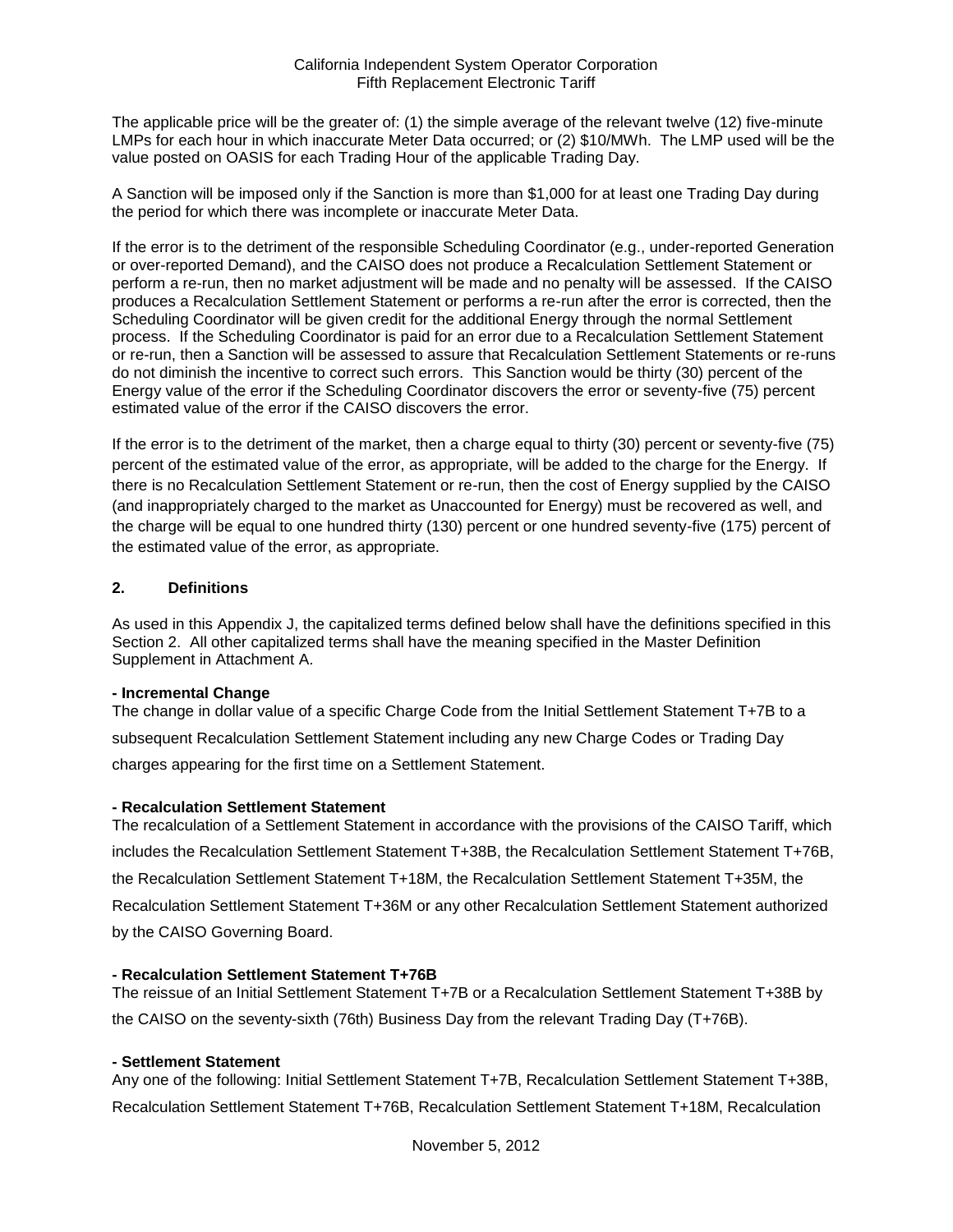Settlement Statement T+35M, Recalculation Settlement Statement T+36M, or any other Recalculation Settlement Statement authorized by the CAISO Governing Board.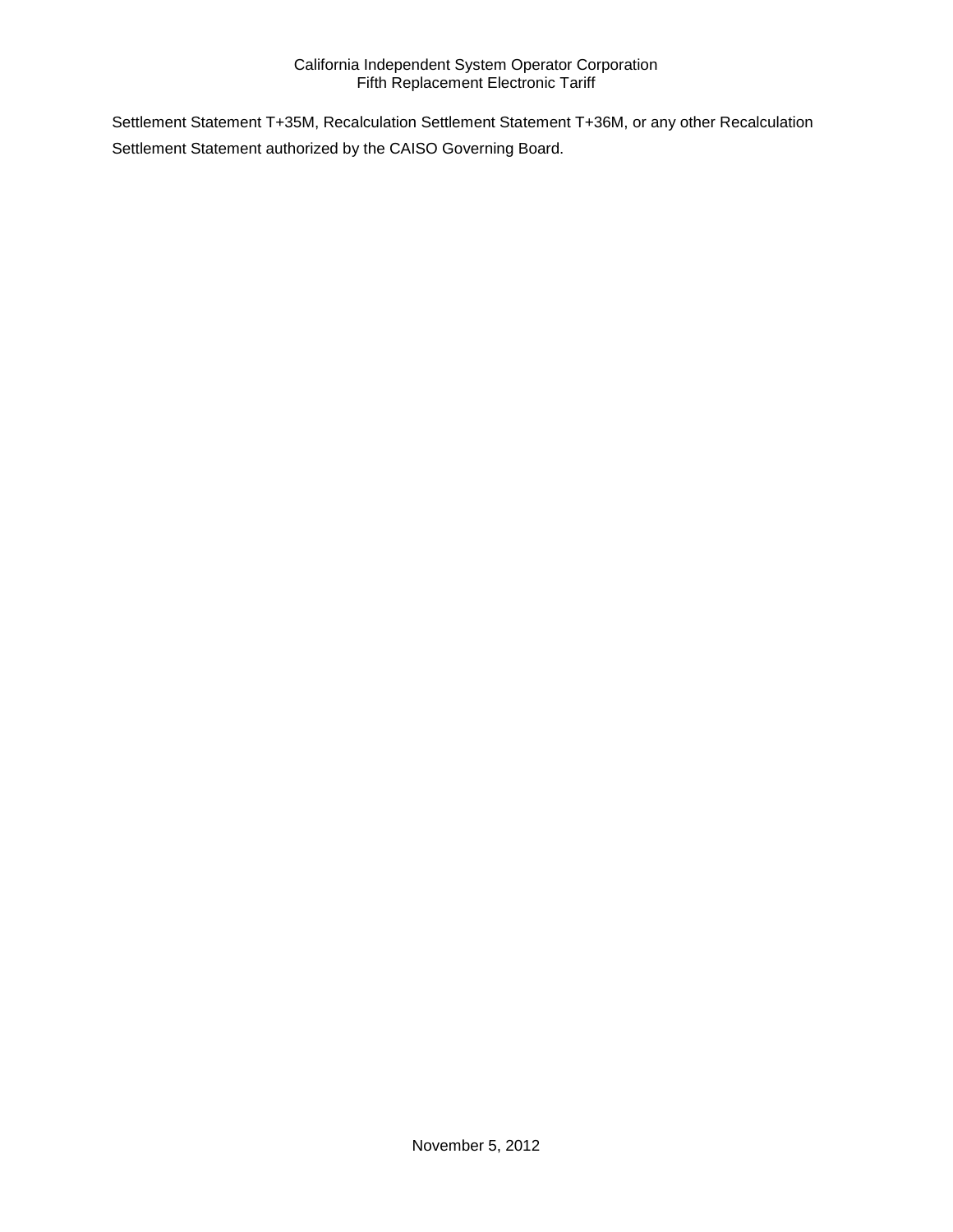## **Appendix K Ancillary Service Requirements Protocol (ASRP)**

## **PART A CERTIFICATION FOR REGULATION**

**A 1** An Ancillary Service Provider wishing to provide Regulation as an Ancillary Service from a resource whether pursuant to a CAISO award or as part of a self-provision arrangement must meet the following operating characteristics and technical requirements in order to be certified by the CAISO to provide Regulation service unless granted a temporary exemption by the CAISO in accordance with criteria which the CAISO shall publish on the CAISO Website;

#### **A 1.1 Operating Characteristics**

- **A 1.1.1** the rated capacity of the resource must be 500 KW or greater (i.e. the resource must be capable of providing at least 500 KW of Regulation) unless the resource is participating in an aggregation arrangement approved by the CAISO;
- **A 1.1.2** the maximum amount of Regulation to be offered must be reached within a period that may range from a minimum of ten (10) minutes to a maximum of thirty (30) minutes, as such period may be specified by the CAISO and published on the CAISO Website;
- **A 1.1.3** the resource must be able to increase or decrease real power levels immediately in response to signals from the CAISO's EMS control;
- **A 1.1.4** Regulation capacity offered by a resource must be dispatchable on a continuous basis for at least sixty (60) minutes in the Day Ahead Market and at least thirty (30) minutes in the Real Time Market after issuance of the Dispatch Instruction, including (if necessary) attaining this capability using Regulation Energy Management. The CAISO will measure continuous Energy from the time a resource reaches its award capacity. Scheduling Coordinators for Non-Generator Resources located within the CAISO Balancing Authority Area that require Energy from the Real-Time Market to offer their full capacity as Regulation Energy Management may request the use of Regulation Energy Management as described in Section 8.4.1.2. The Scheduling Coordinators for a resource using Regulation Energy Management may submit a Regulation Bid for capacity (MW) of up to four (4) times the maximum Energy (MWh) the resource can generate or curtail for fifteen (15) minutes after issuance of the Dispatch Instruction.

#### **A 1.2 Technical Requirements**

#### **A 1.2.1 Control**

- **A 1.2.1.1** a direct, digital, unfiltered control signal generated from the CAISO EMS through a standard CAISO direct communication and direct control system, must meet the minimum performance standards for communications and control which will be developed and posted by the CAISO on the CAISO Website;
- **A 1.2.1.2** the resource response (in MW) to a control signal must meet the minimum performance standards for control and response which will be developed and posted by the CAISO on the CAISO Website. As indicated by the resource response (in MW), the resource must respond immediately, without manual operator intervention, to control signals and must sustain its specified Ramp Rate, within specified Regulation Limits, for each minute of control response (MW/minute);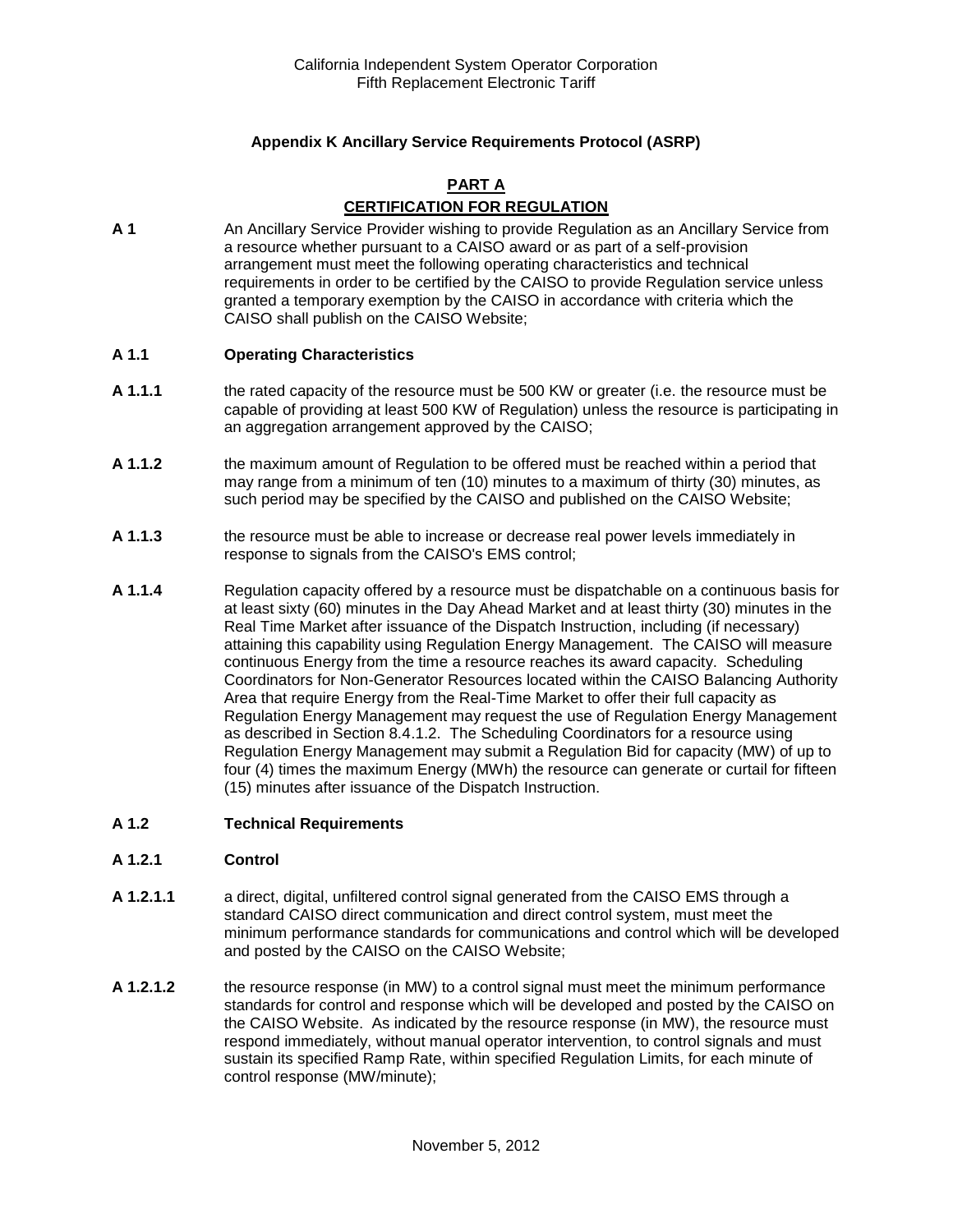**A 1.2.1.3** Ancillary Service Providers for Non-Generator Resources may define a Ramp Rate for operating as Generation and a Ramp Rate for operating as Load, respectively.

#### **A 1.2.2 Monitoring:**

the resource must have a standard CAISO direct communication and direct control system to send signals to the CAISO EMS to dynamically monitor, at a minimum the following:

- **A 1.2.2.1** actual real power level (MW);
- **A 1.2.2.2** high limit, low limit and rate limit values as selected by the resource operator; and
- **A 1.2.2.3** in-service status indication confirming availability of Regulation service.
- **A 1.2.2.4** Ancillary Service Providers for Non-Generator Resources (whether or not the resource uses Regulation Energy Management) shall provide CAISO the following additional telemetry data:
	- Resource Ramp Rate when operating as Generation (MW/min);
	- Resource Ramp Rate when operating as Load (MW/min);
	- The maximum instantaneous ability to produce or consume Energy in MW; and
	- The maximum capability to provide Energy as expressed in MWh over a fifteen (15) minute interval.

## **A 1.2.3 Voice Communications:**

CAISO approved communication must be in place between the CAISO Control Center and the operator controlling the resource.

- **A 2** An Ancillary Service Provider wishing to be considered for certification for Regulation service by the CAISO must make a written request to the CAISO, giving details of the technical capability of the resource concerned and identifying the Scheduling Coordinator through whom the Ancillary Service Provider intends to offer Regulation service. The Ancillary Service Provider shall at the same time send a copy of its request to that Scheduling Coordinator. Technical review request forms will be available from the CAISO.
- **A 3** No later than one week after receipt of the Ancillary Service Provider's request, the CAISO shall provide the Ancillary Service Provider with a listing of required interface equipment for Regulation, including a standard CAISO direct communication and direct control system. The CAISO shall send a copy of the listing to the resource's Scheduling **Coordinator**
- **A 4** The Ancillary Service Provider may propose alternatives that it believes may provide an equivalent level of communication and control for consideration by the CAISO. Such proposals shall be in writing and contain sufficient detail for the CAISO to make a determination of suitability. The CAISO may request additional information, if required, to assist in its evaluation of the proposal.
- **A 5** The CAISO shall respond by accepting the alternative proposal, rejecting the alternative proposal, or suggesting modifications to the alternative proposal. Such acceptance, rejection, or suggested revision must be provided not later than six (6) weeks after the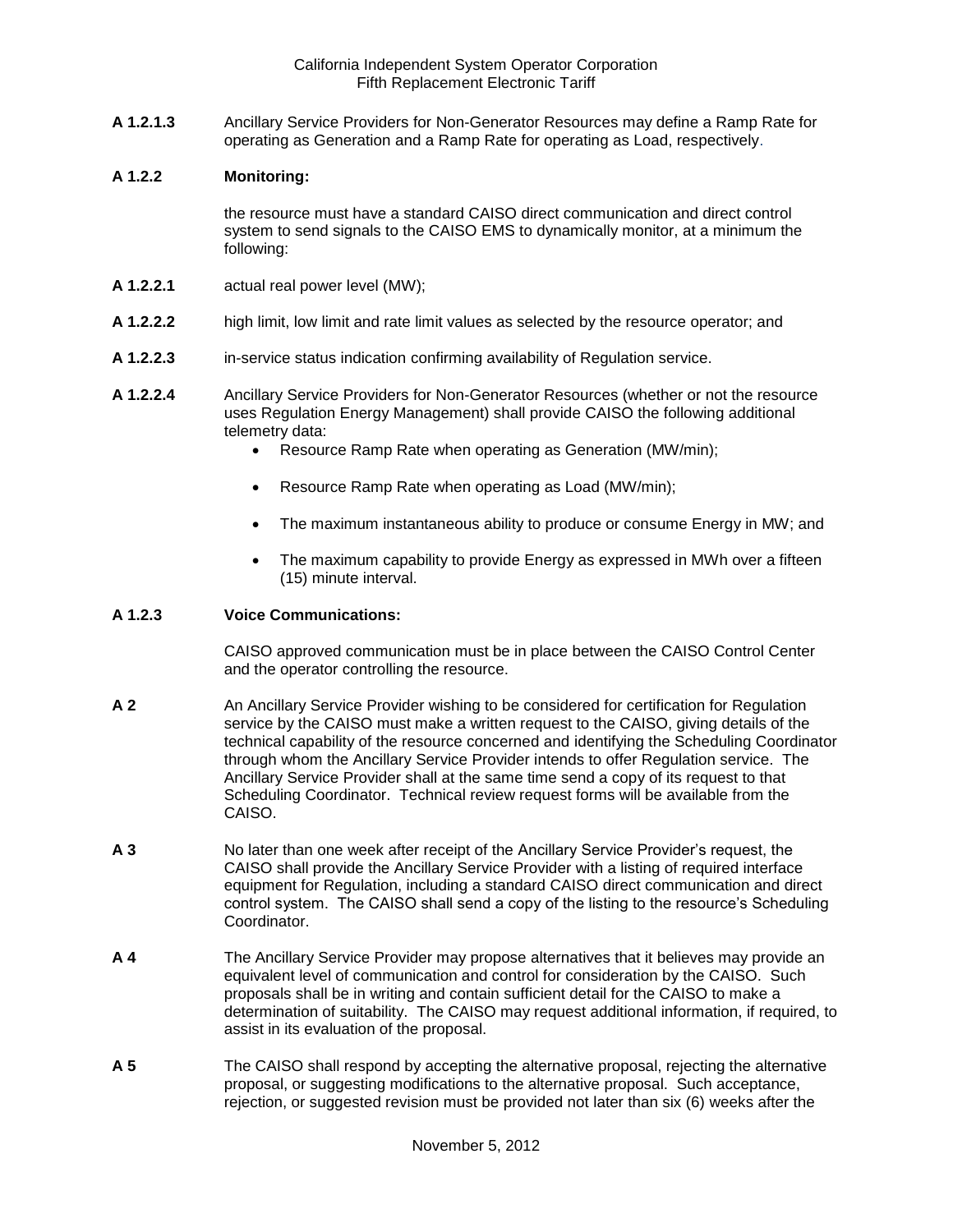proposal is received by the CAISO. The Ancillary Service Provider and the CAISO shall keep the Scheduling Coordinator informed of this process by each sending to the Scheduling Coordinator a copy of any written communication which it sends to the other.

- **A 6** Upon agreement as to any alternative method of communication and control to be used by the Ancillary Service Provider, the CAISO shall provisionally approve the proposal in writing providing a copy to the Ancillary Service Provider's Scheduling Coordinator at the same time. If agreed by the CAISO, the Ancillary Service Provider may then proceed to procure and install the equipment and make arrangements for the required communication and control.
- **A 7** Design, acquisition, and installation of the CAISO-approved communication and control equipment shall be under the control of the CAISO. The CAISO shall bear no cost responsibility or functional responsibility for such equipment, except that the CAISO shall arrange for and monitor the maintenance of the communication and control system at the Ancillary Service Provider's expense, unless otherwise agreed by the CAISO and the Ancillary Service Provider. The CAISO shall be responsible for the design, acquisition and installation of any necessary modifications to the CAISO EMS at its own cost.
- **A 8** The CAISO, in cooperation with the Ancillary Service Provider shall perform testing of the communication and control equipment to ensure that the communication and control system performs to meet the CAISO requirements.
- **A 9** When the CAISO is satisfied that the communication and control systems meet the CAISO's requirements, the Ancillary Service Provider shall request in writing that the CAISO conduct a certification test with a suggested primary date and time and at least two (2) alternative dates and times. The CAISO shall, within two (2) Business Days of receipt of the Ancillary Service Provider's request, accept a proposed time if possible or suggest at least three (3) alternatives to the Ancillary Service Provider. If the CAISO responds by suggesting alternatives, the Ancillary Service Provider shall, within two (2) Business Days of receipt of the CAISO's response, respond in turn by accepting a proposed alternative if possible or suggesting at least three (3) alternatives, and this procedure shall continue until agreement is reached on the date and time of the test. The Generator shall inform its Scheduling Coordinator of the agreed date and time of the test.
- **A 10** Testing shall be performed by the CAISO, with the cooperation of the Ancillary Service Provider. Such tests shall include, but not be limited to, the following:
	- (a) confirmation of control communication path performance;
	- (b) confirmation of voice circuit for receipt of Dispatch Instructions;
	- (c) confirmation of the resource's control performance; and
	- (d) confirmation of the CAISO EMS control to include changing the resource operating level over the range of Regulation proposed at different set points, from minimum to maximum, and at different rates of change from the minimum to the maximum permitted by the design of the resource.
- **A 10.1** Testing for Non-Generator Resources requesting the use of Regulation Energy Management shall include a market simulation as described in the CAISO's Operating Procedures.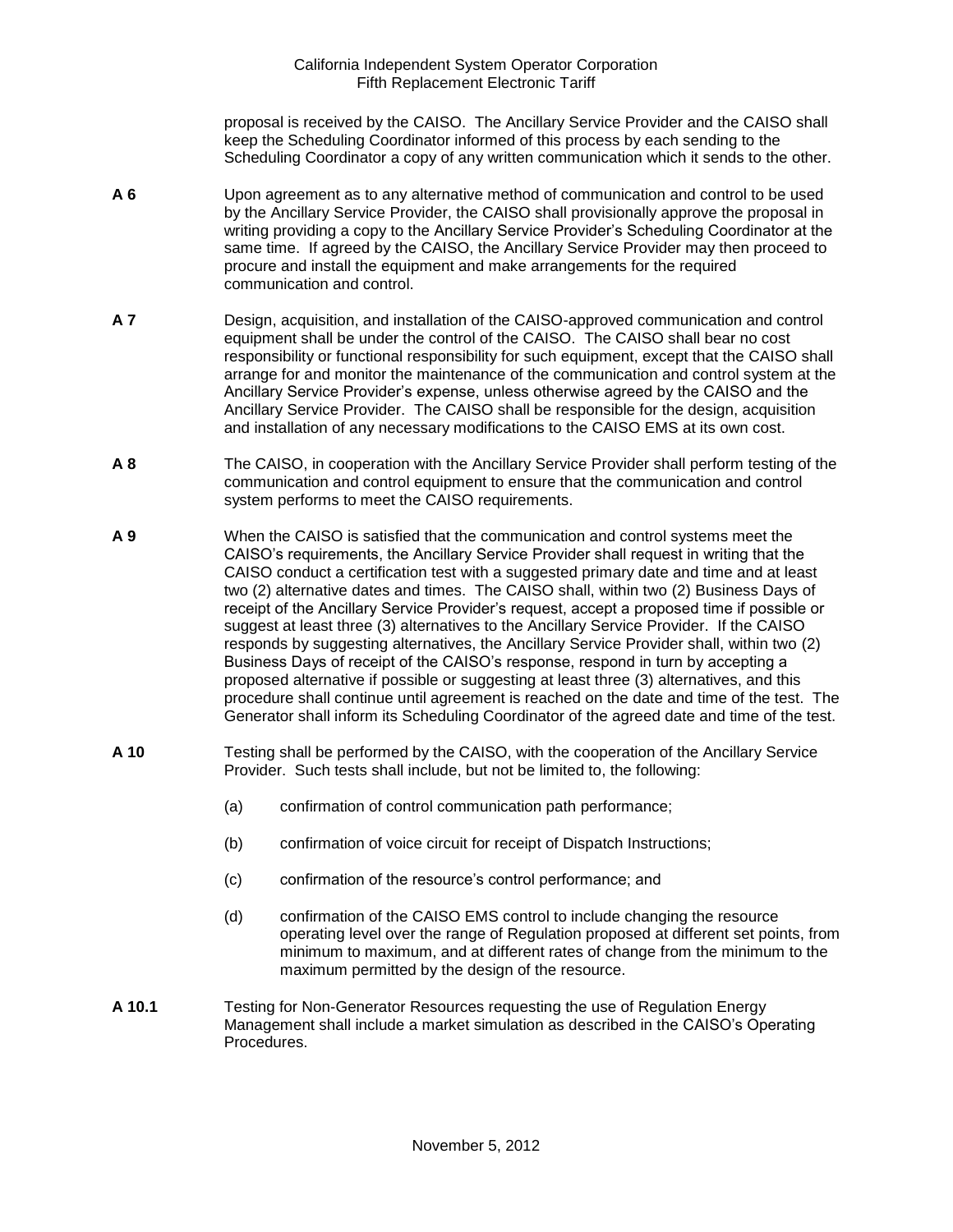- **A 11** Upon successful completion of the test, the CAISO shall certify the resource as being permitted to provide Regulation as an Ancillary Service Provider and shall provide a copy of the certificate to the Scheduling Coordinator at the same time. The Scheduling Coordinator shall request the CAISO to update its database to reflect the ability of the resource to provide Regulation.
- **A 12** The Scheduling Coordinator may submit Bids for Regulation service from the certified resource into the CAISO Markets starting with the Day-Ahead Market for the hour ending 0100 on the second Trading Day after the CAISO's database reflects the resource's certificate.
- **A 13** The certification to provide Regulation shall remain in force until:
	- (a) withdrawn by the Scheduling Coordinator or the Ancillary Service Provider by written notice to the CAISO to take effect at the time notified in the notice, which must be the end of a Trading Day; or
	- (b) if the resource obtained CAISO certification on the basis of a prior communication and control technology, until revoked by the CAISO for failure to comply with the requirement set forth in A 13.1 that the resource install a CAISO-specified standard CAISO direct communication and direct control system (unless exempted by the CAISO).
- **A 13.1** Unless exempted by the CAISO, if the resource obtained CAISO certification on the basis of a prior communication and control technology, the CAISO shall provide written notice to the Ancillary Service Provider of the Ancillary Service Provider's obligation to install a CAISO-specified standard direct communication and direct control system along with a required date for said work to be completed as mutually agreed upon by the CAISO and the Ancillary Service Provider. Failure to meet the completion date shall be grounds for the revocation of certification, provided that the CAISO must provide the Ancillary Service Provider with at least ninety (90) days advance notice of the proposed revocation.
- **A 14** The certification may be revoked by the CAISO only under provisions of the CAISO Tariff.

# **PART B CERTIFICATION FOR SPINNING RESERVE**

- **B 1** An Ancillary Service Provider wishing to provide Spinning Reserve as an Ancillary Service from a resource whether pursuant to a CAISO award or as part of a self-provision arrangement must meet the following requirements in order to be certified by the CAISO to provide Spinning Reserve service:
- **B 1.1** the rated capacity of the resource must be 500 KW or greater (i.e. the resource must be capable of providing at least 500 KW of Spinning Reserve) unless the resource is participating in an aggregation arrangement approved by the CAISO;
- **B 1.2** the resource must respond immediately and automatically in proportion to frequency deviations through the action of a governor or other control system in accordance with the following requirements:

Minimum Governor Performance:

- a. 5 percent droop;
- b.  $+/- 0.036$  Hz deadband; and
- c. Power output changes in one second for any frequency deviation outside of the deadband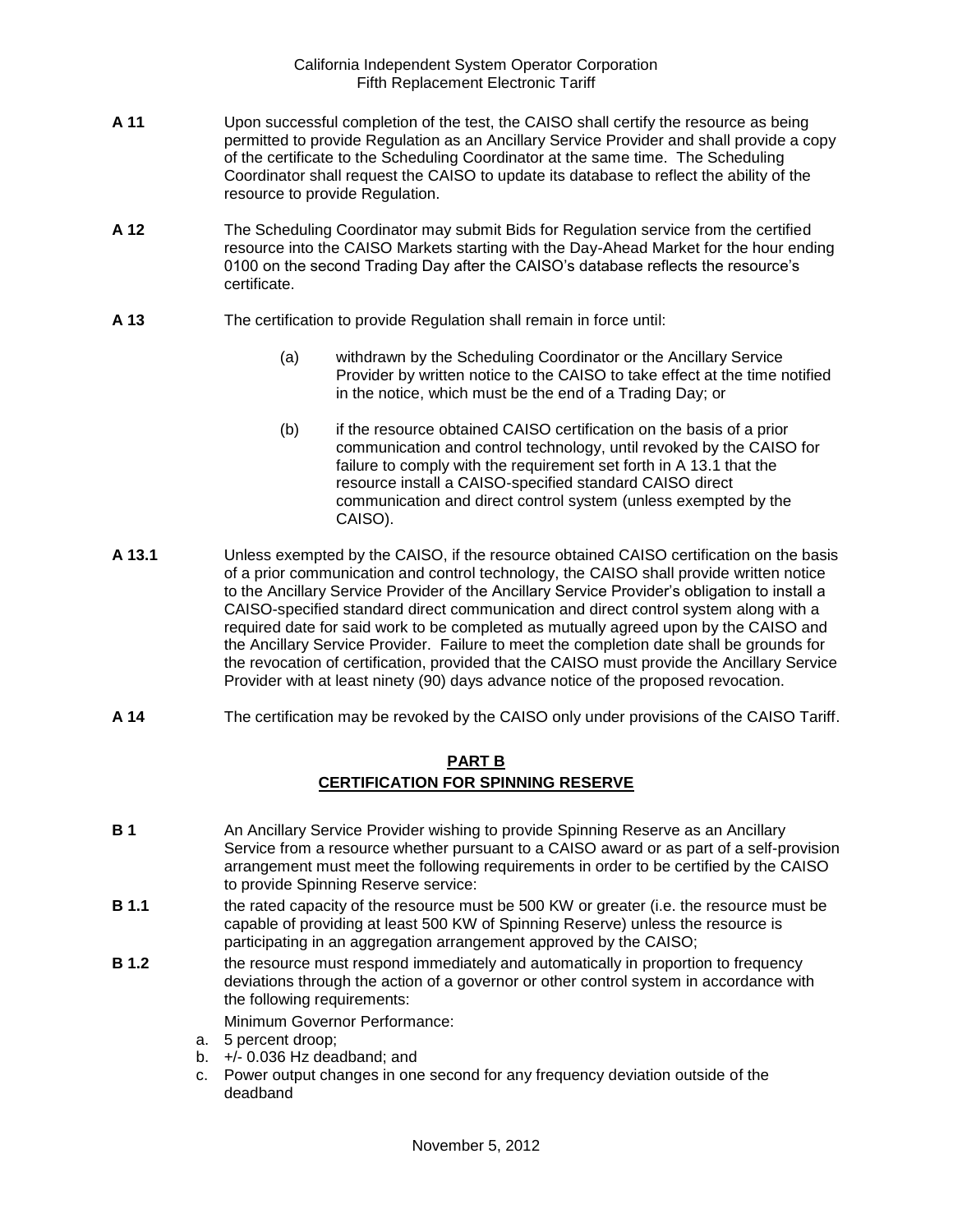Minimum Frequency Responsive Device Performance:

- a. If frequency is less than or equal to 59.92 Hz, the resource must reach ten (10) percent of its awarded spinning capacity within eight (8) seconds; and
- b. The resources must change the power it delivers or consumes in one (1) second if system frequency is less than or equal to 59.92 Hz
- **B 1.3** the operator of the resource must have a means of receiving Dispatch Instructions to initiate an increase or decrease in real power (MW) within one (1) minute of the CAISO Control Center determination that Energy from Spinning Reserve capacity must be dispatched;
- **B 1.4** the resource must be able to increase or decrease its real power (MW) by the maximum amount of Spinning Reserve to be offered within ten (10) minutes and be capable of maintaining its real power for thirty (30) minutes from the time the resource reaches its award capacity;
- **B 1.5** CAISO approved voice communications services must be in place to provide both primary and alternate voice communication between the CAISO Control Center and the operator controlling the resource; and
- **B 1.6** The communication system and the resource must pass a qualification test to demonstrate the overall ability to meet the performance requirements of the ASRP for Spinning Reserve.
- **B 2** An Ancillary Service Provider wishing to be considered for certification for Spinning Reserve service by the CAISO must make a written request to the CAISO, giving details of the technical capability of the resource concerned and identifying the Scheduling Coordinator through whom the Ancillary Service Provider intends to offer Spinning Reserve service. The Ancillary Service Provider shall at the same time send a copy of its request to that Scheduling Coordinator. Technical review request forms will be available from the CAISO.
- **B 3** No later than one week after receipt of the request, the CAISO shall provide the Ancillary Service Provider with a listing of acceptable communication options and interface equipment options for Spinning Reserve. The CAISO shall send a copy of the listing to the Ancillary Service Provider's Scheduling Coordinator.
- **B 4** The Ancillary Service Provider may elect to implement any of the approved options defined by the CAISO, and, if it wishes to proceed with its request for certification, shall give written notice to the CAISO of its selected communication option, with a copy to its Scheduling Coordinator.
- **B 5** When it receives the Ancillary Service Provider notice, the CAISO shall notify the Ancillary Service Provider and the Scheduling Coordinator in writing no later than two weeks after receipt of the notice confirming receipt of the notice and issuing provisional approval of the selected options. Upon receipt of the CAISO acknowledgment, the Ancillary Service Provider may proceed as indicated below to secure the necessary facilities and capabilities required.
- **B 6** The Ancillary Service Provider may also propose alternatives that it believes may provide an equivalent level of control for consideration by the CAISO. Such proposals shall be in writing and contain sufficient detail for the CAISO to make a determination of suitability. The CAISO may request additional information, if required, to assist in its evaluation of the proposal.
- **B 7** The CAISO shall respond by accepting the alternative proposal, rejecting the alternative proposal, or suggesting modifications to the alternative proposal. Such acceptance, rejection, or suggested revision must be provided not later than six weeks after the proposal is received by the CAISO. The Ancillary Service Provider and the CAISO shall keep the Scheduling Coordinator informed of this process by each sending to the Scheduling Coordinator a copy of any written communication which it sends to the other.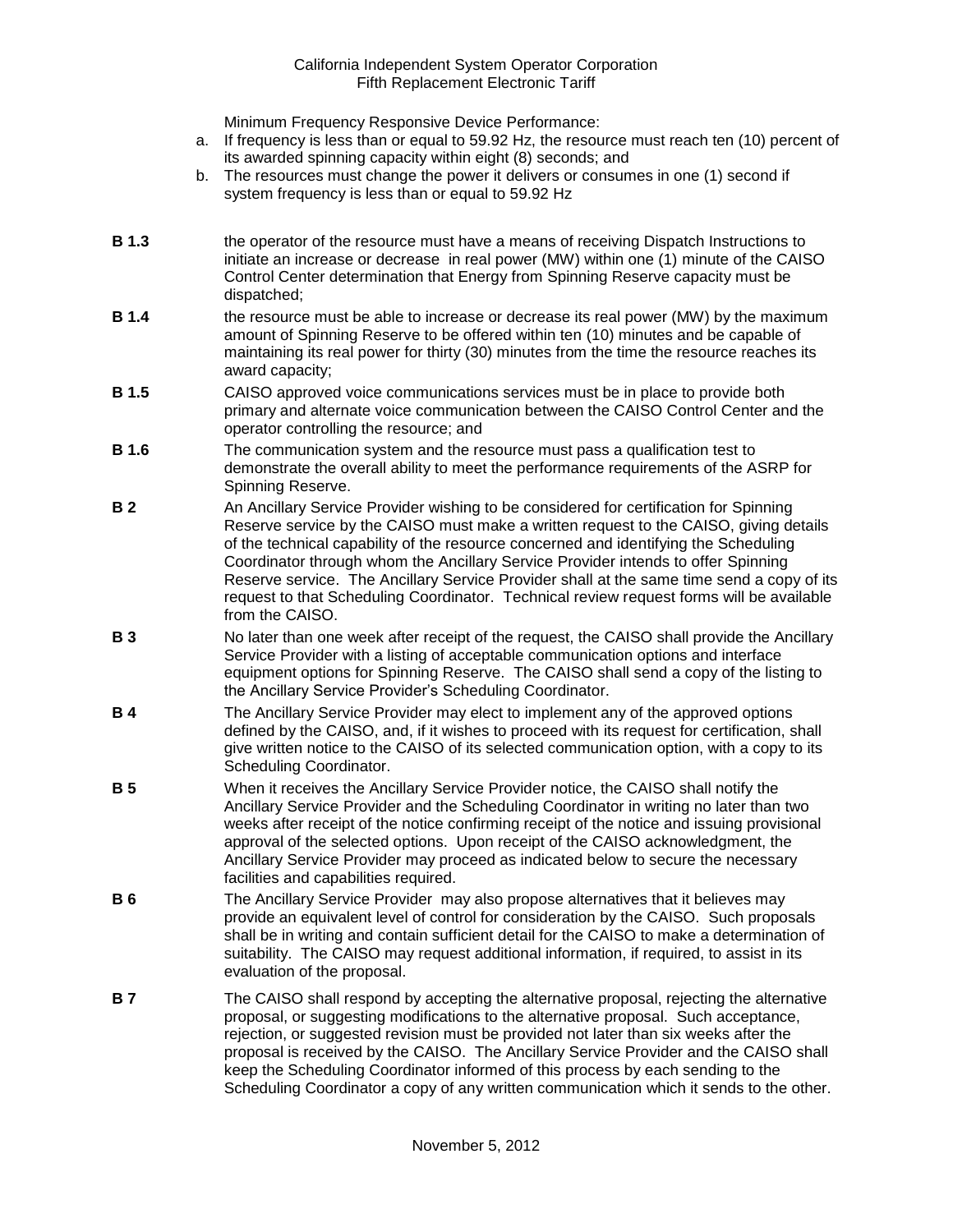- **B 8** Upon agreement as to the method of communication and control to be used by the resource, the CAISO shall provisionally approve the Ancillary Service Provider's proposal in writing providing a copy to the resource's Scheduling Coordinator at the same time. The Ancillary Service Provider may then proceed to procure and install the equipment and make arrangements for the required communication.
- **B 9** Design, acquisition, and installation of the resource's equipment shall be under the control of the respective Ancillary Service Provider. The CAISO shall bear no cost responsibility or functional responsibility for such equipment. The CAISO shall be responsible for the design, acquisition and installation of any necessary modifications to its own equipment at its own cost.
- **B 10** The Ancillary Service Provider shall perform its own testing of its equipment to ensure that the control system performs to meet the CAISO requirements.
- **B 11** When it is satisfied that its plant, equipment and communication systems meet the CAISO's requirements, the Ancillary Service Provider shall request in writing that the CAISO conduct a certification test with a suggested primary date and time and at least two alternative dates and times. The CAISO shall, within two Business Days of receipt of the request, accept a proposed time if possible or suggest at least three alternatives to the Ancillary Service Provider. If the CAISO responds by suggesting alternatives, the Ancillary Service Provider shall, within two Business Days of receipt of the CAISO's response, respond in turn by accepting a proposed alternative if possible or suggesting at least three alternatives, and this procedure shall continue until agreement is reached on the date and time of the test. The Ancillary Service Provider shall inform its Scheduling Coordinator of the agreed date and time of the test.
- **B 12** Testing shall be performed under the direction of the CAISO. Such tests shall include, but not be limited to, the following:
- **B 12.1** confirmation of control communication path performance for Dispatch Instruction;
- **B 12.2** confirmation of primary and secondary voice circuits for receipt of Dispatch Instructions;
- **B 12.3** confirmation of the resource performance to include changing the resource's real power over the range of Spinning Reserve proposed from minimum to maximum, and at different rates of change from the minimum to the maximum permitted by the design of the resource; and
- **B 12.4** testing the resource's governor or other control system performance characteristics by simulating frequency excursions outside the allowed deadband and measuring the response of the resource.
- **B 13** Upon successful completion of the test the CAISO shall certify the resource as being permitted to provide Spinning Reserve as an Ancillary Service Provider and shall provide a copy of the certificate to the Scheduling Coordinator at the same time. The Scheduling Coordinator shall request the CAISO to update its database to reflect the ability of the resource to provide Spinning Reserve.
- **B 14** The Scheduling Coordinator may bid Spinning Reserve from the certified resource into the CAISO Markets starting with the Day-Ahead Market for the hour ending 0100 on the Second Trading Day after the CAISO's database reflects the resource's certificate.
- **B 15** The certification to provide Spinning Reserve shall remain in force until withdrawn by the Scheduling Coordinator or the Ancillary Service Provider by written notice to the CAISO to take effect at the time notified in the notice, which must be the end of a Trading Day.
- **B 16** The certification may be revoked by the CAISO only under provisions of the CAISO Tariff.

## **PART C**

### **CERTIFICATION FOR NON-SPINNING RESERVE**

**C 1** An Ancillary Service Provider wishing to provide Non-Spinning Reserve as an Ancillary Service from a resource whether pursuant to the CAISO's auction or as part of a self-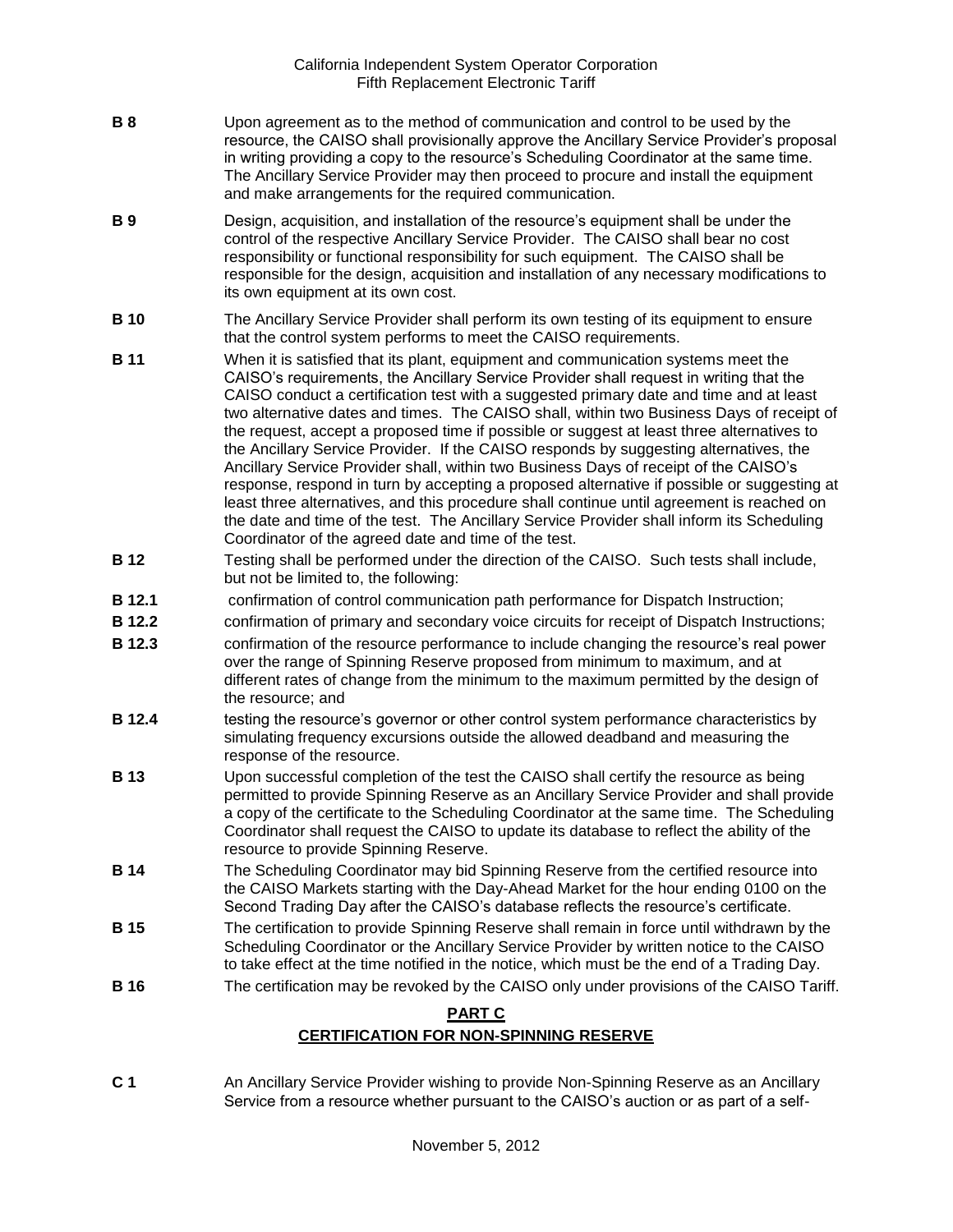provision arrangement must meet the following requirements in order to be certified by the CAISO to provide Non-Spinning Reserve service:

- **C 1.1** the rated capacity of the resource must be 500 KW or greater (i.e. the resource must be capable of providing at least 500 KW of Non-Spinning Reserve) unless the resource is participating in an aggregation arrangement approved by the CAISO;
- **C 1.2** the resource must be able to increase or decrease its real power (MW) as soon as possible to the value indicated in a Dispatch Instruction, reaching the indicated value within ten (10) minutes after issue of the instruction and be capable of maintaining output for thirty (30) minutes from the time the resource reaches its award capacity.
- **C 2** An Ancillary Service Provider wishing to provide Non-Spinning Reserve as an Ancillary Service, whether pursuant to a CAISO award or as part of a self-provision arrangement, must also meet the following requirements in order to be certified by the CAISO to provide Non-Spinning Reserve service:
- **C 2.1** the operator of the resource must have a means of receiving a Dispatch Instruction to initiate an increase or decrease in its real power (MW) within one (1) minute of the CAISO Control Center's determination that Non-Spinning Reserve capacity must be dispatched; and
- **C 2.2** the communication system and the resource must pass a qualification test to demonstrate the overall ability to meet the performance requirements for Non-Spinning Reserve.
- **C 3** An Ancillary Service Provider wishing to be considered for certification for Non-Spinning Reserve service must make a written request to the CAISO, giving details of the technical capability of the resource concerned and identifying the Scheduling Coordinator through whom the Ancillary Service Provider intends to offer Non-Spinning Reserve. The Ancillary Service Provider shall at the same time send a copy of the request to that Scheduling Coordinator. Technical review request forms will be available from the CAISO.
- **C 4** No later than one week after receipt of the Ancillary Service Provider's request, the CAISO shall provide the Ancillary Service Provider with a listing of acceptable communication options and interface equipment options for Non-Spinning Reserve. The CAISO shall send a copy of the listing to the Ancillary Service Provider's Scheduling Coordinator.
- **C 5** The Ancillary Service Provider may elect to implement any of the acceptable communication options and interface equipment options. The Ancillary Service Provider shall give written notice to the CAISO of its selected communication option and interface equipment option, with a copy to its Scheduling Coordinator.
- **C 6** When it receives the Ancillary Service Provider's notice, the CAISO shall notify the Ancillary Service Provider and the Scheduling Coordinator in writing no later than two weeks after receipt of the notice confirming receipt of the notice and issuing provisional approval of the selected options. Upon receipt of the CAISO acknowledgment the Ancillary Service Provider may proceed as indicated below to secure the necessary facilities and capabilities required.
- **C 7** The Ancillary Service Provider may also propose alternatives that it believes may provide an equivalent level of control for consideration by the CAISO. Such proposals shall be in writing and contain sufficient detail for the CAISO to make a determination of suitability. The CAISO may request additional information, if required, to assist in its evaluation of the proposal.
- **C 8** The CAISO shall respond by accepting the alternative proposal, rejecting the alternative proposal, or suggesting modifications to the alternative proposal. Such acceptance, rejection, or suggested revision must be provided not later than six weeks after the proposal is received by the CAISO. The Ancillary Service Provider and the CAISO shall keep the Scheduling Coordinator informed of this process by each sending to the Scheduling Coordinator a copy of any written communication which it sends to the other.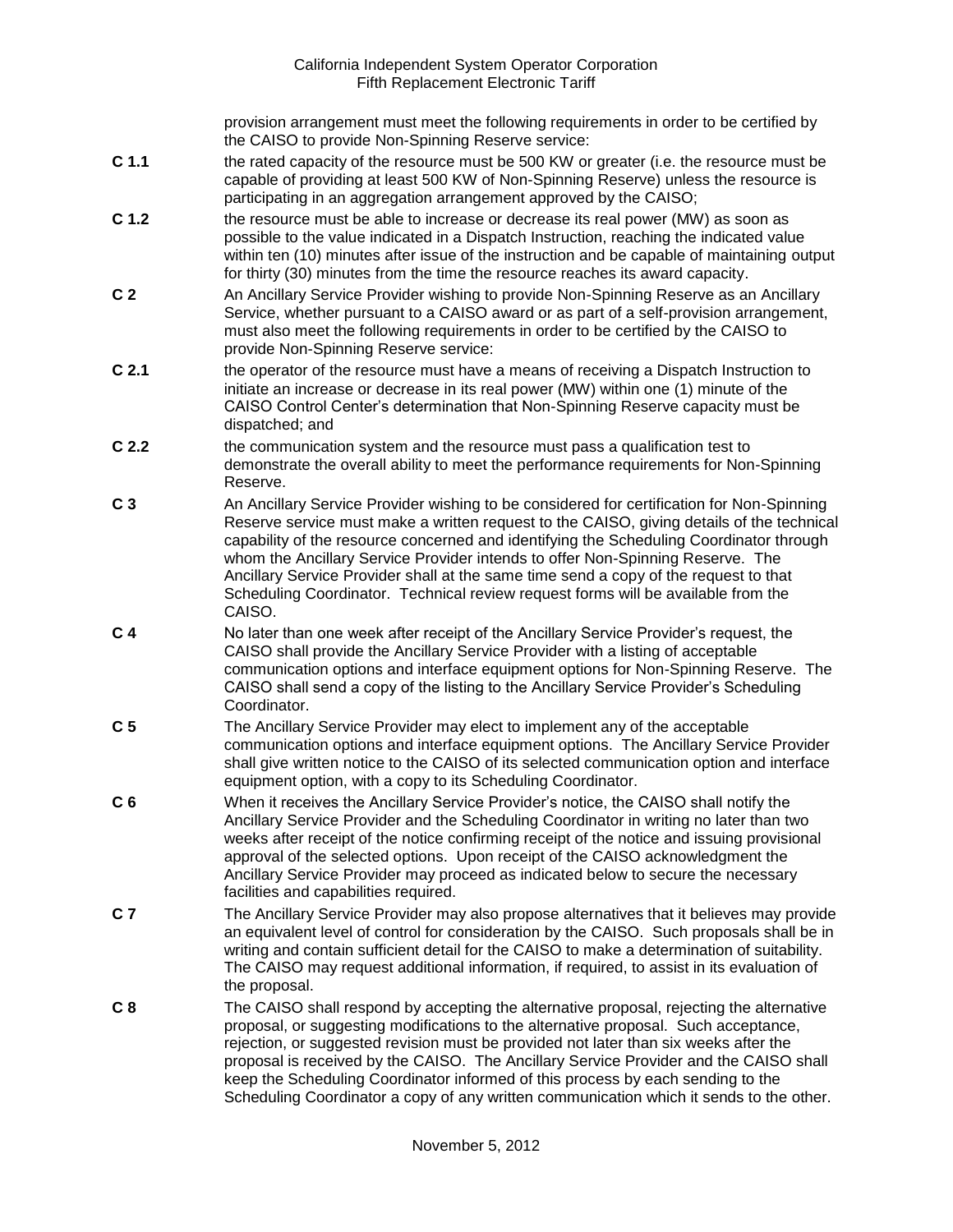- **C 9** Upon agreement as to the method of communication and control to be used by the Ancillary Service Provider, the CAISO shall provisionally approve the proposal in writing providing a copy to the Ancillary Service Provider's Scheduling Coordinator at the same time. The Ancillary Service Provider may then proceed to procure and install the equipment and make arrangements for the required communication.
- **C 10** Design, acquisition, and installation of the Ancillary Service Provider's equipment shall be under the control of the Ancillary Service Provider. The CAISO shall bear no cost responsibility or functional responsibility for such equipment. The CAISO shall be responsible for the design, acquisition and installation of any necessary modifications to the CAISO's equipment at its own cost.
- **C 11** The Ancillary Service Provider shall perform its own testing of its equipment to ensure that the control system performs to meet the CAISO requirements.
- **C 12** When it is satisfied that its plant, equipment and communication systems meet the CAISO's requirements, the Ancillary Service Provider shall request in writing that the CAISO conduct a certification test with a suggested primary date and time and at least two alternative dates and times. The CAISO shall, within two Business Days of receipt of the Ancillary Service Provider's request, accept a proposed time if possible or suggest at least three alternatives. If the CAISO responds by suggesting alternatives, the Ancillary Service Provider shall, within two Business Days of receipt of the CAISO's response, respond in turn by accepting a proposed alternative if possible or suggesting at least three alternatives, and this procedure shall continue until agreement is reached on the date and time of the test. The Ancillary Service Provider shall inform its Scheduling Coordinator of the agreed date and time of the test.
- **C 13** Testing shall be performed under the direction of the CAISO. Such tests shall include, but not be limited to, the following:
- **C 13.1** confirmation of control communication path performance;
- **C 13.2** confirmation of primary and secondary voice circuits for receipt of Dispatch Instructions;
- **C 13.3** confirmation of the resource control performance; and
- **C 13.4** confirmation of the range of resource control to include changing the real power (MW) over the range of Non-Spinning Reserve proposed.
- **C 14** Upon successful completion of the test, the CAISO shall certify the resource as being permitted to provide Non-Spinning Reserve as an Ancillary Service and shall provide a copy of the certificate to the Scheduling Coordinator at the same time. The Scheduling Coordinator shall request the CAISO to update its database to reflect the permission for the resource to provide Non-Spinning Reserve.
- **C 15** The Scheduling Coordinator may bid Non-Spinning Reserve service from the certified resource into the CAISO Markets starting with the Day-Ahead Market for the hour ending 0100 on the second Trading Day after the CAISO database reflects the resource's certificate.
- **C 16** The certification to provide Non-Spinning Reserve shall remain in force until withdrawn by the Scheduling Coordinator or the Ancillary Service Provider by written notice to the CAISO to take effect at the time notified in the notice, which must be the end of a Trading Day.
- **C 17** The certification may be revoked by the CAISO only under provisions of the CAISO Tariff.

# **PART D CERTIFICATION FOR VOLTAGE SUPPORT**

**D 1** A Generator wishing to provide Voltage Support as an Ancillary Service from a Generating Unit must meet the following requirements in order to be certified by the CAISO to provide Voltage Support service: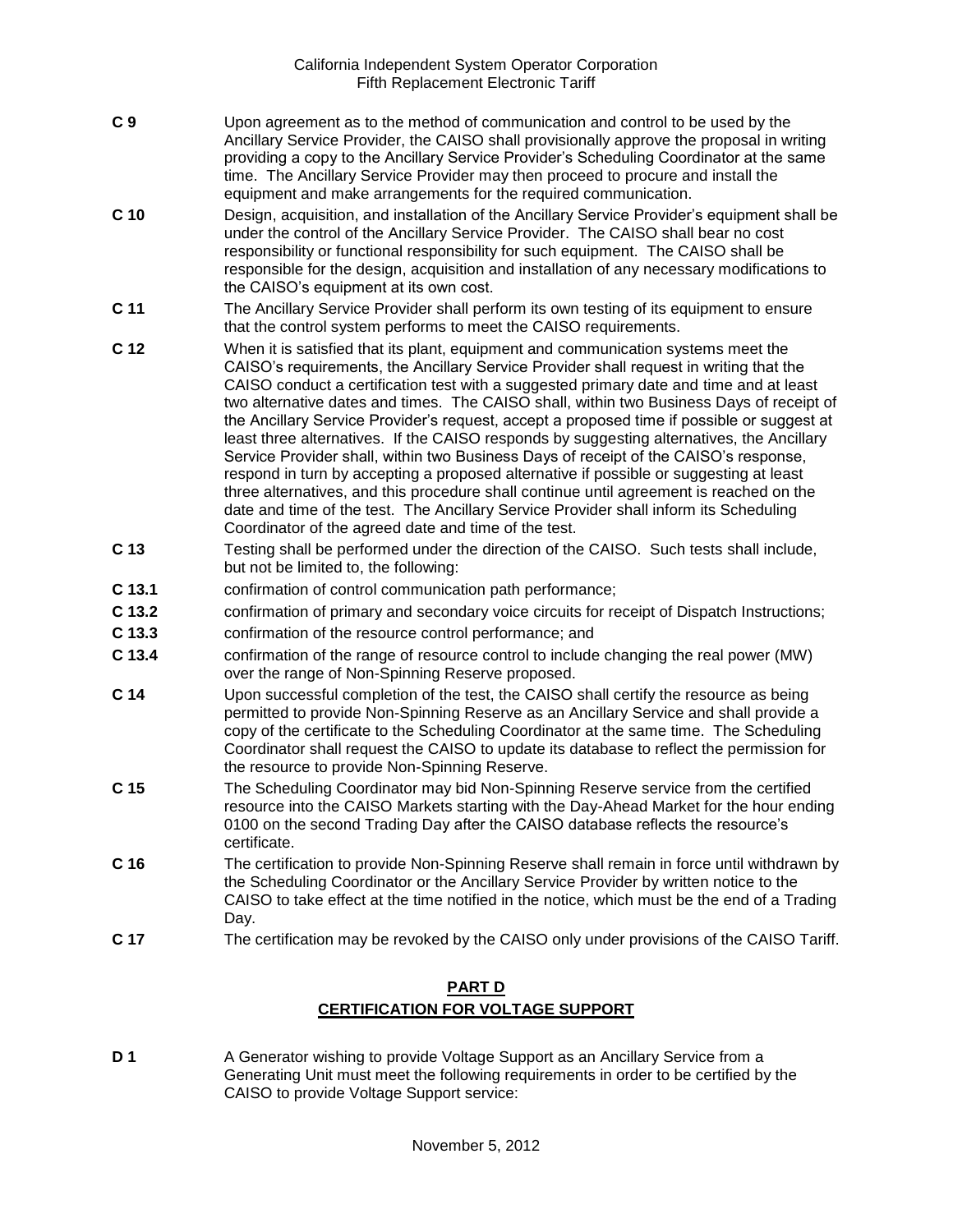- **D 1.1** the rated capacity of the Generating Unit must be 1 MW or greater unless the Generating Unit is participating in an aggregation arrangement approved by the CAISO;
- **D 1.2** the Generating Unit must be able to produce VARs at lagging power factors less than 0.90 and absorb VARs at leading power factors more than 0.95 within the safe operating parameters for the Generating Unit;
- **D 1.3** the Generating Unit must be able to produce or absorb VARs outside the 0.90 lag to 0.95 lead bandwidth over a range of real power outputs which the Generator expects to produce when offering Voltage Support;
- **D 1.4** the Generating Unit must be able to produce or absorb VARs at the boundary of the Generating Unit's capability curve by reducing real power output to either absorb or produce additional VARs within the safe operating parameters for the Generating Unit; and
- **D 1.5** metering and SCADA equipment must be in place to provide both real and reactive power data from the Generating Unit providing Voltage Support to the CAISO Control Center.
- **D 2** A Generator wishing to be considered for certification for Voltage Support service by the CAISO must make a written request to the CAISO, giving details of the technical capability of the Generating Unit concerned and identifying the Scheduling Coordinator through whom the Generator intends to offer Voltage Support service. The Generator shall at the same time send a copy of its request to that Scheduling Coordinator. The details of the Generating Unit's technical capability must include the Generating Unit name plate data, performance limits, and capability curve. The Generator must also define the operating limitations in both real and reactive power (lead and lag) to be observed when Voltage Support is being provided to the CAISO for both normal and reduced real power output conditions. Technical review request forms will be available from the CAISO.
- **D 3** No later than one week after receipt of the Generator's request, the CAISO shall provide the Generator with a listing of acceptable communication options and interface equipment options for Voltage Support. The CAISO shall send a copy of the listing to the Generator's Scheduling Coordinator.
- **D 4** The Generator may elect to implement any of the approved options defined by the CAISO, and, if it wishes to proceed with its request for certification, the Generator shall give written notice to the CAISO of its selected communication option and interface equipment option, with a copy to its Scheduling Coordinator.
- **D 5** When it receives the Generator's notice the CAISO shall notify the Generator and the Scheduling Coordinator in writing no later than two weeks after receipt of the notice confirming receipt of the notice and issuing provisional approval of the selected options. Upon receipt of the CAISO acknowledgment the Generator may proceed as indicated below to secure the necessary facilities and capabilities required.
- **D 6** The Generator may also propose alternatives that the Generator believes may provide an equivalent level of control for consideration by the CAISO. Such proposals shall be in writing no later than two weeks after receipt of the notice and contain sufficient detail for the CAISO to make a determination of suitability. The CAISO may request additional information, if required, to assist in its evaluation of the proposal.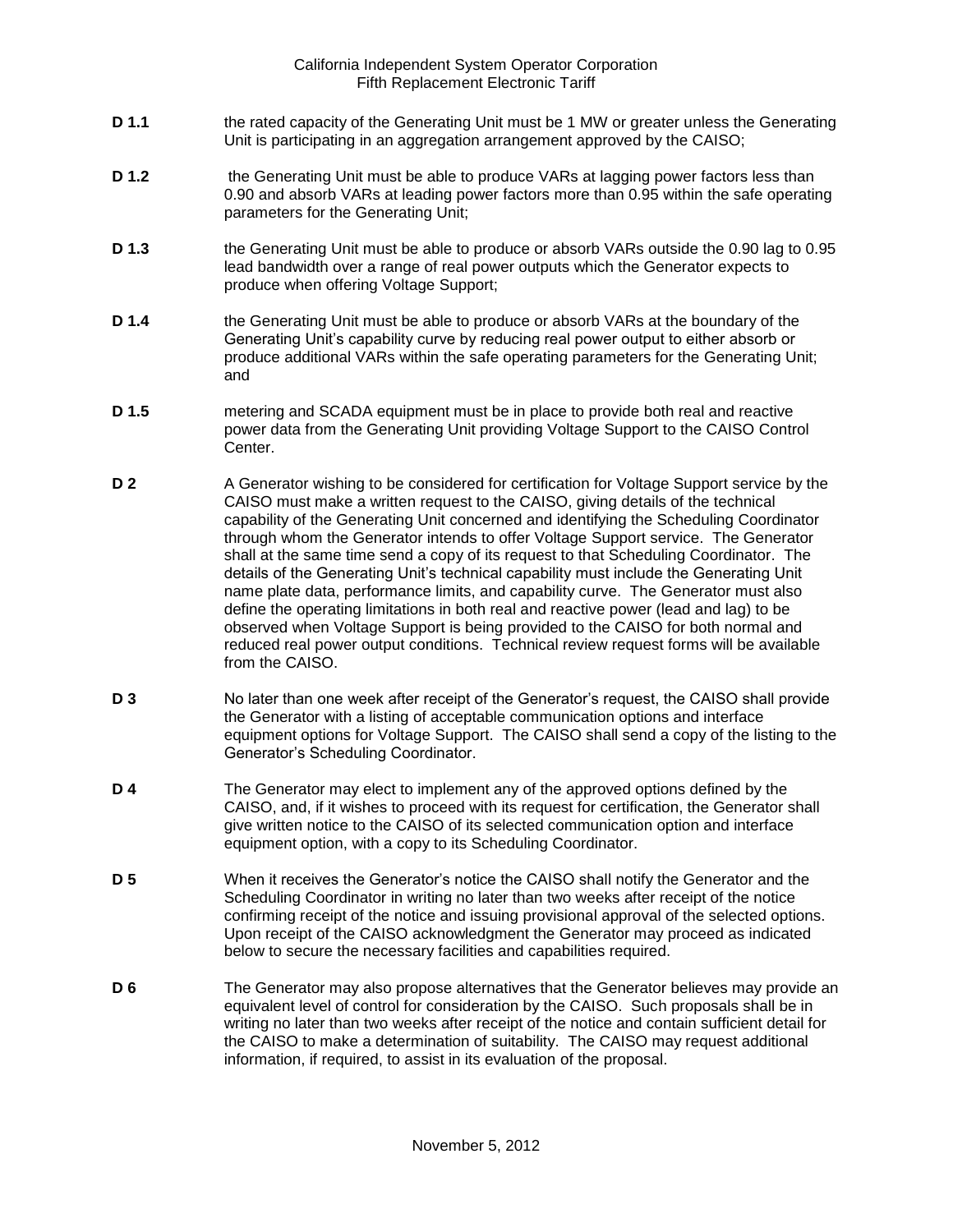- **D 7** The CAISO shall respond by accepting the alternative proposal, rejecting the alternative proposal, or suggesting modifications to the alternative proposal. Such acceptance, rejection, or suggested revision shall be provided not later than six weeks after the proposal is received by the CAISO. The Generator and the CAISO shall keep the Scheduling Coordinator informed of this process by each sending to the Scheduling Coordinator a copy of any written communication which it sends to the other.
- **D 8** Upon agreement as to the method of communication and control to be used by the Generator, the CAISO shall provisionally approve the proposal in writing providing a copy to the Generator's Scheduling Coordinator at the same time. The Generator may then proceed to procure and install the equipment and make arrangements for the required communication.
- **D 9** Design, acquisition, and installation of the Generator's equipment are under the control of the Generator. The CAISO shall bear no cost responsibility or functional responsibility for such equipment.
- **D 10** The CAISO shall be responsible for the design, acquisition and installation of any necessary modifications to the CAISO's equipment at its own cost.
- **D 11** The Generator shall perform its own testing of its equipment to ensure that the control system performs to meet the CAISO requirements.
- **D 12** When it is satisfied that its plant, equipment and communication systems meet the CAISO's requirements, the Generator shall request in writing that the CAISO conduct a certification test with a suggested primary date and time and at least two alternative dates and times. The CAISO shall, within two Business Days of receipt of the Generator's request, accept a proposed time if possible or suggest at least three alternatives to the Generator. If the CAISO responds by suggesting alternatives, the Generator shall, within two Business Days of receipt of the CAISO's response, respond in turn by accepting a proposed alternative if possible or suggesting at least three alternatives, and this procedure shall continue until agreement is reached on the date and time of the test. The Generator shall inform its Scheduling Coordinator of the agreed date and time of the test.
- **D 13** Testing shall be performed under the direction of the CAISO. Such tests shall include, but not be limited to, the following:
- **D 13.1** confirmation of control communication path performance;
- **D 13.2** confirmation of primary and secondary voice circuits for receipt of Dispatch Instructions;
- **D 13.3** confirmation of the Generating Unit automatic voltage regulator performance; and
- **D 13.4** confirmation of the range of Voltage Support service over a range of Generating Unit real power outputs to verify the ability to both produce and absorb reactive power at different operating levels including minimum and maximum real power output.
- **D 14** Upon successful completion of the test, the CAISO shall certify the Generating Unit as being permitted to provide Voltage Support as an Ancillary Service and shall provide a copy of the certificate to the Scheduling Coordinator at the same time. The CAISO shall change the Generating Unit data base to reflect the permission for the Generating Unit to provide Voltage Support.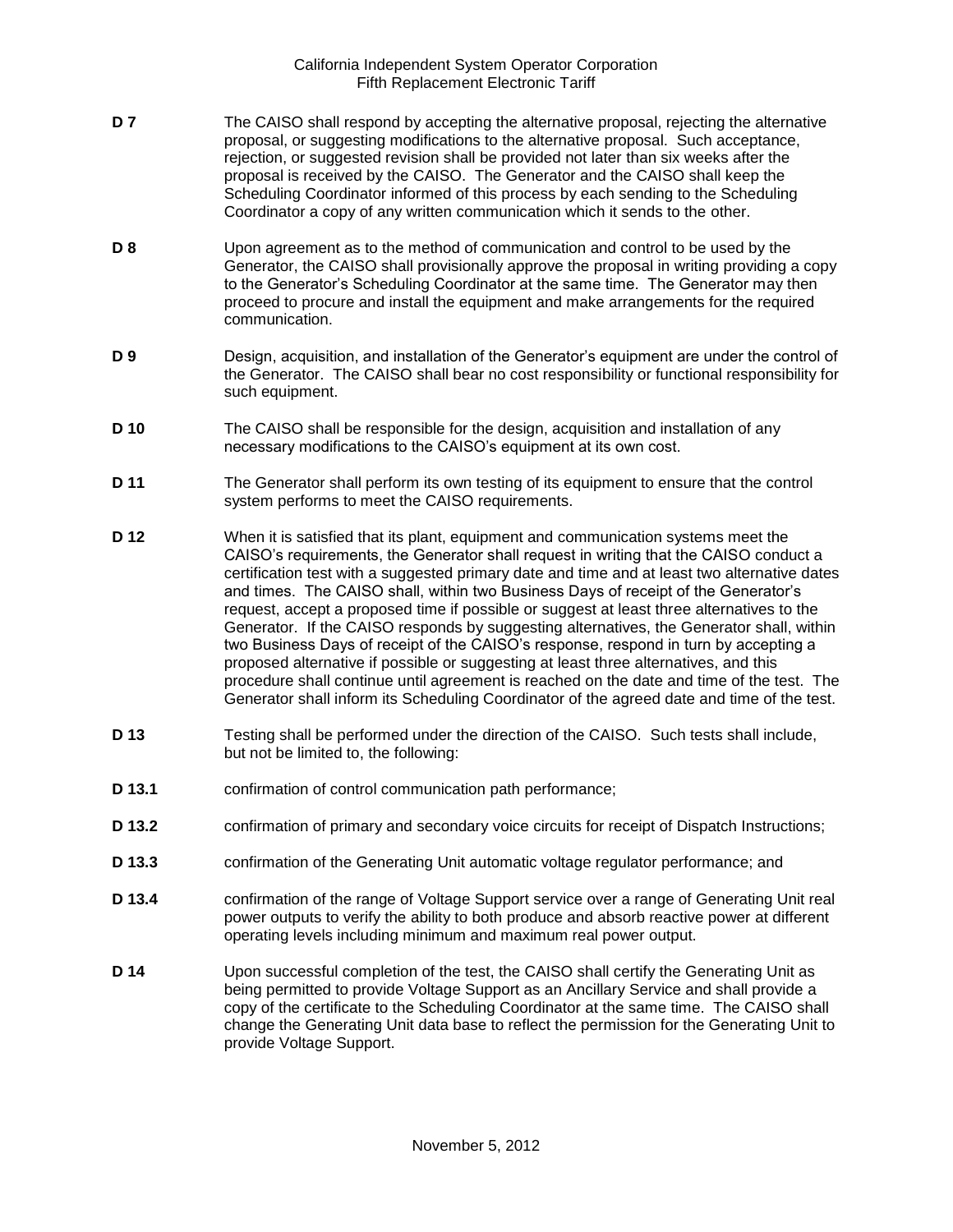- **D 15** The Scheduling Coordinator may bid Energy for Voltage Support from the certified Generating Unit into the market starting with the market for the hour ending 0100 on the first Trading Day after the CAISO issues the certificate.
- **D 16** The certification to provide Voltage Support shall remain in force until withdrawn by the Scheduling Coordinator or the Generator by written notice to the CAISO to take effect at the time notified in the notice, which must be the end of a Trading Day.
- **D 17** The certification may be revoked by the CAISO only under provisions of the ASRP or other provisions of the CAISO Tariff.

## **PART E CERTIFICATION FOR BLACK START**

- **E 1** A Generator wishing to provide Black Start capacity from a Generating Unit as an Ancillary Service must meet the requirements stated in Appendix D of the CAISO Tariff in order to be certified by the CAISO to provide Black Start capacity. In addition, the Generating Unit must have a rated capacity 1 MW or greater unless the Generating Unit is participating in an aggregation arrangement approved by the CAISO.
- **E 2** A Generator wishing to be considered for certification for Black Start service by the CAISO must make a written request to the CAISO. Such request must clearly identify the facilities related to the Generating Unit from which the Generator wishes to provide Black Start and shall identify the Scheduling Coordinator through whom the Generator wishes to offer Black Start service. The Generator shall send a copy of its request to its Scheduling Coordinator at the same time as it sends it to the CAISO. The Generator's written request must include at least the following:
- **E 2.1** identification of the Generating Unit including Location Code;
- **E 2.2 a** single-line electrical diagram of the Generating Unit connections including auxiliary power busses and the connection to the station switchyard;
- **E 2.3** a description of the fuel supply used for Black Start including on-site storage and resupply requirements;
- **E 2.4** a single-line electrical diagram showing the transmission connection from the Generating Unit station switchyard to a connection point on the CAISO Controlled Grid;
- **E 2.5** a description of the Generating Unit capability to provide both real and reactive power, any Start-Up and Shut-Down requirements, any staffing limitations; and
- **E 2.6** a description of the primary, alternate and emergency back-up communications systems currently available to the Generator for communications to the CAISO Control Center.
- **E 3** Upon receipt of the Generator's written request the CAISO shall review the information provided and respond in writing within two weeks of receipt of the request, providing a copy of its response to the Generator's Scheduling Coordinator. The CAISO response may be any of the following:
- **E 3.1** acceptance of the proposal as presented;
- **E 3.2** rejection of the proposal as presented with a rationale for such rejection; or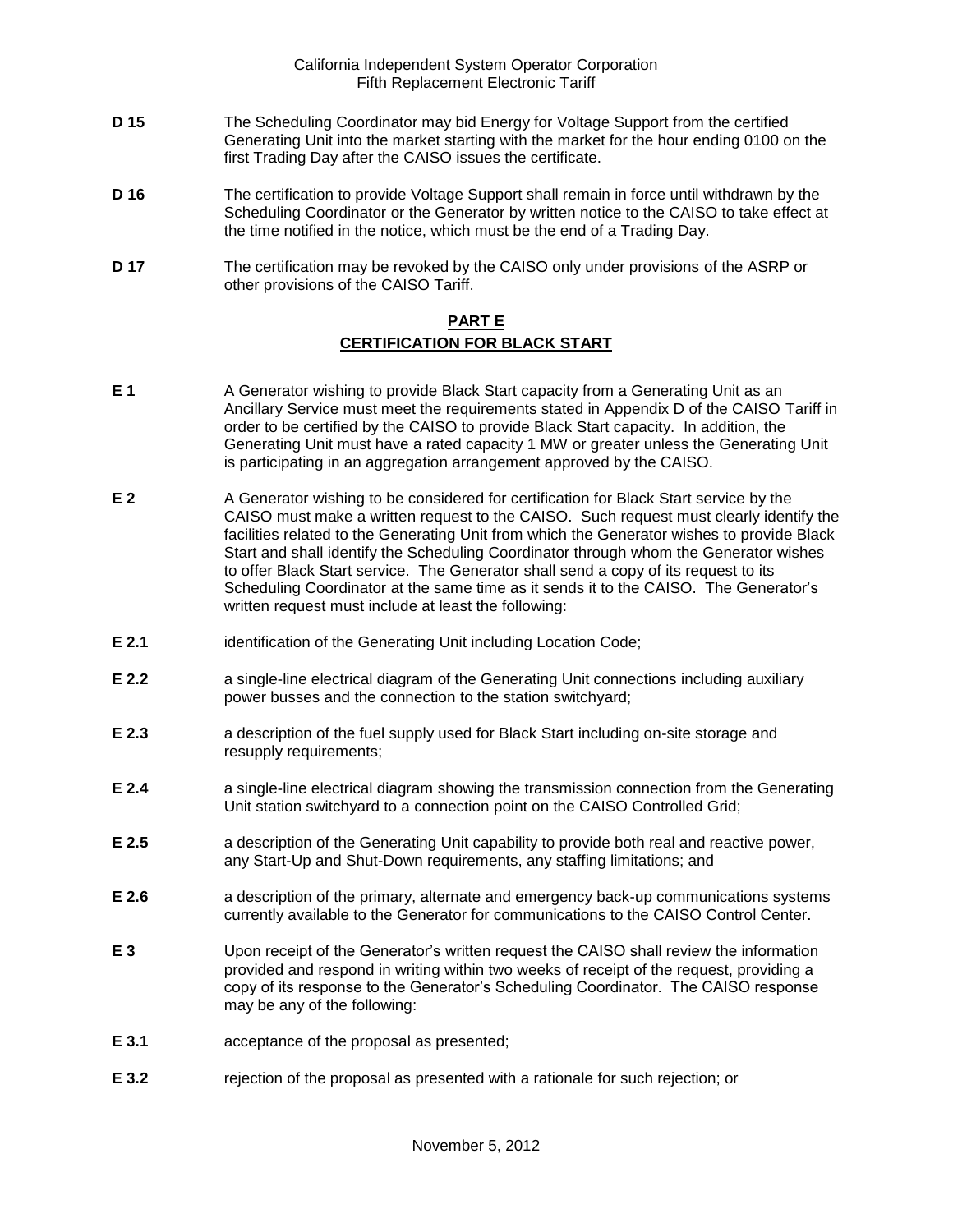- **E 3.3** a request for additional information needed by the CAISO to properly evaluate the request.
- **E 4** A Generator receiving a rejection may submit a written request for reconsideration by the CAISO within 60 days of the date of the rejection notice. A request for reconsideration must address the rationale provided by the CAISO. The CAISO shall respond to a request for reconsideration within 60 days of the date of that request.
- **E 5** A Generator receiving a request for additional information shall provide such information within 60 days of such request providing a copy at the same time to its Scheduling Coordinator. The CAISO shall review the information and respond within 120 days of the date of the CAISO's request for additional information providing a copy at the same time to the Generator's Scheduling Coordinator.
- **E 6** Upon acceptance by the CAISO of the Generator's request and agreement as to the method of communication and control to be used by the Generator, the CAISO shall provisionally approve the proposal in writing providing a copy at the same time to the Generator's Scheduling Coordinator. The Generator may then proceed to procure and install the equipment and make arrangements for the required communication.
- **E 7** Design, acquisition, and installation of the Generator's equipment shall be under the control of the Generator. The CAISO shall bear no cost responsibility or functional responsibility for such equipment. The CAISO shall be responsible for the design, acquisition and installation of any necessary modifications to its own equipment at its own cost.
- **E 8** The Generator shall perform its own testing of its equipment to ensure that the Black Start system performs to meet the CAISO requirements.
- **E 9** When it is satisfied that its plant, equipment and communication systems meet the CAISO's requirements, the Generator shall request in writing that the CAISO conduct a certification test with a suggested primary date and time and at least two alternative dates and times. The CAISO shall, within two Business Days of receipt of the Generator's request, accept a proposed time if possible or suggest at least three alternatives to the Generator. If the CAISO responds by suggesting alternatives, the Generator shall, within two Business Days of receipt of the CAISO's response, respond in turn by accepting a proposed alternative if possible or suggesting at least three alternatives, and this procedure shall continue until agreement is reached on the date and time of the test. The Generator shall inform its Scheduling Coordinator of the agreed date and time of the test.
- **E 10** Testing shall be performed under the direction of the CAISO. Such tests shall include, but not be limited to, the following:
- **E 10.1** confirmation of control communication path performance;
- **E 10.2** confirmation of primary, secondary, and emergency voice circuits for receipt of Dispatch Instructions;
- **E 10.3** confirmation of the Generating Unit performance; and
- **E 10.4** simulation of a Black Start event.
- **E 11** Upon successful completion of the test, the CAISO shall certify the Generating Unit as being permitted to provide Black Start capacity as an Ancillary Service and shall provide a copy of the certificate to the Scheduling Coordinator at the same time. The CAISO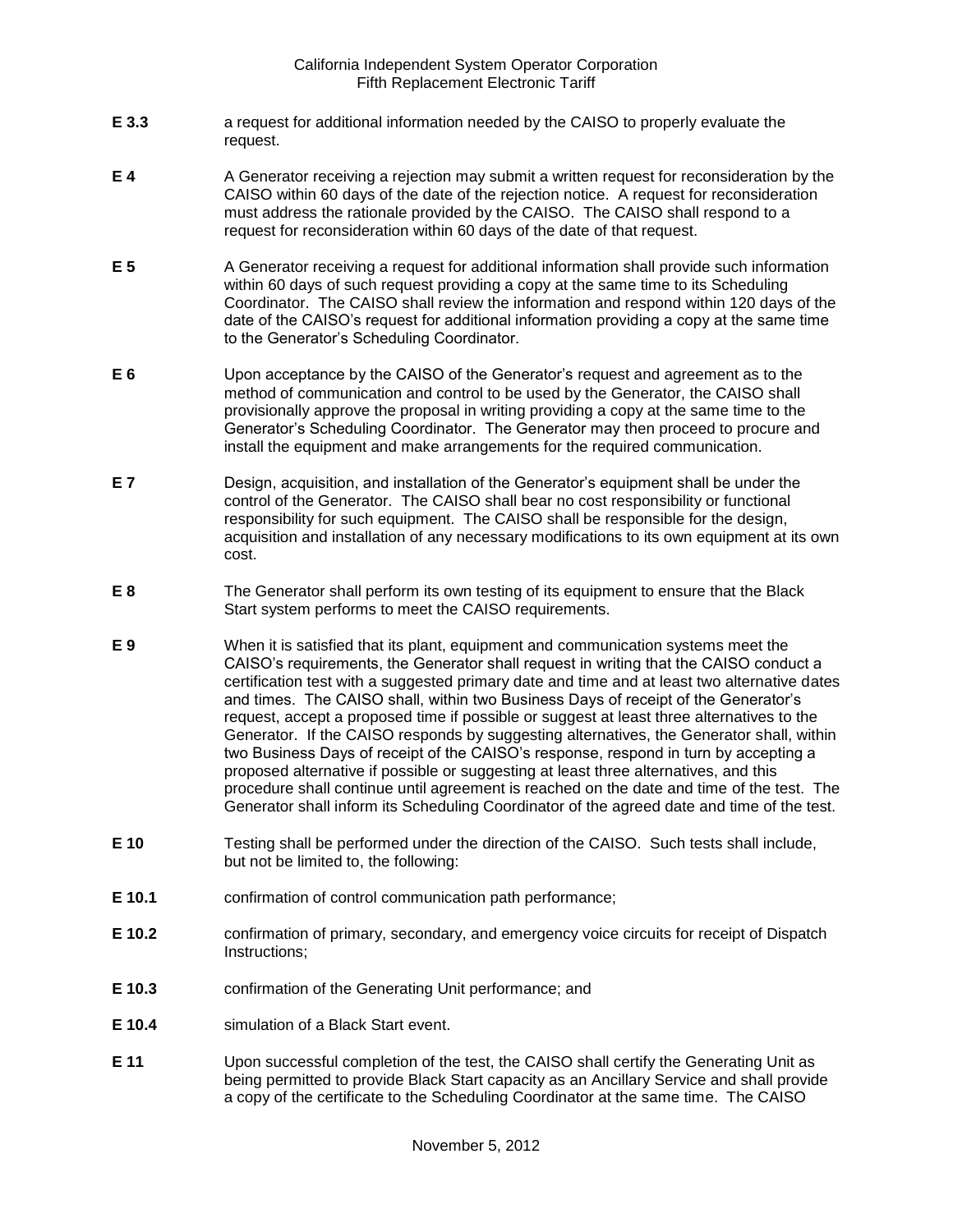shall change its Generating Unit data base to reflect the permission for the Generating Unit to provide Black Start service.

- **E 12** The certification to provide Black Start shall remain in force until withdrawn by the Scheduling Coordinator or the Generator by written notice to the CAISO to take effect at the time noticed in the notice, which must be the end of a Trading Day.
- **E 13** The certification may be revoked by the CAISO only under provisions of the ASRP or other provisions of the CAISO Tariff.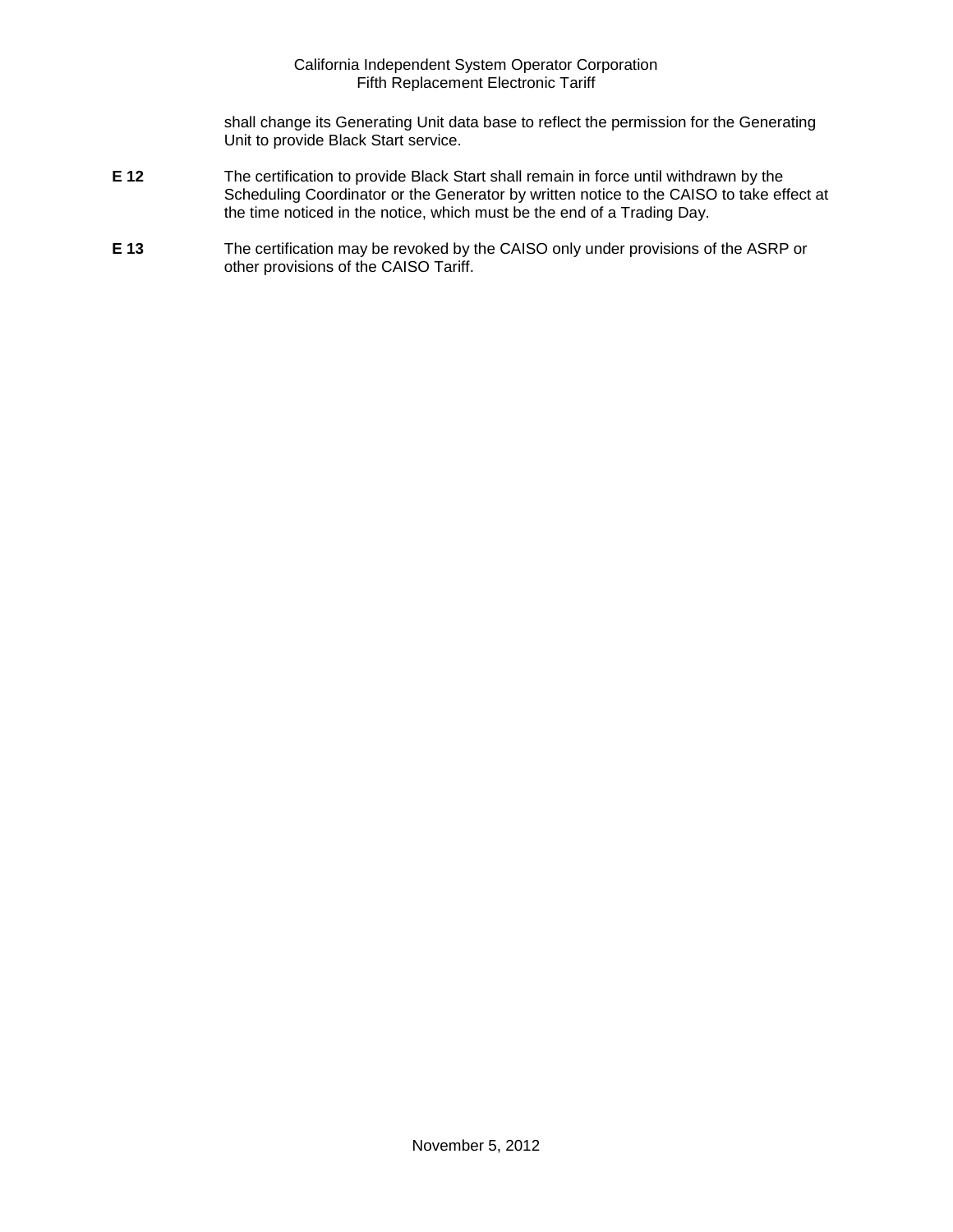## **Appendix L Method To Assess Available Transfer Capability**

#### **L.1 Description of Terms**

The following descriptions augment existing definitions found in Appendix A "Master Definitions Supplement."

**L.1.1 Available Transfer Capability (ATC)** is a measure of the transfer capability in the physical transmission network resulting from system conditions and that remains available for further commercial activity over and above already committed uses.

ATC is defined as the Total Transfer Capability (TTC) less applicable operating Transmission Constraints due to system conditions and Outages (i.e., OTC), less the Transmission Reliability Margin (TRM) (which value is set at zero), less the sum of any unused existing transmission commitments (ETComm) (i.e., transmission rights capacity for ETC or TOR), less the Capacity Benefit Margin (CBM) (which value is set at zero), less the Scheduled Net Energy from Imports/Exports, less Ancillary Service capacity from Imports.

**L.1.2 Total Transfer Capability (TTC)** is defined as the amount of electric power that can be moved or transferred reliably from one area to another area of the interconnected transmission system by way of all transmission lines (or paths) between those areas, under specified system condtions. In collaboration with owners of rated paths and the WECC Operating Transfer Capability Policy Committee (OTCPC), the CAISO utilizes rated path methodology to establish the TTC of CAISO Transmission Interfaces.

**L.1.3 Existing Transmission Commitments (ETComm)** include Existing Contracts and Transmission Ownership Rights (TOR). The CAISO reserves transmission capacity for each ETC and TOR based on TRTC Instructions the responsible Participating Transmission Owner or Non-Participating Transmission Owner submits to the CAISO as to the amount of firm transmission capacity that should be reserved on each Transmission Interface for each hour of the Trading Day in accordance with Sections 16 and 17 of the CAISO Tariff. The types of TRTC Instructions the CAISO receives generally fall into three basic categories:

- The ETC or TOR reservation is a fixed percentage of the TTC on a line, which decreases as the TTC is derated (ex. TTC = 300 MW, ETC fixed percentage =  $2\%$ , ETC = 6 MWs. TTC derated to 200 MWs,  $ETC = 4$  MWs);
- The ETC or TOR reservation is a fixed amount of capacity, which decreases if the line's TTC is derated below the reservation level (ex.  $ETC = 80$  MWs, TTC declines to 60 MW, ETC = TTC or 60 MWs; or
- The ETC or TOR reservation is determined by an algorithm that changes at various levels of TTC for the line (ex. Intertie TTC = 3,000 MWs, when line is operating greater than 2,000 MWs to full capacity  $ETC = 400$  MWs, when capacity is below 2000 MWs  $ETC = TTC/2000* ETC$ ).

Existing Contract capacity reservations remain reserved during the Day-Ahead Market and Hour-Ahead Scheduling Process (HASP). To the extent that the reservations are unused, they are released in realtime operations for use in the Real-Time Market.

Transmissions Ownership Rights capacity reservations remain reserved during the Day-Ahead Market and HASP, as well as through real-time operations. This capacity is under the control of the Non-Participating Transmission Owner and is not released to the CAISO for use in the markets.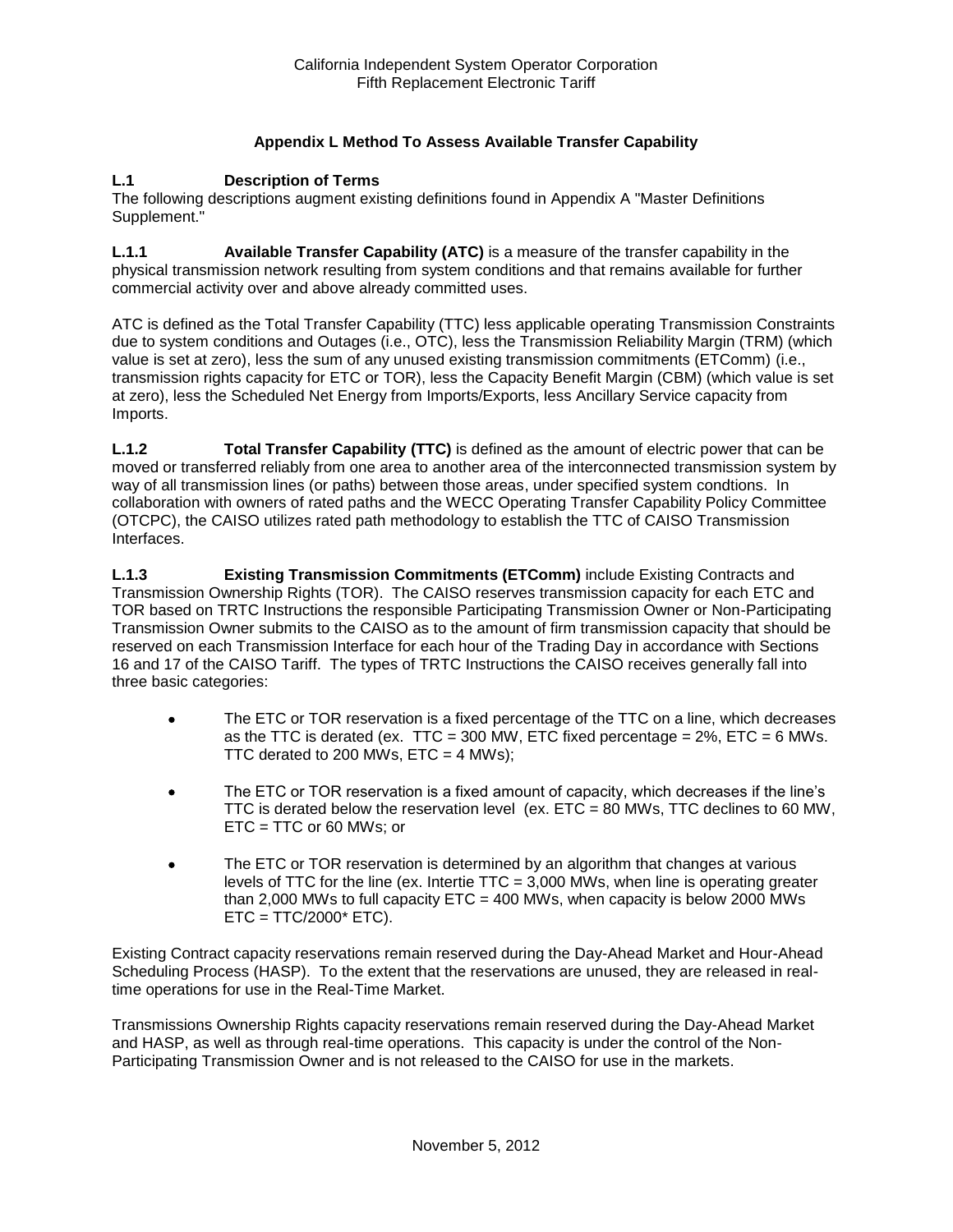**L.1.4 ETC Reservations Calculator (ETCC)**. The ETCC calculates the amount of firm transmission capacity reserved (in MW) for each ETC or TOR on each Transmission Interface for each hour of the Trading Day.

- **CAISO Updates to ETCC Reservations Table.** The CAISO updates the ETC and TOR reservations table (if required) prior to running the Day-Ahead Market and HASP. The amount of transmission capacity reservation for ETC and TOR rights is determined based on the TTC of each Transmission Interface and in accordance with the curtailment procedures stipulated in the existing agreements and provided to the CAISO by the responsible Participating Transmission Owner or Non-Participating Transmission Owner.
- **Market Notification.** ETC and TOR allocation (MW) information is published for all Scheduling Coordinators which have ETC or TOR scheduling responsibility in advance of the Day-Ahead Market and HASP. This information is posted on the Open Access Same-Time Information System (OASIS).
- For further information, see CAISO Operating Procedure M-423, Scheduling of Existing Transmission Contract and Transmission Ownership Rights, which is publicly available on the CAISO Website.

**L.1.5 Transmission Reliability Margin (TRM)** is an amount of transmission transfer capability reserved at a CAISO Intertie point that is necessary to provide reasonable assurance that the interconnected transmission network will be secure. TRM accounts for the inherent uncertainty in system conditions and the need for operating flexibility to ensure reliable system operation as system conditions change.

The CAISO uses TRM at Intertie points to account for the following NERC-approved components of uncertainty:

- Forecast uncertainty in transmission system topology, including forced or unplanned outages or maintenance outages.
- Allowances for parallel path (loop flow) impacts, including unscheduled loop flow.
- Allowances for simultaneous path interactions.

The CAISO establishes hourly TRM values for each of the applicable components of uncertainty prior to the Market Close of the HASP. The CAISO does not use TRM (i.e., TRM values for Intertie points are set at zero) during the beyond day-ahead and pre-schedule (i.e., planning) time frame indentified in R.1.3.3 of NERC Reliability Standard MOD-008-1. A positive TRM value for a given hour is set only if one or more of the conditions set forth below exists for a particular Intertie point. Where none of these conditions exist, the TRM value for a given hour is set at zero.

The methodology the CAISO uses to establish each component of uncertainty is as follows:

The CAISO uses the transmission system topology component of uncertainty to address a potential ATC path limit reduction at an Intertie resulting from an emerging event, such as an approaching wildfire, that is expected to cause a derate of one or more transmission facilities comprising the ATC path. When the CAISO, based on existing circumstances, forecasts that such a derate is expected to occur, the CAISO may establish a TRM value for the affected ATC path in an amount up to, but no greater than, the amount of the expected derate.

The CAISO uses the parallel path component of uncertainty to address the impact of unscheduled flow (USF) over an ATC path that is expected, in the absence of the TRM, to result in curtailment of Intertie Schedules in Real Time as a result of the requirements established in WECC's applicable USF mitigation policies and procedures (WECC USF Policy). When the CAISO forecasts, based on currently observed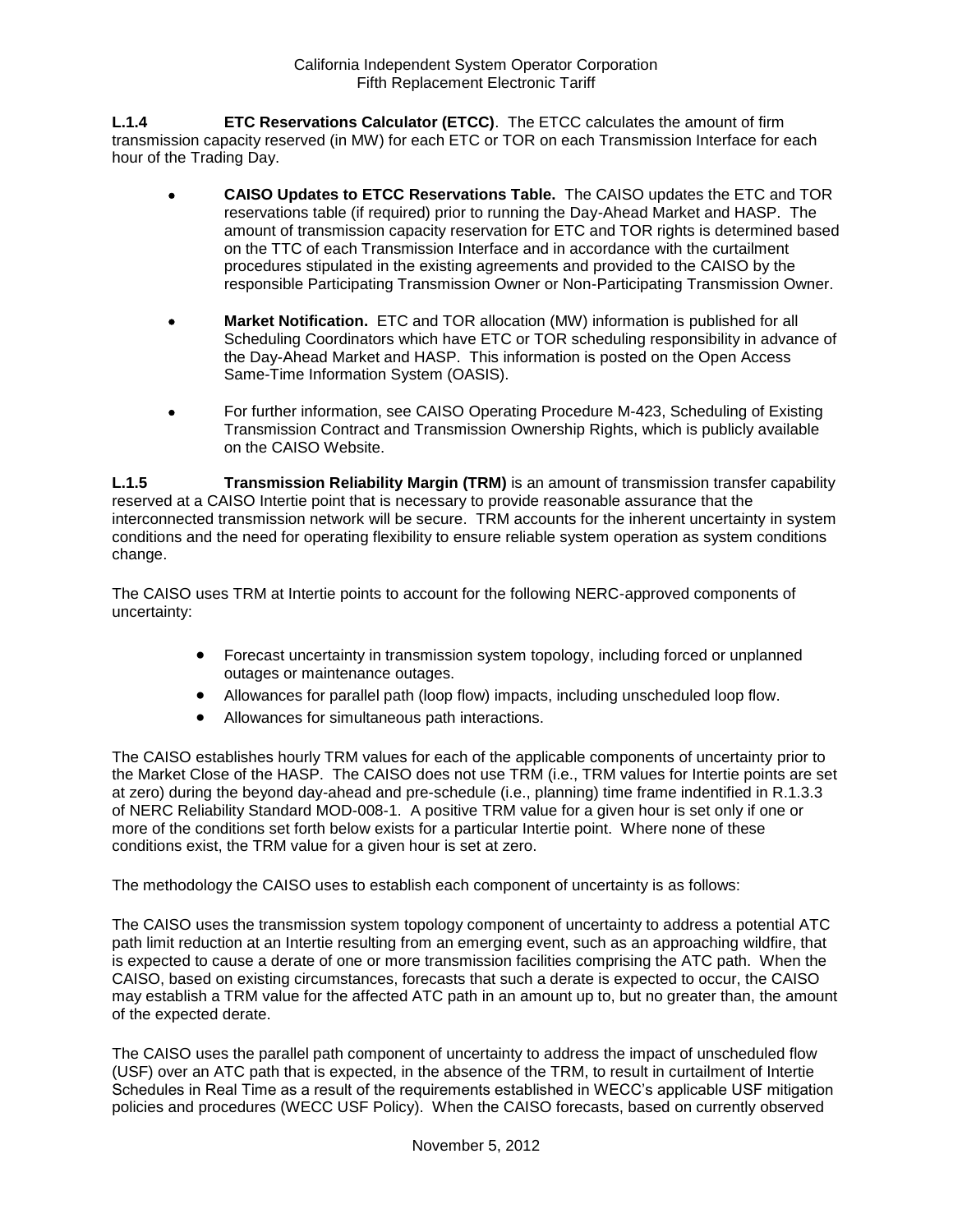USF conditions and projected scheduled flow for an upcoming Operating Hour(s), that in the absence of a TRM, scheduled flow will need to be curtailed in Real Time under the applicable WECC USF Policy, the CAISO may establish a TRM for the ATC path for the applicable hour(s) in an amount up to, but no greater than, the forecasted amount that is expected to be curtailed in Real Time pursuant to the WECC USF Policy.

The CAISO uses the simultaneous path interactions component of uncertainty to address the impact that transmission flows on an ATC path located outside the CAISO's Balancing Authority Area may have on the transmission transfer capability of an ATC path located at an Intertie. In the event of such path interactions, the CAISO uses a TRM value to prevent the risk of a system operating limit violation in Real Time for the CAISO ATC path. The amount of the TRM value may be set at a level up to, but not greater than, the forecasted impact on the CAISO ATC path's capacity imposed by expected flow on the non-CAISO ATC path.

The CAISO uses the following databases or information systems, or their successors, in connection with establishing TRM values: SLIC, Existing Transmission Contract Calculator (ETCC), PI, EMS, and CAS.

**L.1.6 Capacity Benefit Margin (CBM)** is that amount of transmission transfer capability reserved for Load Serving Entities (LSEs) to ensure access to Generation from interconnected systems to meet generation reliability requirements. In the Day-Ahead Market, CBM may be used to provide reliable delivery of Energy to CAISO Balancing Authority Area Loads and to meet CAISO responsibility for resource reliability requirements in Real-Time. The purpose of this DAM implementation is to avoid Real-Time Schedule curtailments and firm Load interruptions that would otherwise be necessary. CBM may be used to reestablish Operating Reserves. CBM is not available for non-firm transmission in the CAISO Balancing Authority Area. CBM may be used only after:

- all non-firm sales have been terminated,
- direct-control Load management has been implemented,
- customer interruptible Demands have been interrupted,
- if the LSE calling for its use is experiencing a Generation deficiency and its transmission service provider is also experiencing transmission Constraints relative to imports of Energy on its transmission system.

The level of CBM for each Transmission Interface is determined by the amount of estimated capacity needed to serve firm Load and provide Operating Reserves based on historical, scheduled, and/or forecast data using the following equation to set the maximum CBM:

CBM = (Demand + Reserves) - Resources

Where:

- Demand = forecasted area Demand
- Reserves = reserve requirements
- Resources = internal area resources plus resources available on other Transmission Interfaces

The CAISO does not use CBMs. The CBM value is set at zero.

### **L.2 ATC Algorithm**

The ATC algorithm is a calculation used to determine the transfer capability remaining in the physical transmission network and available for further commercial activity over and above already committed uses. The CAISO posts the ATC values in megawatts (MW) to OASIS in conjunction with the closing events for the Day-Ahead Market and HASP Real-Time Market process.

The following OASIS ATC algorithms are used to implement the CAISO ATC calculation for the ATC rated path (Transmission Interface):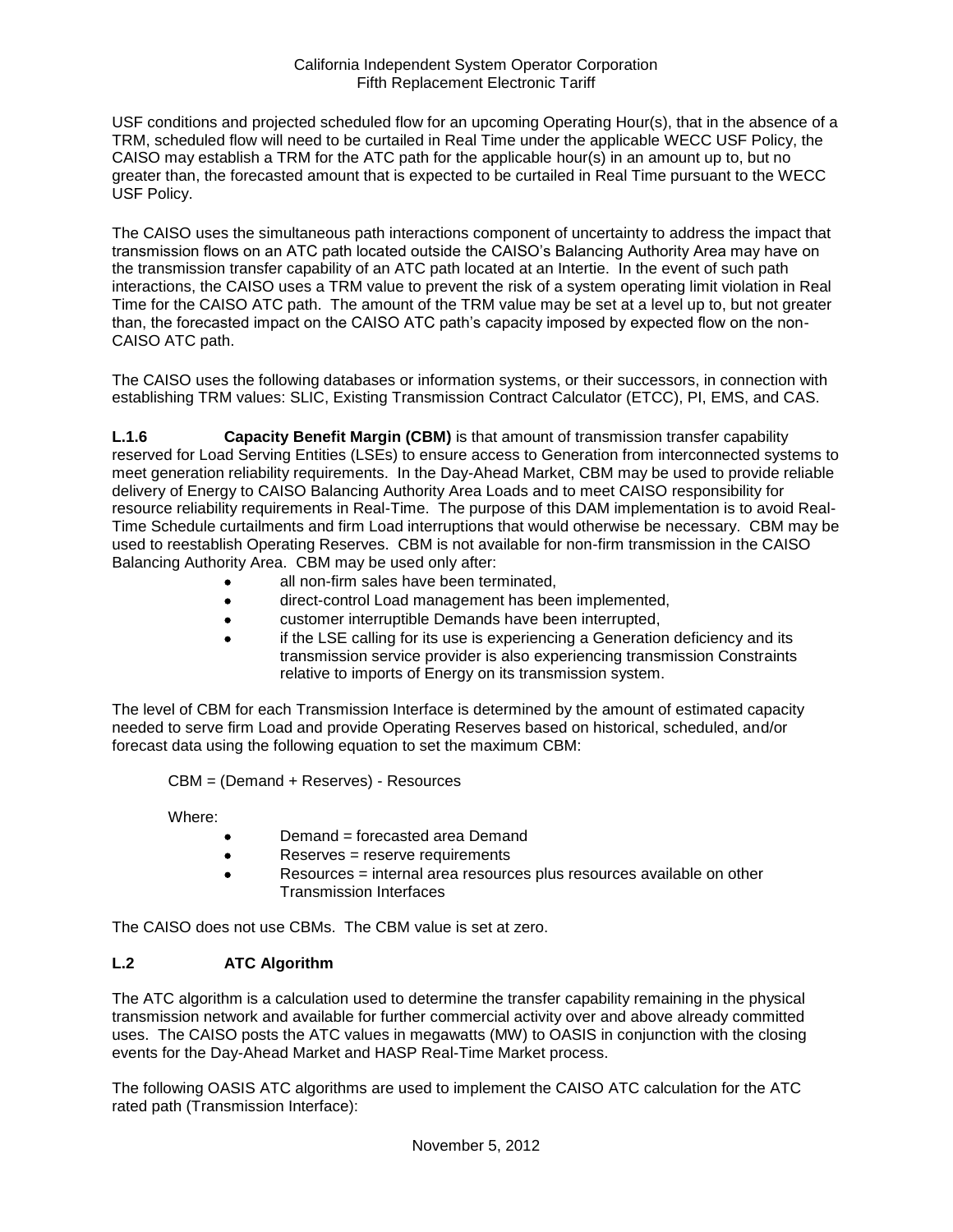ATC Calculation For Imports:

ATC = TTC – CMB – TRM - AS from Imports- Net Energy Flow - Hourly Unused TR Capacity.

ATC Calculation For Exports:

ATC = TTC – CMB – TRM – Net Energy Flow - Hourly Unused TR Capacity.

ATC Calculation For Internal Paths 15 and 26: ATC = TTC – CMB – TRM – Net Energy Flow

The specific data points used in the ATC calculation are each described in the following table.

| <b>ATC</b>                                                               | <b>ATC MW</b>        | Available Transfer Capability, in MW, per<br>Transmission Interface and path direction.                                                                                       |
|--------------------------------------------------------------------------|----------------------|-------------------------------------------------------------------------------------------------------------------------------------------------------------------------------|
| Hourly Unused TR<br>Capacity                                             | USAGE_MW             | The sum of any unscheduled existing transmission<br>commitments (scheduled transmission rights<br>capacity for ETC or TOR), in MW, per path<br>direction.                     |
| <b>Scheduled Net Energy</b><br>from Imports/Exports<br>(Net Energy Flow) | <b>ENE IMPORT MW</b> | Total hourly net Energy flow for a specified<br>Transmission Interface.                                                                                                       |
| AS from Imports                                                          | AS IMPORT MW         | Ancillary Services scheduled, in MW, as imports<br>over a specified Transmission Interface.                                                                                   |
| <b>TTC</b>                                                               | TTC MW               | Hourly Total Transfer Capability of a specified<br>Transmission Interface, per path direction, with<br>consideration given to known Constraints and<br>operating limitations. |
| <b>CBM</b>                                                               | <b>CBM MW</b>        | Hourly Capacity Benefit Margin, in MW, for a<br>specified Transmission Interface, per Path<br>Direction.                                                                      |
| TRM                                                                      | <b>TRM MW</b>        | Hourly Transmission Reliability Margin, in MW, for a<br>specified Transmission Interface, per path direction.                                                                 |

Actual ATC mathematical algorithms and other ATC calculational information are located in the CAISO's ATC Implementation Document (ATCID) posted on OASIS.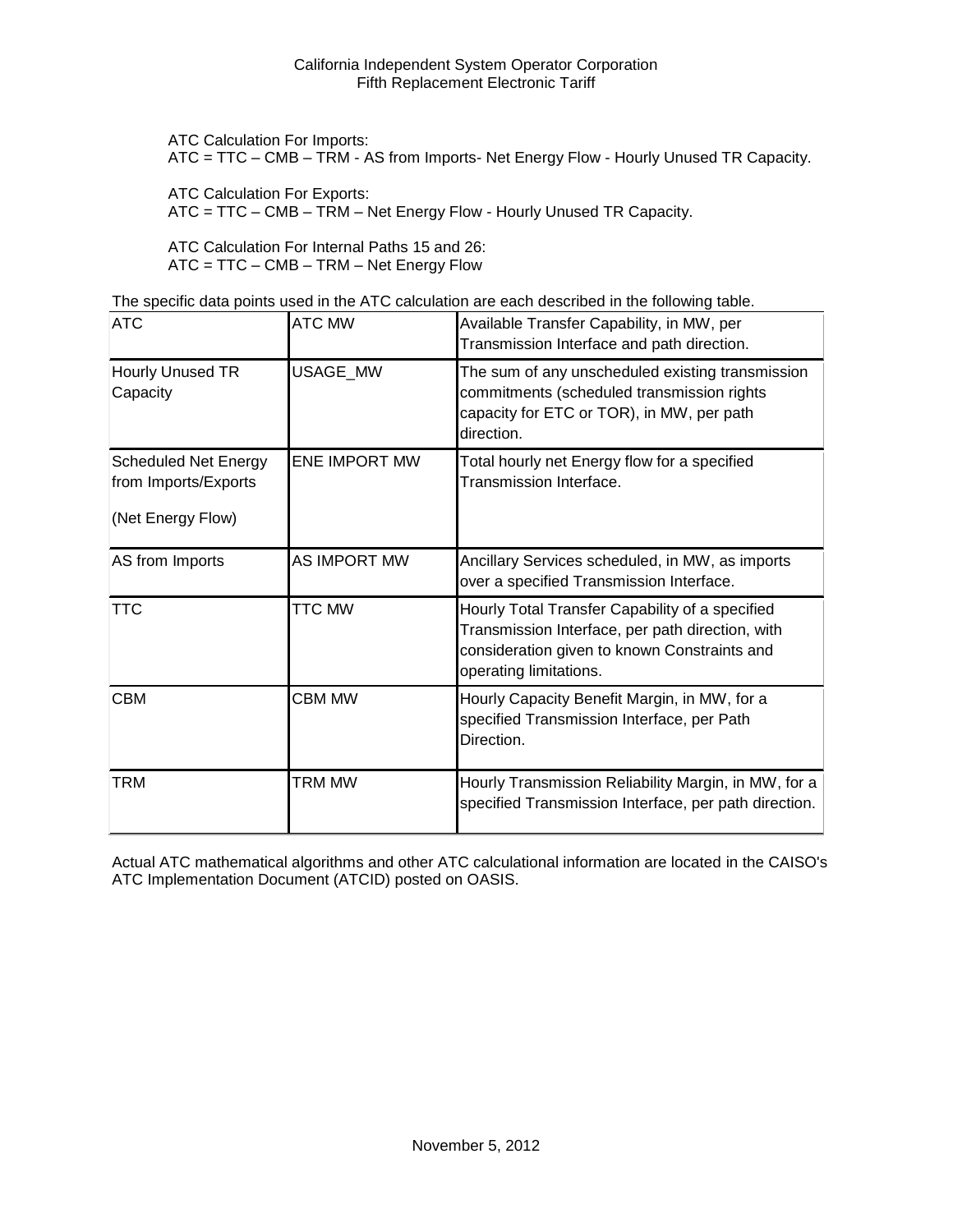# **L.3 ATC Process Flowchart**



**Available Transmission Capability**

**\*ETCC – Existing Transmission Contract Calculator (1) – WECC rated path methodology**

**(2) - See TRMID posted on OASIS**

# **L.4 TTC Determination**

All transfer capabilities are developed to ensure that power flows are within their respective operating limits, both pre-Contingency and post-Contingency. Operating limits are developed based on thermal, voltage and stability concerns according to industry reliability criteria (WECC/NERC) for transmission paths. The process for developing TTC also requires the inclusion or exclusion of operating Constraints based on system conditions being studied.

**L.4.1** Transfer capabilities for studied configurations may be used as a maximum transfer capability for similar conditions without conducting additional studies. Increased transfer capability for similar conditions must be supported by conducting appropriate studies.

**L.4.1.2** At the CAISO, studies for all major inter-area paths' (mostly 500 kV) TTC are governed by the California Operating Studies Subcommittee (OSS) as one of four sub-regional study groups of the WECC OTCPC (i.e., for California sub-region), which provides detailed criteria and methodology. For transmission system elements below 500 kV the methodology for calculating these flow limits is detailed in Section L.4.3 and is applicable to the operating horizon.

**L.4.2** Transfer capability may be limited by the physical and electrical characteristics of the systems including any one or more of the following:

- **Thermal Limits** Thermal limits establish the maximum amount of electric current that a transmission line or electrical facility can conduct over a specified time-period as established by the Transmission Owner.
- **Voltage Limits** System voltages and changes in voltages must be maintained within the range of acceptable minimum and maximum limits to avoid a widespread collapse of system voltage.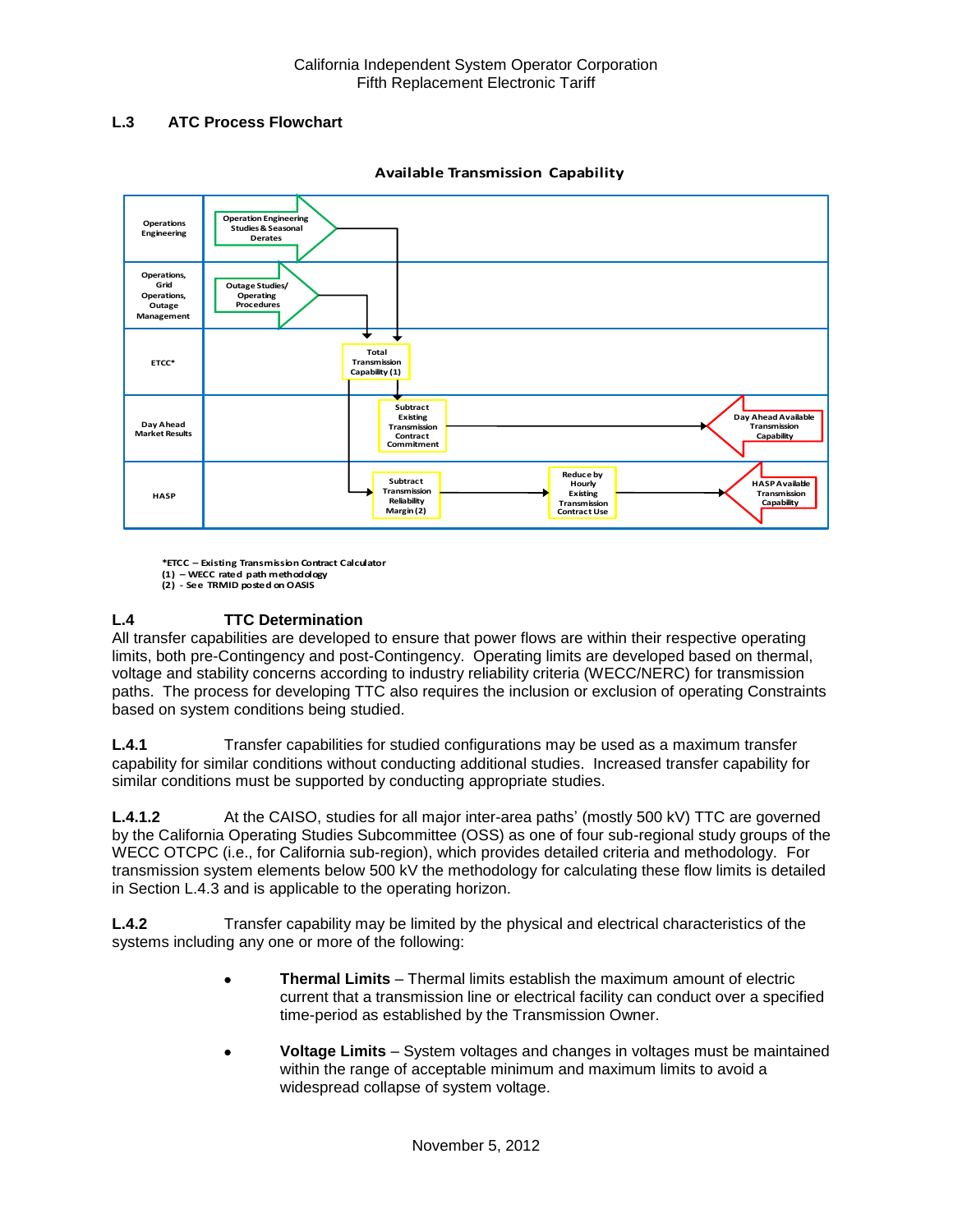**Stability Limits** – The transmission network must be capable of surviving disturbances through the transient and dynamic time-periods (from milliseconds to several minutes, respectively) following the disturbance so as to avoid generator instability or uncontrolled, widespread interruption of electric supply to customers.

**L.4.3 Determination of transfer capability** is based on computer simulations of the operation of the interconnected transmission network under a specific set of assumed operating conditions. Each simulation represents a single "snapshot" of the operation of the interconnected network based on the projections of many factors. As such, they are viewed as reasonable indicators of network performance and may ultimately be used to determine Available Transfer Capability. The study is meant to capture the worst operating scenario based on the RTE experience and good engineering judgment.

**L.4.3.1 System Limits** – The transfer capability of the transmission network may be limited by the physical and electrical characteristics of the systems including thermal, voltage, and stability consideration. Once the critical Contingencies are identified, their impact on the network must be evaluated to determine the most restrictive of those limitations. Therefore, the TTC becomes:

TTC = lesser of {Thermal Limit, Voltage Limit, Stability Limit} following N-1 $_{worst}$ 

# **L.5 Developing a Power Flow Base-Case**

**L.5.1 Base-cases** will be selected to model reality to the greatest extent possible including attributes like area Generation, area Load, Intertie flows, etc. At other times (e.g., studying longer range horizons), it is prudent to stress a base-case by making one or more attributes (Load, Generation, line flows, path flows, etc.) of that base-case more extreme than would otherwise be expected.

## **L.5.2 Power Flow Base-Cases Separated By Geographic Region**

The standard RTE base-cases are split into geographical regions within the CAISO Controlled Grid.

### **L.5.3 Power Flow Base-Cases Selection Methodology**

The RTE determines the studied geographical area of the procedure. This determines the study basecases from the Bay Area, Fresno Area, North Area, SCE Area, or SDG&E Area.

The transfer capability studies may require studying a series of base-cases including both peak and offpeak operation conditions.

### **L.5.4 Update a Power Flow Base-Case**

After the RTE has obtained one or more base-case studies, the base-case will be updated to represent the current grid conditions during the applicable season. The following will be considered to update the base-cases:

- Recent transmission network changes and updates
- Overlapping scheduled and Forced Outages
- Area Load level
- Major path flows
- Generation level
- Voltage levels
- Operating requirements

### **L.5.4.1 Outage Consideration**

Unless detailed otherwise, the RTE considers modeling Outages of:

- Transmission lines, 500 kV
- Transformers, 500/230 kV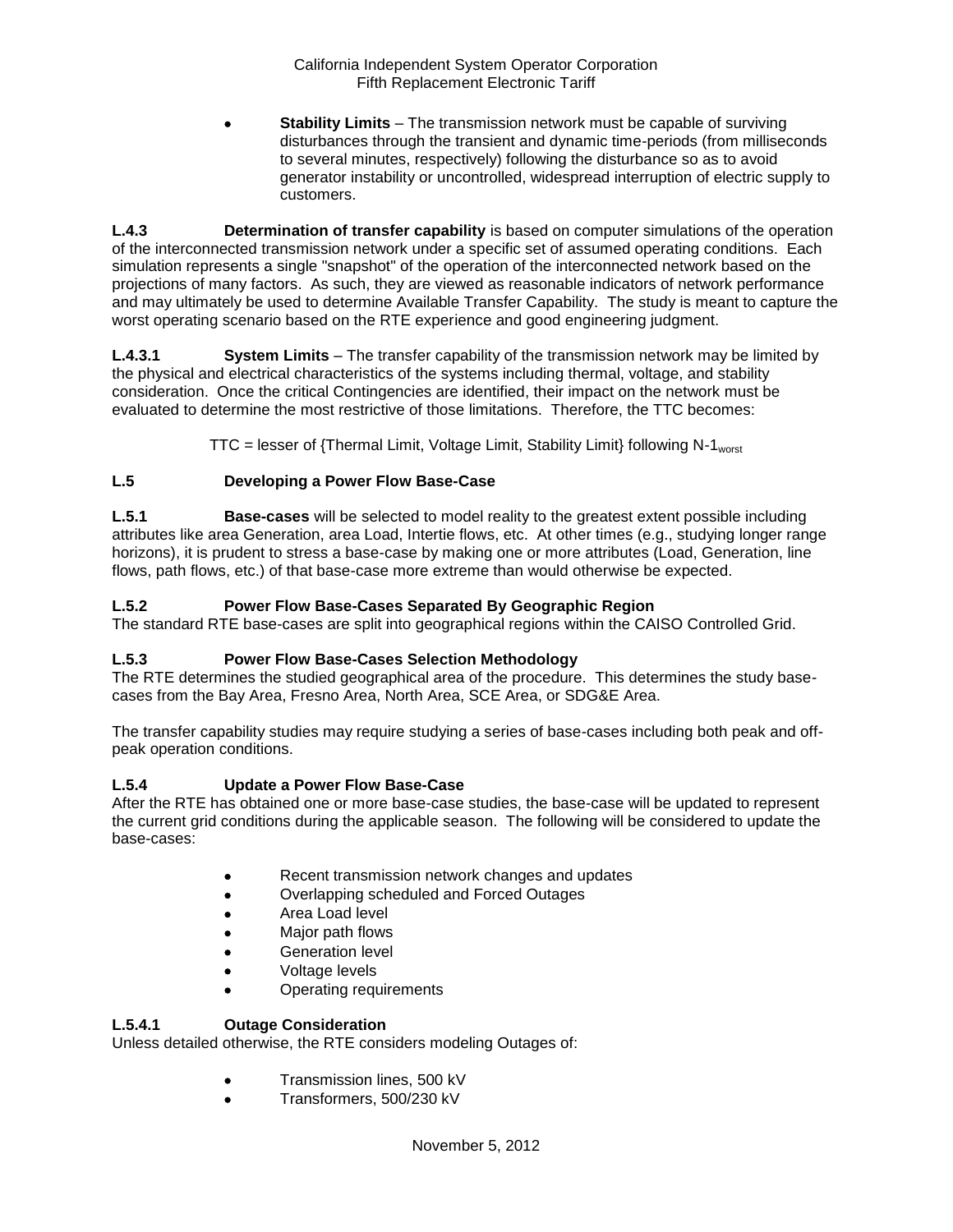- Large Generating Units
- Generating Units within the studied area
- Transmission elements within the studied area

At the judgment of the RTE, only the necessary Outages will be modeled to avoid an unnecessarily burdensome and large number of base-cases.

### **L.5.4.2 Area Load Level**

Base-case Demand levels should be appropriate to the current studied system conditions and customer Demand levels under study and may be representative of peak, off-peak or shoulder, or light Demand conditions. The RTE estimates the area Load levels to be utilized in the peak, partial-peak and/or offpeak base-cases. The RTE will utilize the current CAISO Load forecasting program (e.g., ALFS), ProcessBook (PI) or other competent method to estimate Load level for the studied area. Once the RTE has determined the correct Load levels to be utilized, the RTE may scale the scale the base-case Loads to the area studied, as appropriate.

### **L.5.4.3 Modify Path Flows**

The scheduled electric power transfers considered representative of the base system conditions under analysis and agreed upon by the parties involved will be used for modeling. As needed, the RTE may estimate select path flows depending on the studied area. In the event that it is not possible to estimate path flows, the RTE will make safe assumptions about the path flows. A safe assumption is more extreme or less extreme (as conservative to the situation) than would otherwise be expected. If path flow forecasting is necessary, if possible the RTE will trend path flows on previous similar days.

### **L.5.4.4 Generation Level**

Utility and non-utility Generating Units will be updated to keep the swing Generating Unit at a reasonable level. The actual unit-by-unit Dispatch in the studied area is more vital than in the un-studied areas. The RTE will examine past performance of select Generating Units to estimate the Generation levels, focusing on the Generating Units within the studied area. In the judgment of the RTE, large Generating Units outside the studied area will also be considered.

### **L.5.4.5 Voltage Levels**

Studies will maintain appropriate voltage levels, based on operation procedures for critical buses for the studied base-cases. The RTE will verify that bus voltage for critical busses in within tolerance. If a bus voltage is outside the tolerance band, the RTE will model the use of voltage control devices (e.g., synchronous condensers, shunt capacitors, shunt reactors, series capacitors, generators).

### **L.6 Contingency Analysis**

The RTE will perform Contingency analysis studies in an effort to determine the limiting conditions, especially for scheduled Outages, including pre- and post-Contingency power flow analysis modeling preand post-Contingency conditions and measuring the respective line flows, and bus voltages.

Other studies like reactive margin and stability may be performed as deemed appropriate.

### **L.6.1 Operating Criteria and Study Standards**

Using standards derived from NERC and WECC Reliability Standards and historical operating experience, the RTE will perform Contingency analysis with the following operating criteria:

#### **Pre-Contingency**

- All pre-Contingency line flows shall be at or below their normal ratings.
- All pre-Contingency bus voltages shall be within a pre-determined operating range.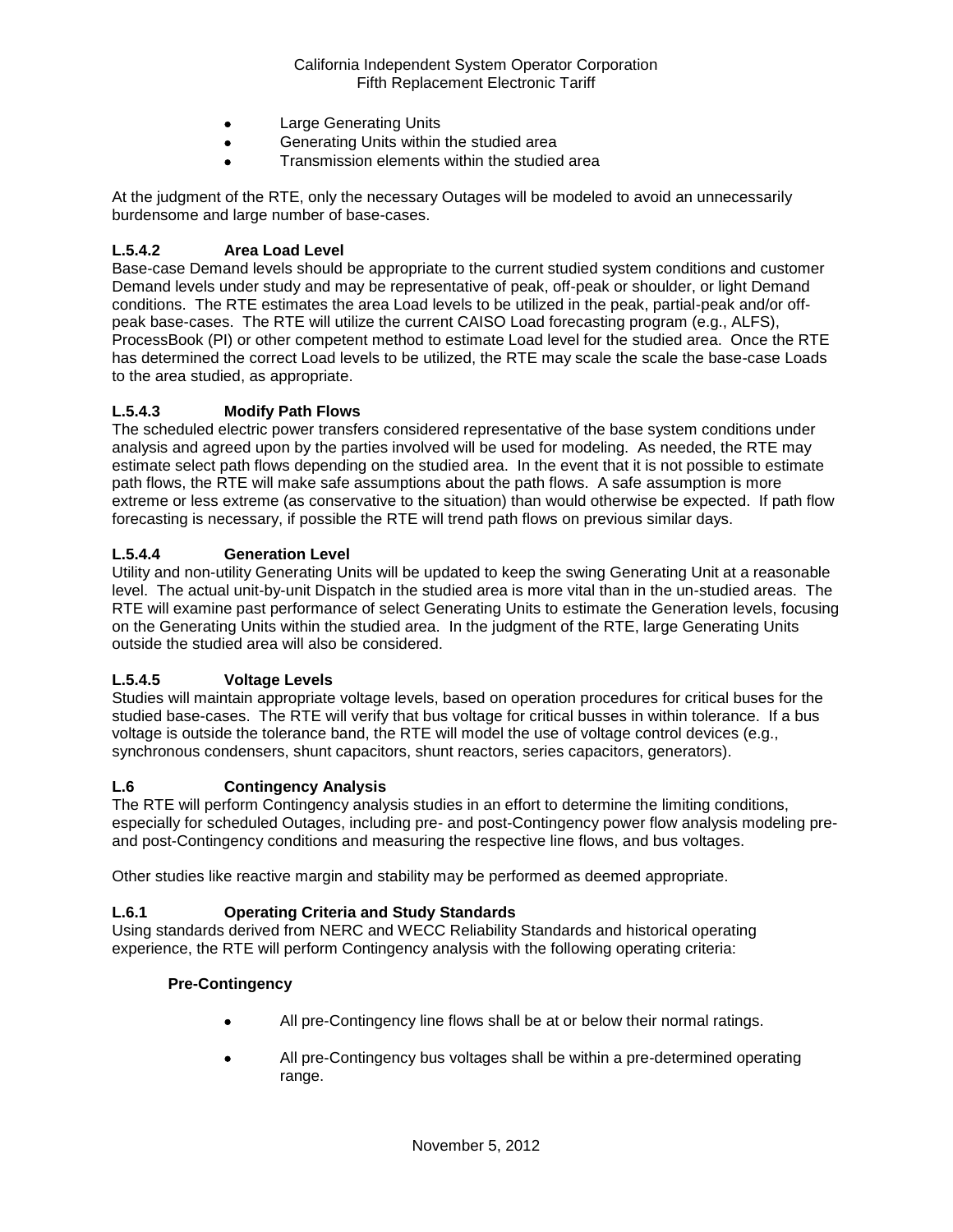## **Post-Contingency**

- All post-Contingency line flows shall be at or below their emergency ratings.
- All post-Contingency bus voltages shall be within a pre-determined operating range.

## **The RTE models the following Contingencies:**

- Generating Unit Outages (including combined cycle Generating Unit Outages which are considered single Contingencies).
- Line Outages
- Line Outages combined with one Generating Unit Outage
- Transformer Outages
- Synchronous condenser Outages
- Shunt capacitor or capacitor bank Outages
- Series capacitor Outages
- Static VAR compensator Outages
- Bus Outages bus Outages can be considered for the following ongoing Outage conditions.
	- o For a circuit breaker bypass-and-clear Outage, bus Contingencies shall be taken on both bus segments that the bypassed circuit breaker connects to.
	- o For a bus segment Outage, the remaining parallel bus segment shall be considered as a single Contingency.
	- o Credible overlapping Contingencies Overlapping Contingencies typically include transmission lines connected to a common tower or close proximity in the same right-of-way.

# **L.6.2 Manual Contingency Analysis**

If manual Contingency analysis is used, the RTE will perform pre-Contingency steady-state power flow analysis and determines if pre-Contingency operating criteria is violated. If pre-Contingency operating criteria cannot be preserved, the RTE records the lines and buses that are not adhering to the criteria. If manual post-Contingency analysis is used the RTE obtains one or more Contingencies in each of the base cases. For each Contingency resulting in a violation or potential violation in the operating criteria above, the RTE records the critical post-Contingency facility loadings and bus voltages.

# **L.6.3 Contingency Analysis Utilizing a Contingency Processor**

For a large area, the RTE may utilize a Contingency processor.

### **L.6.4 Determination of Crucial Limitations**

After performing Contingency analysis studies, the RTE analyzes the recorded information to determine limitations. The limitations are conditions where the pre-Contingency and/or post-Contingency operating criteria cannot be conserved and may include a manageable overload on the facilities, low post